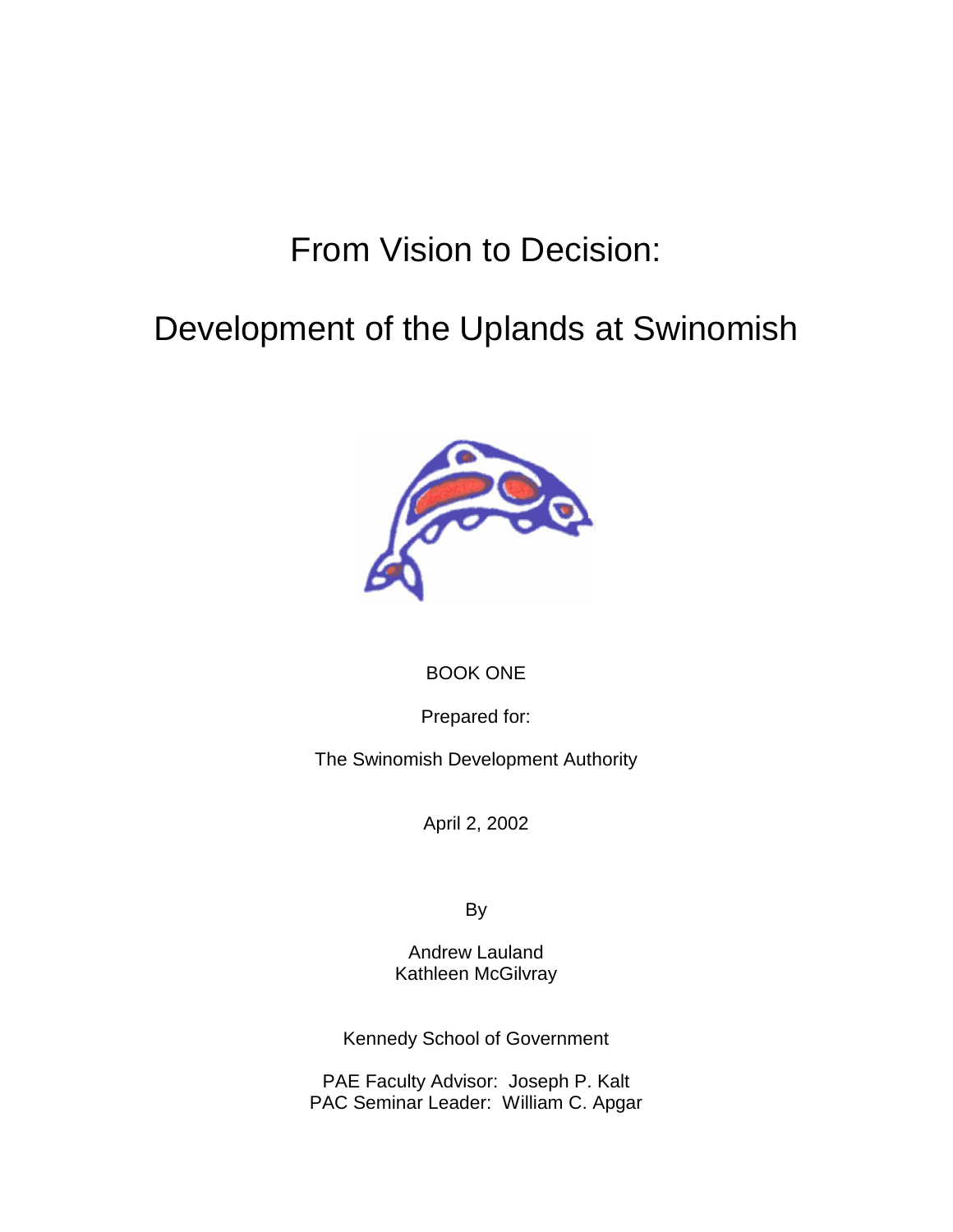# From Vision to Decision:

# Development of the Uplands at Swinomish

BOOK ONE

April 2, 2002

By

Andrew Lauland Kathleen McGilvray

Kennedy School of Government

PAE Faculty Advisor: Joseph P. Kalt PAC Seminar Leader: William C. Apgar



**The views expressed in this report are those of the author(s) and do not necessarily reflect those of past and present sponsors of the Harvard Project on American Indian Economic Development, the Malcolm Wiener Center for Social Policy, the John F. Kennedy School of Government, or Harvard University. Reports in this series are currently supported by the Christian A. Johnson Endeavor Foundation and the Ford Foundation. The Harvard Project is directed by Professor Stephen Cornell (Udall Center for Studies in Public Policy, University of Arizona), Professor Joseph P. Kalt (John F. Kennedy School of Government, Harvard University) and Dr. Manley Begay (Native Nations Institute, University of Arizona). For further information and reproduction permission, contact the Harvard Project on American Indian Economic Development at (617) 495-1480 and www.ksg.harvard.edu/hpaied.**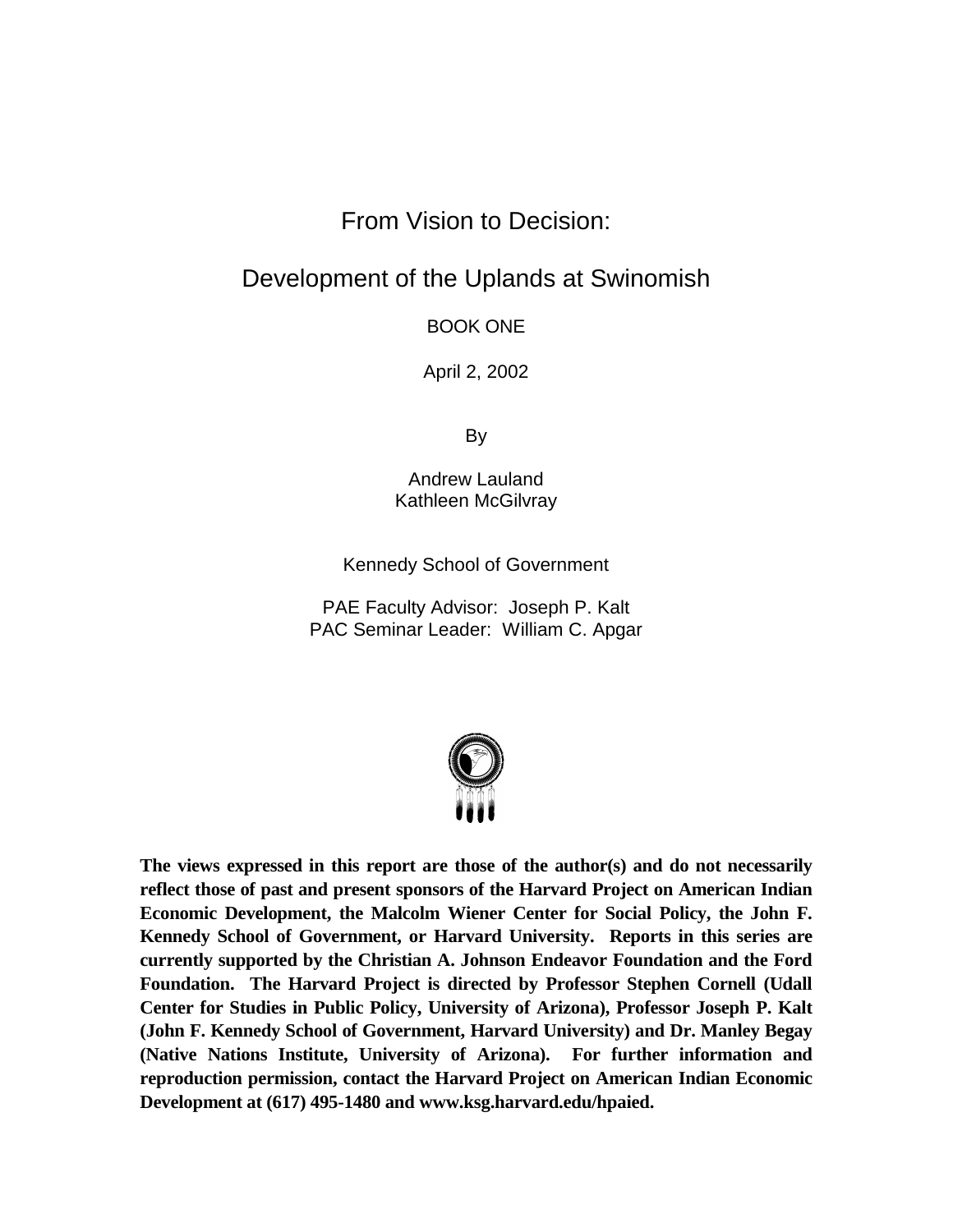# **Table of Contents**

# **BOOK ONE**

| <b>Introduction</b>                                              | $1 - 1$  |
|------------------------------------------------------------------|----------|
| <b>Purpose of This Report</b>                                    | $1 - 1$  |
| Overall Goals for Development of the Uplands                     | $1 - 4$  |
| The Context for Development at Swinomish                         | $1 - 7$  |
| Section One – Visions for the Development of the Uplands         | $1-9$    |
| <b>Swinomish Wetlands Discovery Center</b>                       | $1 - 11$ |
| Downtown Swinomish                                               | $1 - 15$ |
| Swinomish Channelside Village                                    | $1 - 19$ |
| <b>BOOK TWO</b>                                                  |          |
| Section Two - Choosing a Path                                    | $2 - 1$  |
| The Importance of Proactive Decision-Making                      | $2 - 3$  |
| The Benefits of Community Based Planning                         | $2 - 6$  |
| Developing a Swinomish Strategic Plan for the Uplands            | $2 - 10$ |
| Section Three - Critical Paths for Realizing Development Visions | $2 - 16$ |
| <b>Understanding Critical Paths</b>                              | $2 - 17$ |
| <b>Identifying Tasks and Decisions</b>                           | $2 - 18$ |
| <b>Critical Paths for Visions in Section One</b>                 | $2 - 21$ |
| <b>Sources</b>                                                   | $2 - 24$ |
| Individuals Interviewed for this Report                          | $2 - 27$ |
| <b>Acknowledgements</b>                                          | $2 - 28$ |
| <b>Appendices:</b>                                               | $2 - 29$ |
| <b>USA Ecotourism Statistical Factsheet</b>                      |          |
| The Big Picture: Tribal Cultural Center Models for               |          |
| <b>Economic Development</b>                                      |          |
| Strategic Analysis: A Practical Tool for Building Indian Nations |          |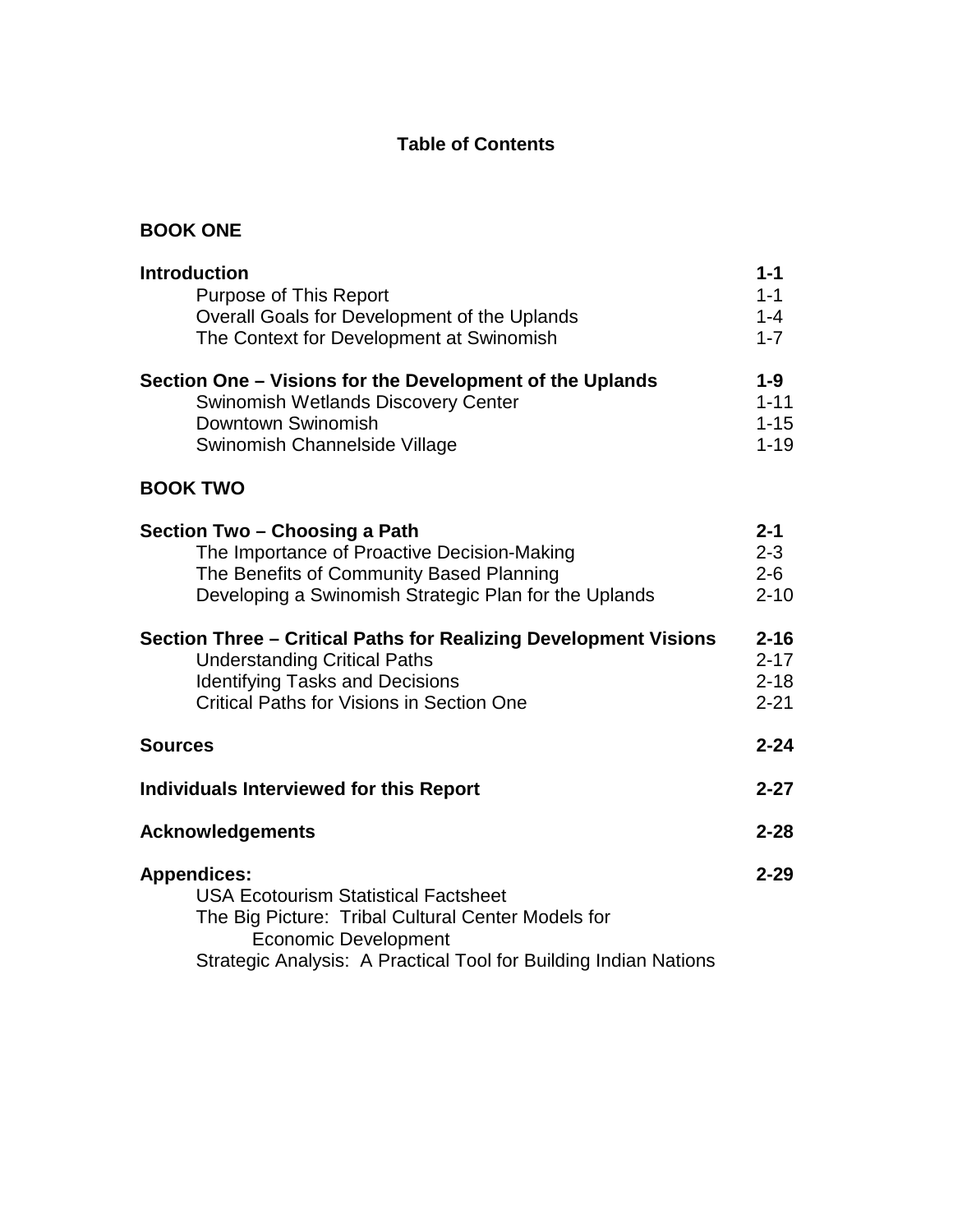# **INTRODUCTION**

# **PURPOSE OF THIS REPORT**

The Swinomish Indian Tribal Community's recent acquisition of a 360-acre parcel of land within the reservation known as the Knudsen Farm marks the beginning of a new period of major opportunities and significant choices for the Swinomish. The Tribe has already decided to devote approximately half of the Knudsen parcel, which lies along the Swinomish Channel below Padilla Bay, to a new 1,200 slip Marina that at the time of this writing is scheduled to begin construction in late summer 2002 (see Map on Page 2 for layout of proposed Marina).

The purpose of this report is to investigate the possibilities available to the Swinomish for the development of the remainder of the site, approximately 120 acres surrounding the Marina known as "the Uplands." The report is written from the perspective that the proposed Marina will move forward as planned, creating an opportunity for the Tribe to choose between a variety of sometimes competing economic and social opportunities created by following different paths in the development of the Uplands.

Ultimately the final decision about the future of the Uplands will rest in the hands of the Swinomish community. Rather than attempting to suggest a single, optimal, package of development for the Uplands, this report is intended to explore several potential directions for development that appear to be economically viable and hold promise for allowing the Tribe to progress towards its economic and social goals. In preparing this report the authors have drawn on discussions with citizens of the Swinomish Community, tribal agency staff, the Marina development team, a review of tribal documents, and research into successful developments in communities facing similar opportunities.It is hoped that this report may contribute to the Tribe's discussions by providing some sense of the various kinds of opportunities that are available to the Tribe, and of the steps that would logically follow from a decision to proceed with a particular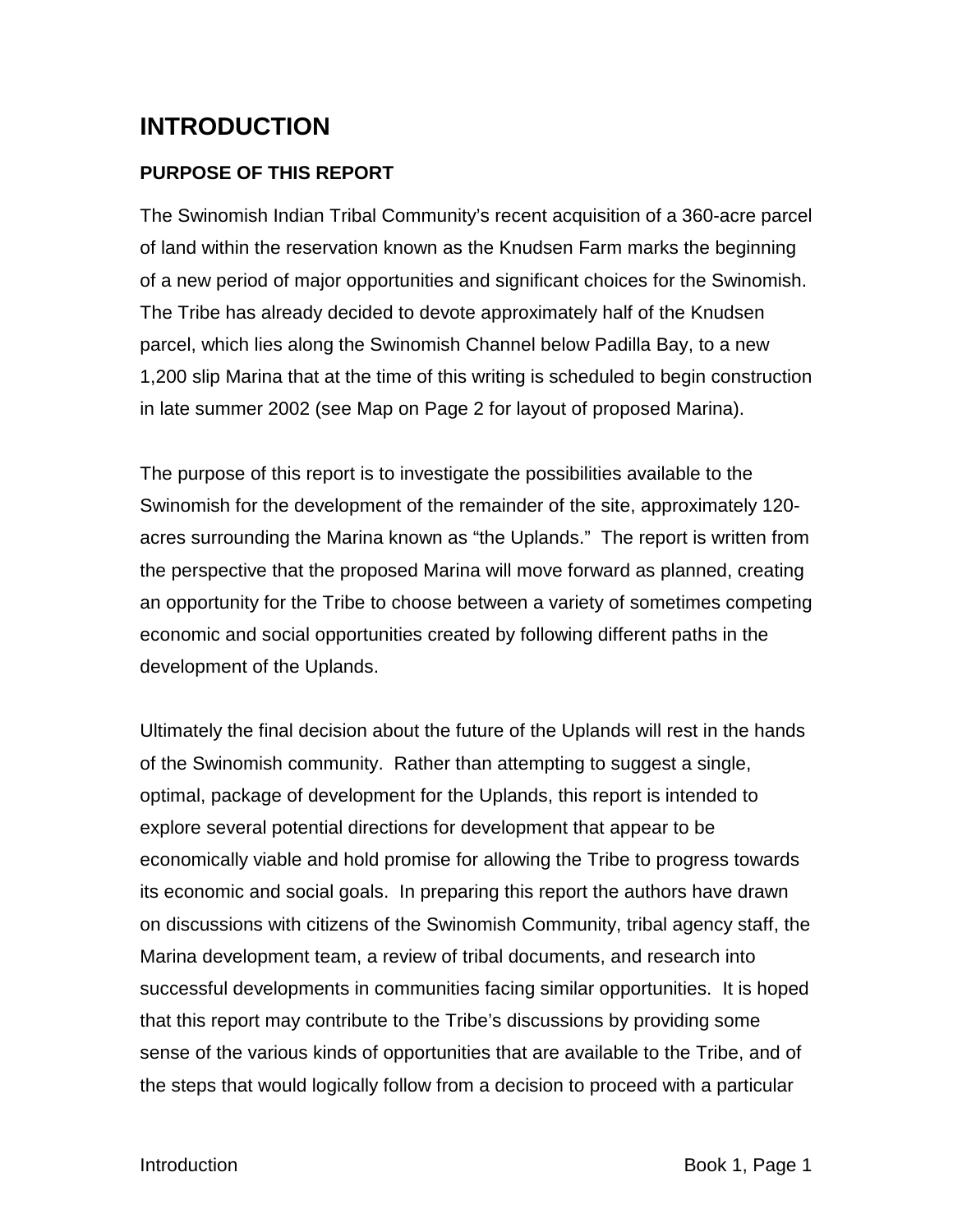Swinomish Channel Marina Project

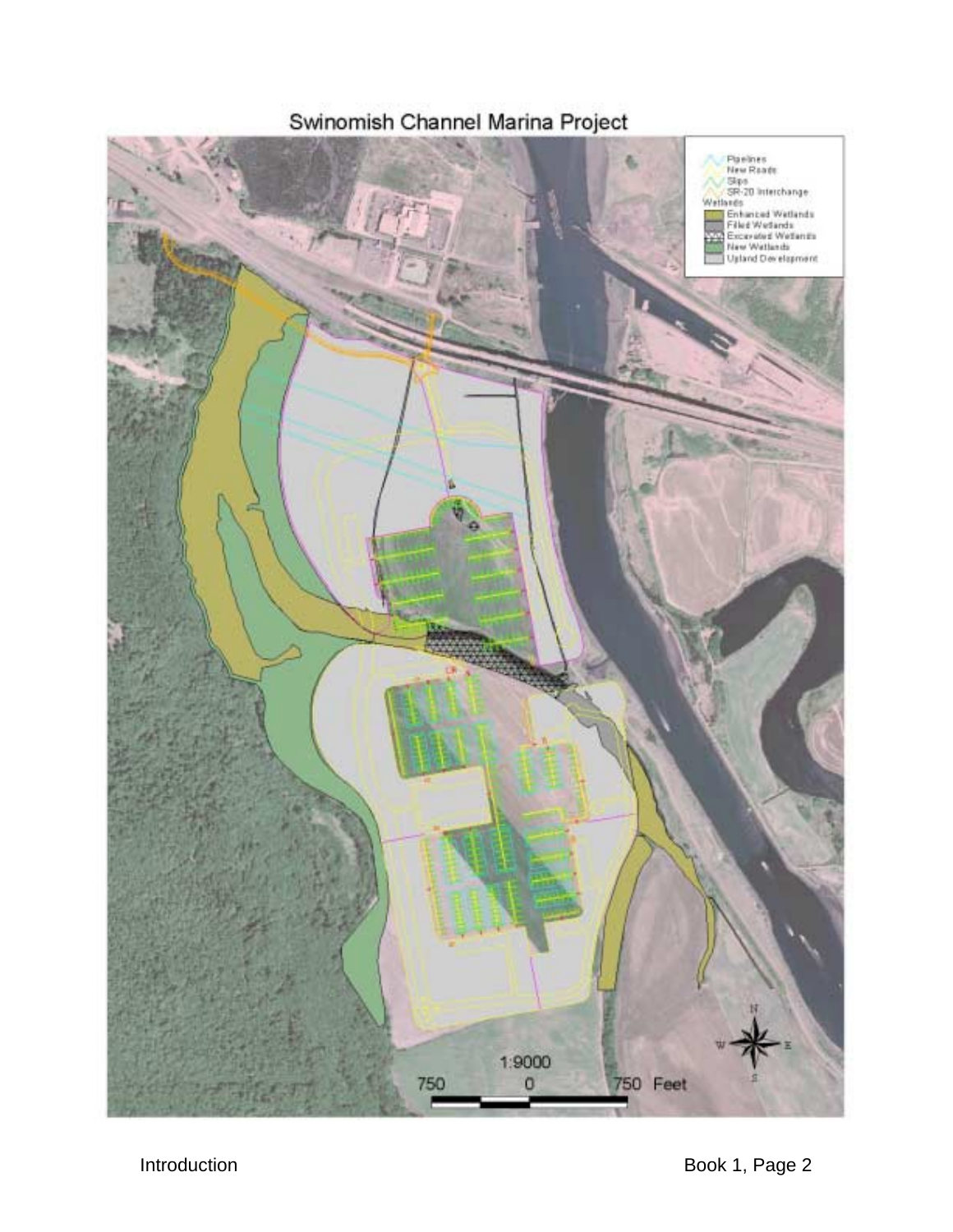form of development. Given this context, this report will attempt to do the following:

- **Identify a range of feasible development options** for the Tribe to consider based on the sense of opportunity and anticipation in the Swinomish community.
- **Discuss the major benefits and challenges associated with the projects** to provide the Tribe with a sense of the trade-offs implied by pursing different kinds of projects.
- **Provide the Tribe with an information base to help catalyze community discussion** and to bridge information gaps created by the increasingly complex nature of projects being considered by the Tribe.
- **Identify critical milestones in the process of making a development decision** and the major tasks required to pursue the different options that are available to the Tribe.

Before turning to these issues, however, it may be useful to briefly describe the overall goals for any development project selected by the Tribe and the context in which the decision regarding the development of the Uplands will take place.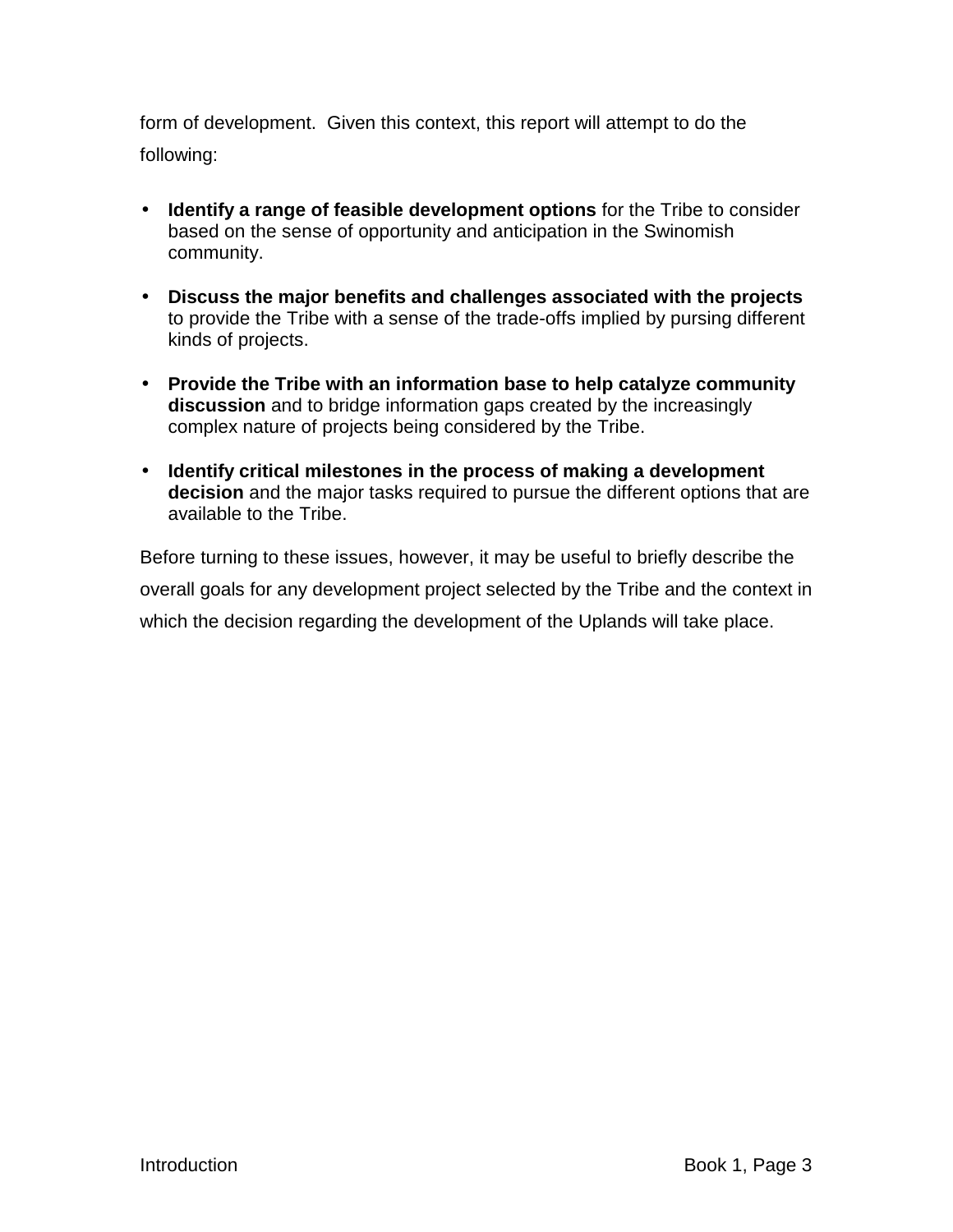# **OVERALL GOALS FOR THE DEVELOPMENT OF THE UPLANDS**

Development of the Uplands, while not an economic necessity for the Tribe, is an opportunity to improve Swinomish quality of life and provide for a greater array of community needs than is currently possible.For much of their recent history the Swinomish government has operated under a significant debt burden, which has at times severely constrained the Tribe's ability to undertake new projects or provide new services to the community. This situation has changed recently, however, due primarily to the success of the Swinomish Casino, which has allowed the Tribe to reduce its debt load and begin to invest in projects such as the Marina that are ultimately expected to generate a significant financial return to the Tribe.

Should the Swinomish elect to develop the Uplands, the Tribe will by necessity have to make a choice between various specific goals—such as generating high revenues or creating job opportunities for tribal citizens—which may not be equally possible in all projects. There are, however, likely to be several higher goals that the Tribe would expect to accomplish with any type of development project in the Uplands. Although it will ultimately be the Tribe's responsibility to determine these higher goals, interviews with citizens and leaders of the Tribe suggested at least four broad goals that may be particularly important to the Tribe in any project it undertakes: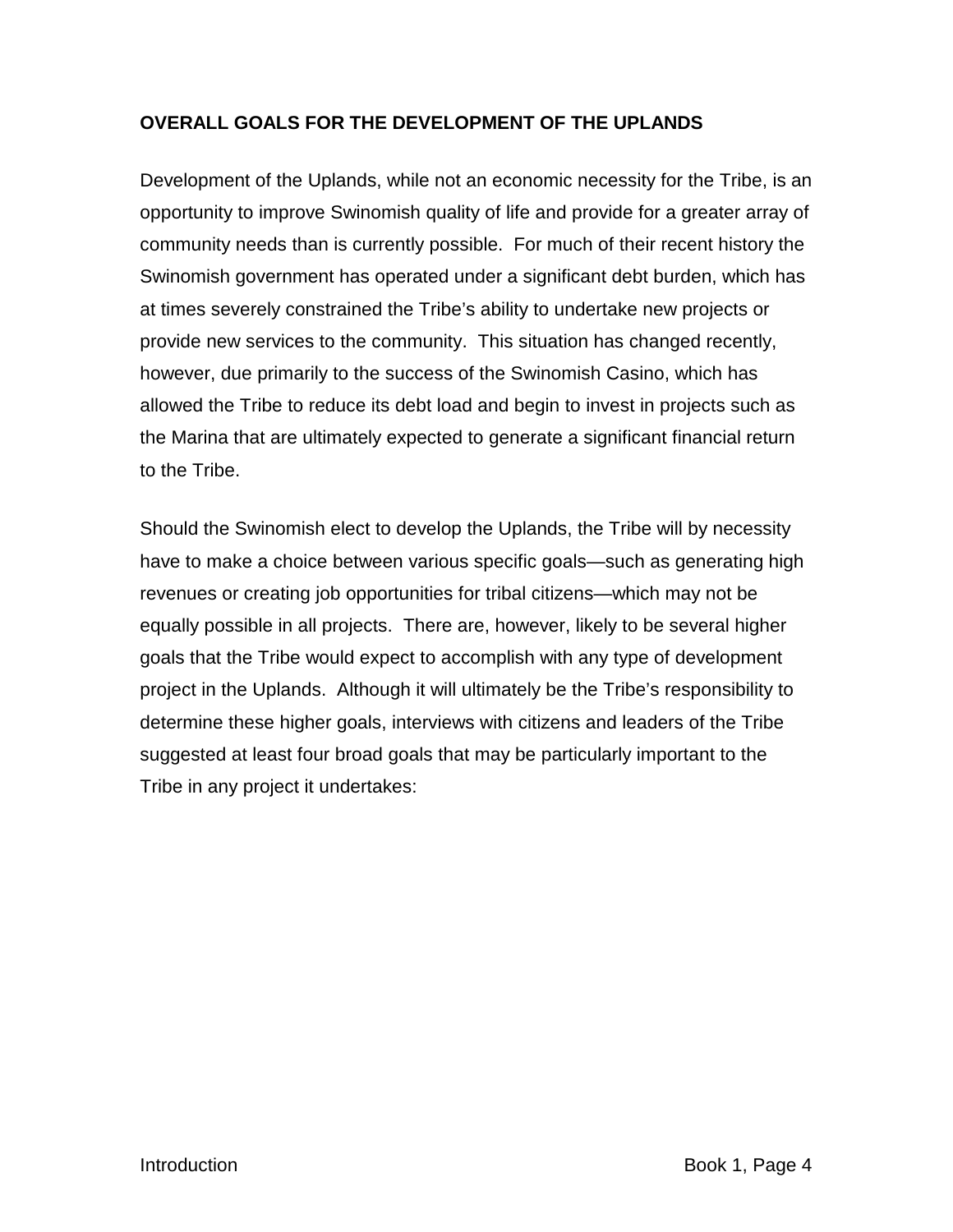

- 1. **Exercise self-determination and enhance tribal self-sufficiency.** Development of the Uplands should be based on an active decision by the Tribe, and should be done with the purpose of enhancing the Tribe's ability to control its own destiny for the foreseeable future.
- 2. **Provide for the economic and social needs of the tribal community.**  Development of the Uplands can help the Tribe establish another stable source of revenue, and either directly or indirectly meet some of the Tribe's needs for social services, job creation, education programs, or new community spaces. Development should be done for the good of the whole Swinomish community, and where possible should target the Tribe's greatest needs.
- 3. **Sustain Swinomish pride and identity.** Both the physical form and the intended purpose of any new development should be conscious of and consistent with the Swinomish culture. New development should be undertaken in such a manner that it clearly signals the involvement of the Tribe, and can serve as a source of pride for all community members.
- 4. **Foster a reputation as a strong and respected actor in the region.** The Skagit County government has not been supportive of the Swinomish Marina project. Development of the Uplands should signal the Tribe's competence and independence as a governmental body and should establish a pattern of tribal action that is respectful of its neighbors but ultimately determined by the will of the Tribe.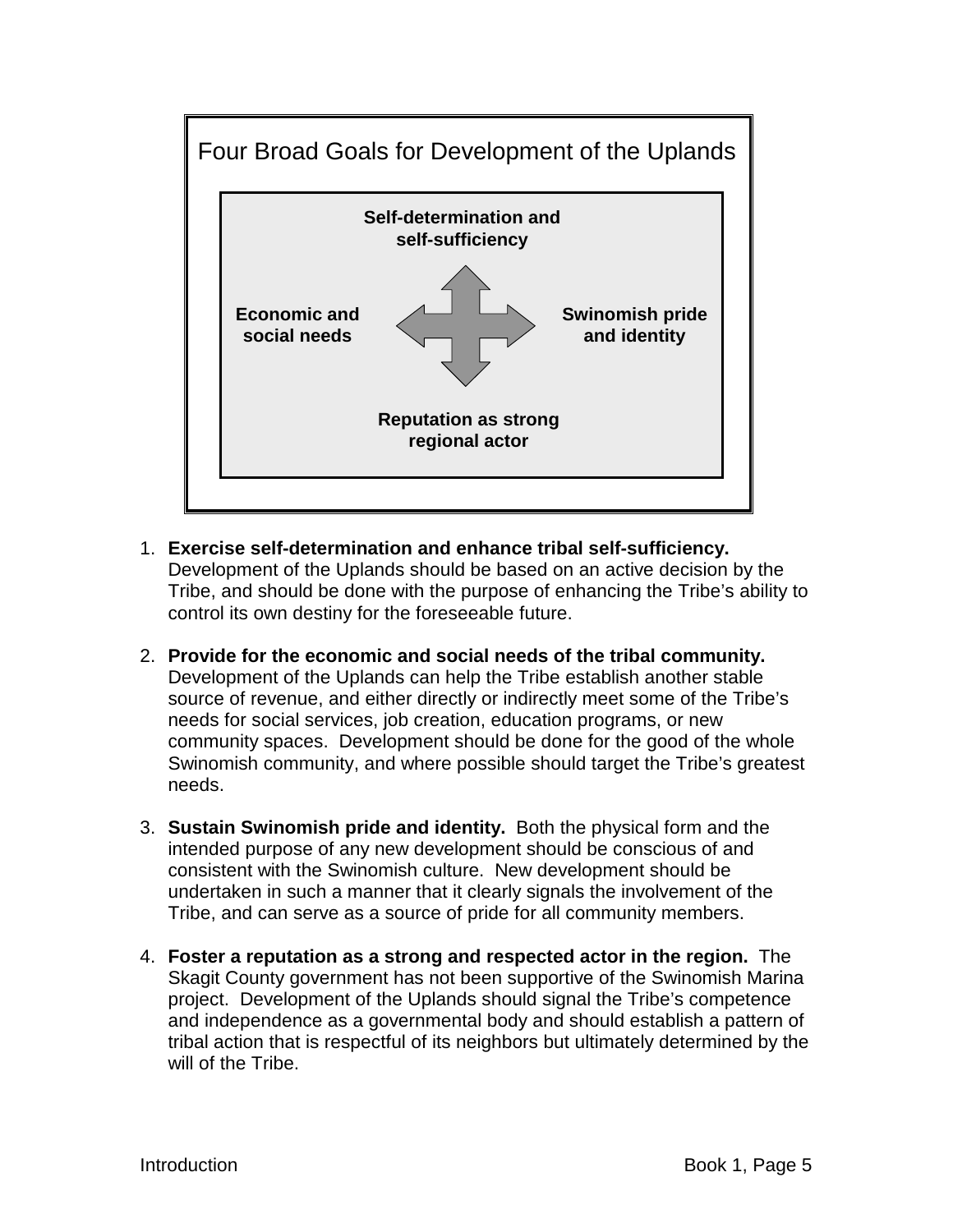# **Specific Goals for Development of the Uplands**

Based on discussions with tribal citizens, development of the Uplands might also address the following, more specific, goals:

- **Create Small Business Assistance and Opportunities.** Although the tribal government has expressed a reluctance to become a business owner itself, development of the Uplands could include physical space for tribal citizens to run small start-up businesses or could be designed to provide revenue for the Tribe to offer assistance, such as accounting services, to small businesses.
- **Retain Tribal Income Within the Community.** Income earned by tribal citizens currently has only limited outlets within the reservation. As a result, much of the income earned by tribal citizens goes to businesses in neighboring communities such as Mt. Vernon, rather than staying in the reservation economy. Developing business outlets commonly needed by tribal citizens—such as grocery and drug stores or fishing supplies would retain more of the Tribe's earned income on the reservation.
- **Create Family-Friendly Businesses.** Although the Casino has been economically successful, it is not an ideal match with the cultural model the Swinomish live by. The hours during which it is most profitable evenings and holidays—keep workers away from their families. Businesses that have more family-friendly hours, flexible hours, or day care facilities would provide a more family-oriented working environment.
- **Maintain Flexibility for Future Development.** The physical layout of development in the Uplands could be designed to maintain as much flexibility as possible for the future, including expansion or contraction.
- **Tailor Job Opportunities to Meet Tribal Abilities.** The Tribe should conduct an inventory of current skills within the Tribe and determine the job interests of tribal youth to aid in deciding what types of businesses will be solicited for the Uplands. Even if firms will not be tribally-owned, the Swinomish could consider tribal preference in hiring and provide tailored training to help tribal citizens develop the skills they will need to be hired competitively.
- **Restore the Wetlands.** Construction of the Marina will convert much of the Knudsen Farm from its current agricultural use to a marine function more in keeping with the original ecology of the site. Future development could further this return to the land's original appearance and function by restoring and enhancing more wetlands.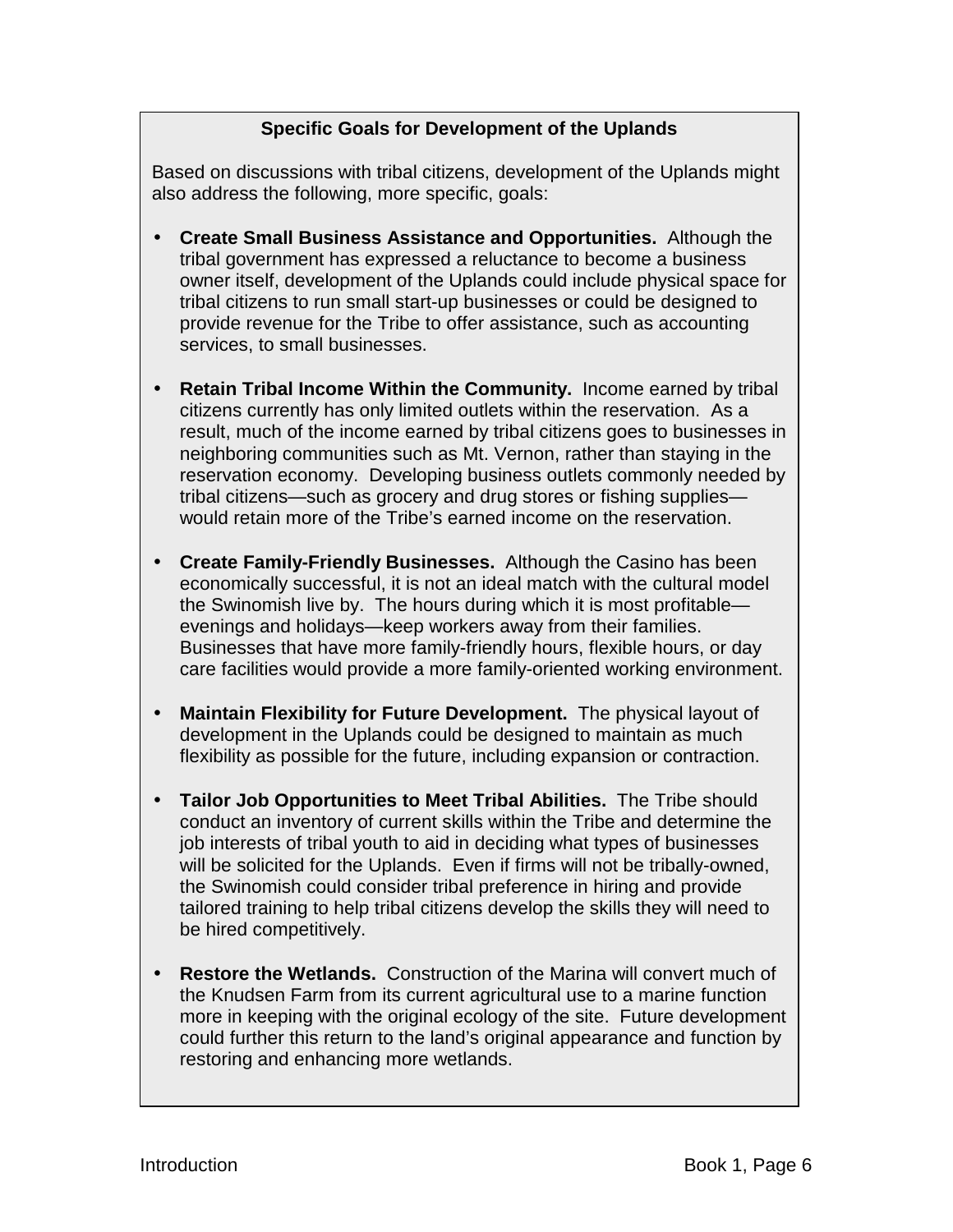# **THE CONTEXT FOR DEVELOPMENT AT SWINOMISH**

The Swinomish have a distinctive culture, history, and outlook towards economic development that will play a critical role in determining the Tribe's choice for the type of development, if any, that the Tribe pursues in the Uplands. This report is written with the following assumptions in mind, based on comments from interviews conducted with tribal citizens:

- **Development must not replicate previous negative experiences.** There is a reasonably strong sentiment within the Swinomish community that the Tribe received an unfair deal on Shelter Bay, a non-tribal residential development within the reservation. Any new development projects must avoid the undesirable features of Shelter Bay, principally loss of tribal control over Swinomish land and the exclusion of the Tribe as a welcome and equal partner.
- **Development must recognize that "the Tribe will be here forever."** Unlike many other communities, Swinomish tribal citizens expect that they and their descendents—will live in perpetuity on the land where they currently make their homes. Tribal citizens expressed hope that development would be something they could be proud of and reflect the character of the Swinomish people, therefore any development must be chosen carefully to reflect its long-term implications for the Tribe's homeland. The Tribe may be willing to sacrifice some level of economic return to ensure that only high quality, architecturally attractive structures are built in the Uplands.
- **Development should create opportunities for the next generation.**

Ideally the Swinomish would like to be able to ensure that someone born on the reservation is able to acquire a good education, work in a desirable job, and live within the reservation for the duration of his or her life if so desired. Current employment options on the reservation are limited to working in the Casino or for the tribal government. The Tribe could use new development to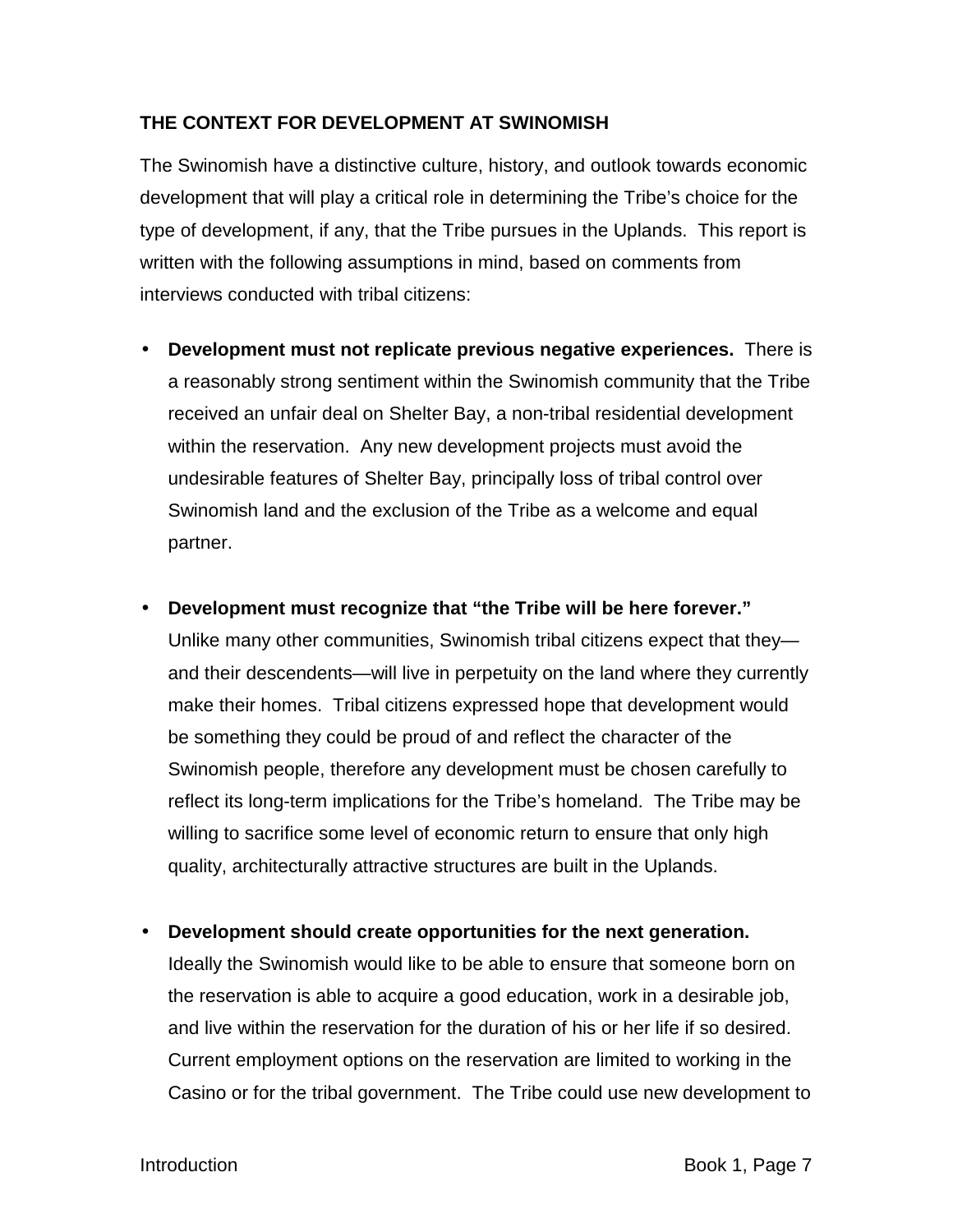attempt to create a wider variety of jobs that are meaningful and provide citizens with sufficient wages to support their families without taking them away from their connections to the reservation.

• **Projects must reflect the Swinomish identity.** Development should signal that the Swinomish are conscious of—and proud of—their culture. Also, some projects that appear to be economically feasible may nonetheless be undesirable; for example, several tribal citizens reported that a previous attempt at operating a restaurant failed despite solid economic forecasts due to a mismatch with the Swinomish culture.

# **Outline of this Report**

The remainder of this report is divided into three sections that address the purposes outlined above as follows:

- Section One presents three different development packages or visions for the Uplands that appear to be supported by the market and that reflect different balances of goals the Tribe may wish to pursue.
- Section Two presents a decision framework intended to help the Tribe determine the most legitimate and effective process for choosing a path for development of the Uplands**.**
- Section Three outlines the decisions to be made and tasks to be performed in order to realize the Tribe's vision, once they have chosen a path, using the options presented in Section One as examples.

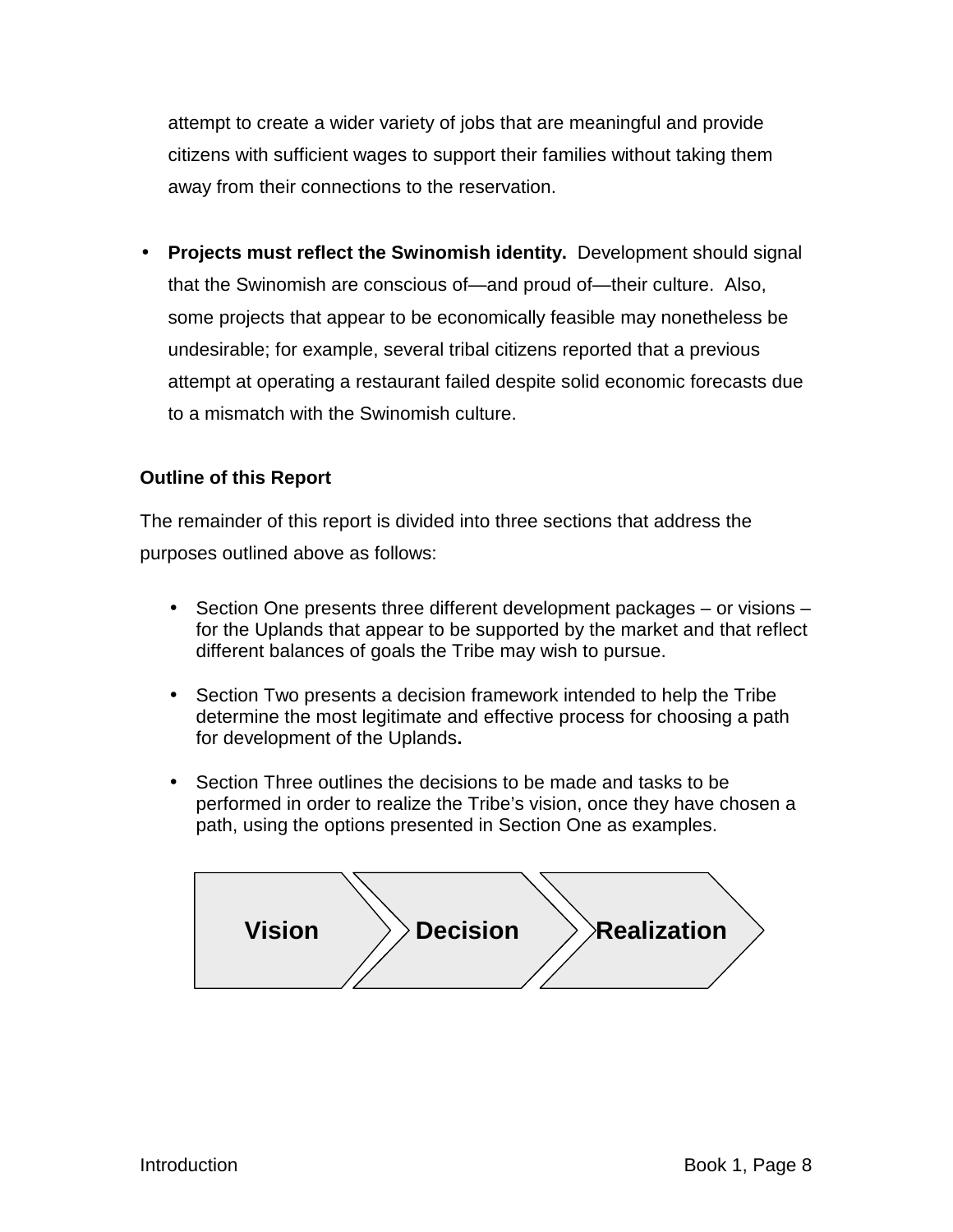

# **SECTION ONE: VISIONS FOR THE DEVELOPMENT OF THE UPLANDS**

The Swinomish have before them an exciting opportunity to accelerate economic development in their community. The Uplands parcel is strategically located between Seattle, WA and Vancouver, BC. Just off State Highway 20, with a view of the Olympic Mountain Range and within a short boat trip of the San Juan Islands, the parcel is suited to a variety of uses and has the potential to attract not just local users, but also the hundreds of thousands of tourists who flock to the area each year.

This section describes three potential paths for development of the Uplands. It should be emphasized that these options are by no means exhaustive of the potential for the Uplands, nor are these development options necessarily mutually exclusive. In addition, within each of these visions for the Uplands there is a wide range of development details for the Tribe to choose from. While the Tribe may also decide to leave the land undeveloped, it is useful to understand the wide range of potential for the Uplands development in order to make an informed decision. This section is intended to serve as a tool to help the Tribe begin the process of developing a vision of their own for the Uplands.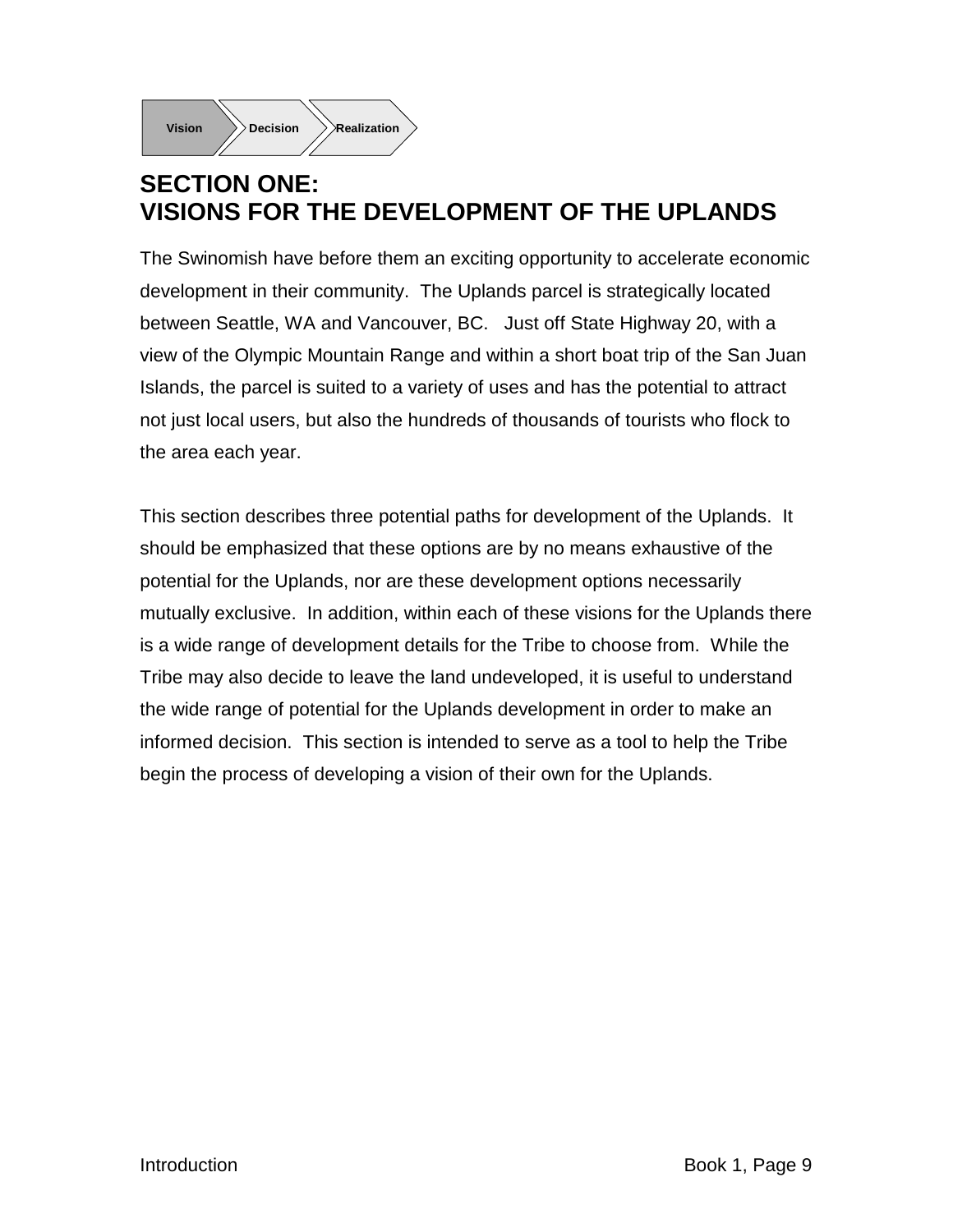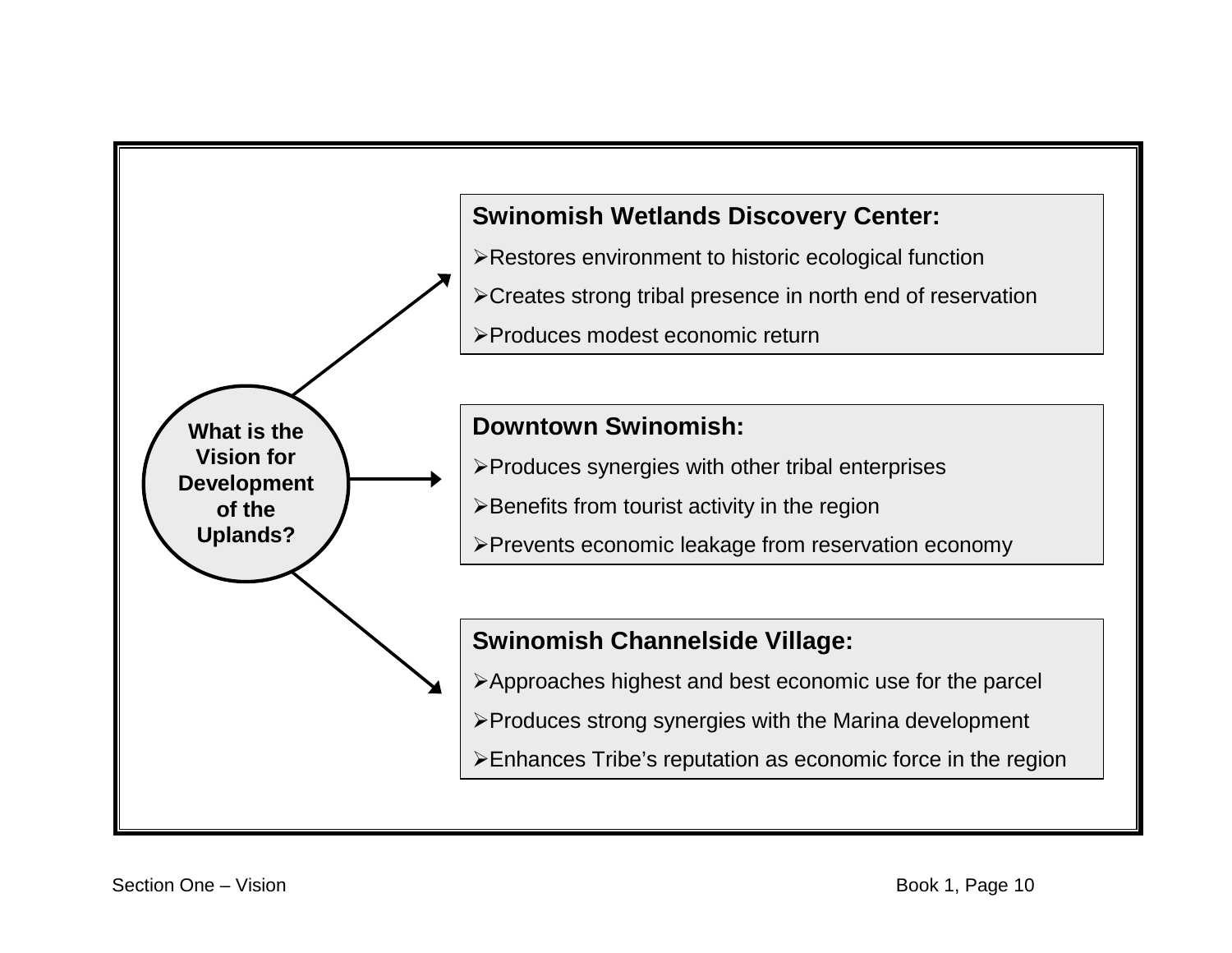# **PATH 1: SWINOMISH WETLANDS DISCOVERY CENTER (SWDC)**

The Uplands site is well-suited to an interactive educational center focused on the ecology of the area and the culture of the Swinomish. Such a Center would not only be a resource for local schools and communities, but could also become a part of the growing eco-tourism industry in Washington State. Over sixty acres surrounding the site will be dedicated to wetlands; by creating walking paths, as well as canoe and kayak routes

#### **What could you do at the SWDC?**

- $\triangleright$  Take an educational quided walking tour of the wetlands
- $\triangleright$  Take a guided canoe or kayak tour of the surrounding waterways
- $\triangleright$  Check out the interactive museum
- $\triangleright$  Watch an educational video in the 50-seat theatre
- $\triangleright$  View bald eagles in one of their favored wintering grounds
- $\triangleright$  Shop for local artisans' work in the Center's gift shop

through the wetlands and surrounding waterways, the Tribe could focus development in the north end of the reservation around the natural ecology of their land. This will create an environment in which tribal citizens can share their unique knowledge of their environment with their neighbors and with visitors to the region. The Center would benefit from the



visibility of the Marina and the approximately 27,000 vehicles that currently drive on this section of Route 20 each day.<sup>1</sup>

It is likely that a cultural center or museum on its own would not be a significant force in economic development. As one researcher has suggested, "in terms of economic development, the function of tribal cultural centers and museums is better understood to be that of a supportive role. In other words, they can assist in drawing people to remain at the reservation longer than they would otherwise stay and thus, spend money in other areas. They typically

1

<sup>1</sup> *A Recreational Marina and Mixed-Use Land Development Opportunity*. The Swinomish Development Authority, March 1999.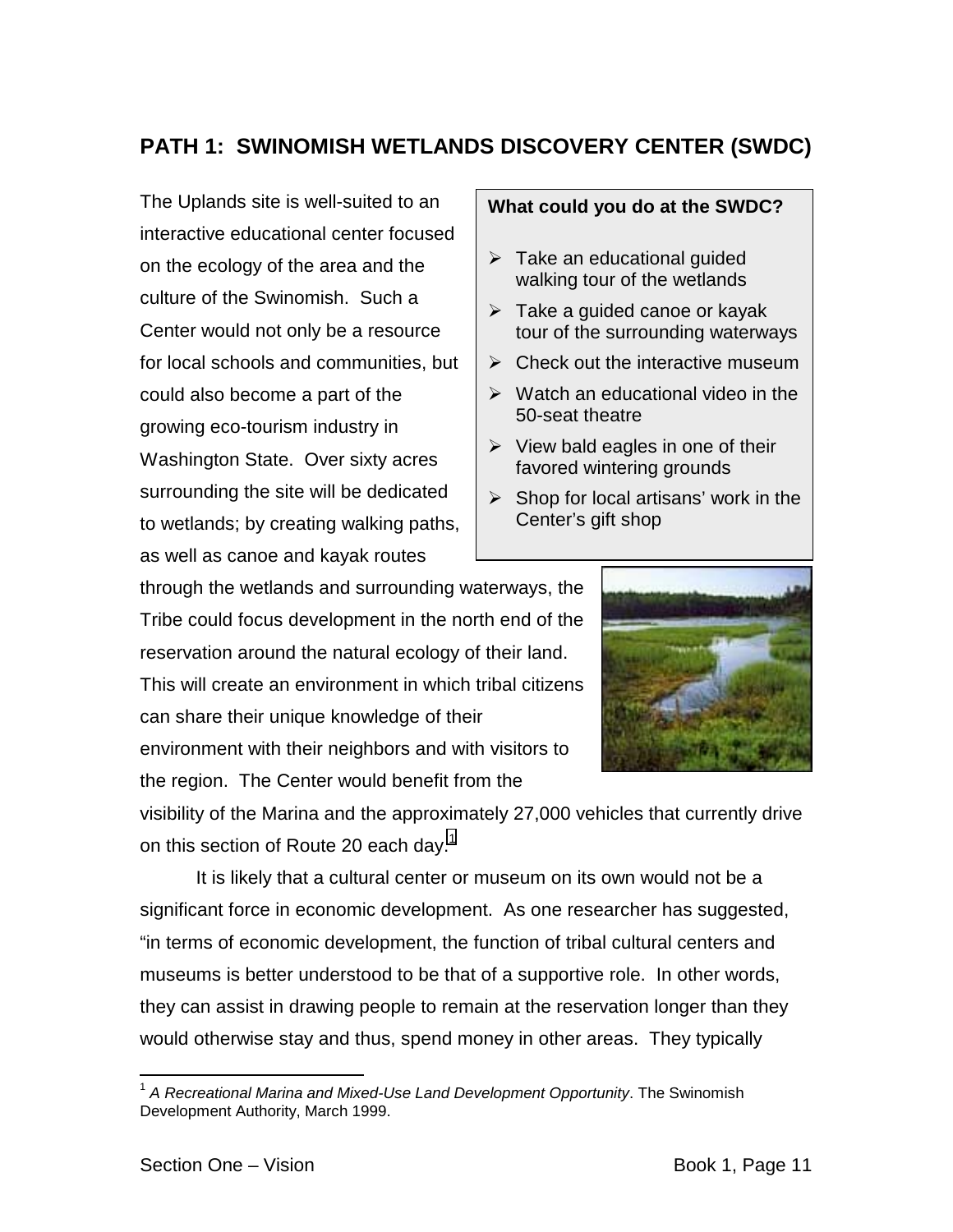function well in a planned development community (i.e. bed and breakfast, café, restaurant, gift shop). $n^2$  Given that fact, it would make sense for the Tribe to strive to maximize the Center's potential to drive additional traffic to the north end of the reservation. Capitalizing on the growing eco-tourism industry and creating an interactive museum that would appeal to school groups as well as passing tourists appears to be a good strategy to do just that.



Consider This . . .

- Youth-led wetlands tours would not only involve Swinomish youth in this important tribal venture – it would also teach them **leadership skills**.
- Skagit County brought in **\$123 million in tourism revenue in 1997** - a 36% increase from 1991.
- **48% of US households** participate in nature-based activities during their vacations.

Source: Skagit County Profile and www.ecotourism.org

**The Aquinnah Wampanoag Tribe's Cultural Center** is a good example of a

tribe using a cultural center to sustain and enhance their culture, while also

playing a role in economic development:

# **Aquinnah Cultural Center (ACC)**:

Goals of the the Aquinnah Wampanoag Tribe in the development of the ACC, a planned interactive museum and cultural center:

- Rebuild its cultural identity
- Become a bigger "player" on the Island and beyond
- Strengthen political identity

# **Current & Planned Programs at the ACC:**

*Exhibit themes*:

- The Wampanoag Homeland
- History of Cultural Exchange and Conflict
- A Wild Cranberry Bog

# *Topics of cultural teaching*:

- Maritime fishing skills
- Wampanoag language
- Youth summer camp
- After-school program with cultural orientation



1

 $2$  Saavedra, Ronald T. "Economics, Culture, Identity: The Case of the Aquinnah Cultural Center." April 1999.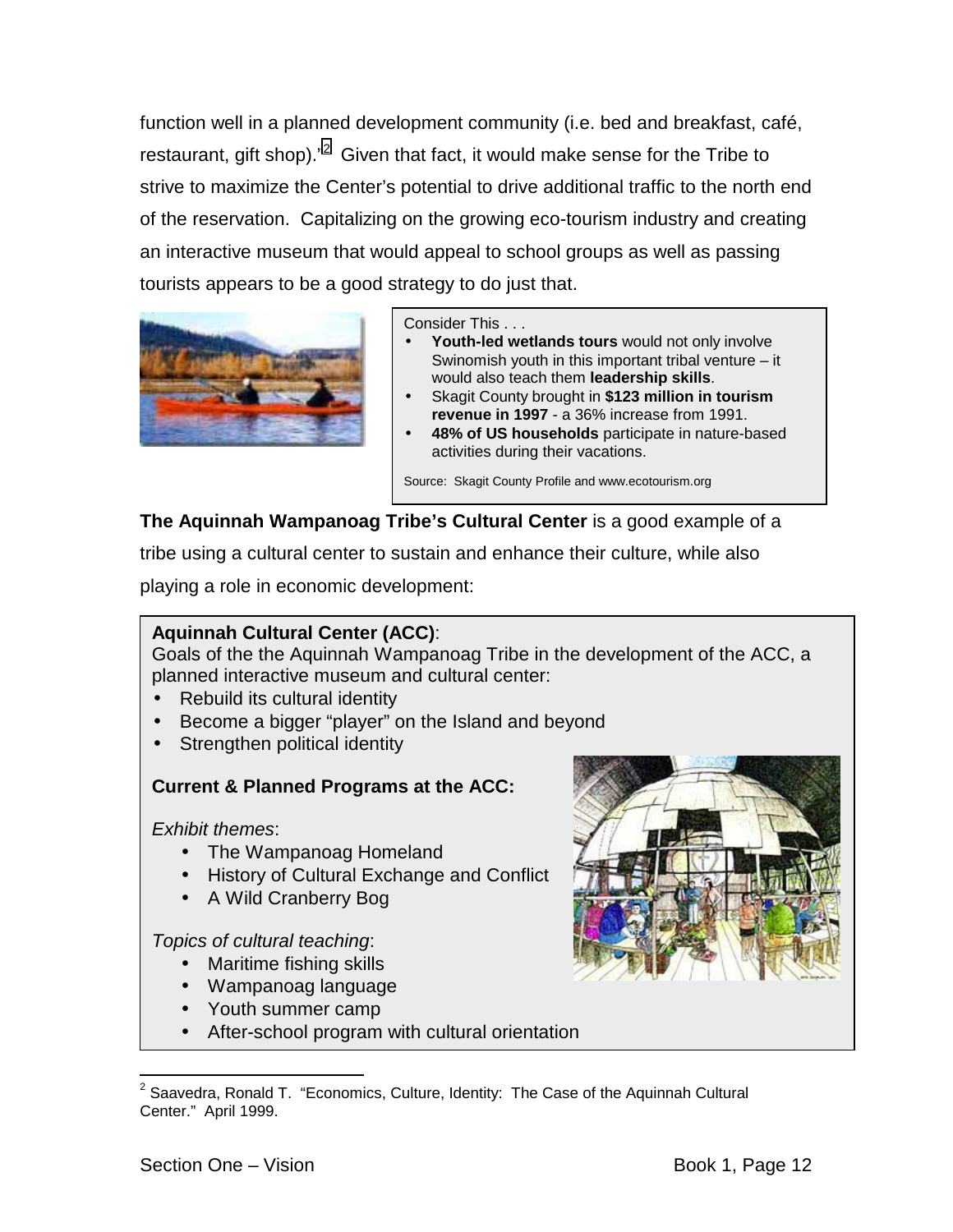# *The Benefits SWDC would bring to the Tribe:*

- Construct a distinctive Swinomish presence on the north end of the reservation.
- Restore the environment to its historic ecological function.
- Create employment opportunities for tribal citizens.
- Diversify the Tribe's economic base.
- Increase the customer base of the Tribe's other enterprises, including the Casino.
- Help make the Marina area a destination for visitors interested in the environment.
- Increase community space in the north end of the reservation.
- Create an opportunity to preserve, document, and educate others about Swinomish history, culture, and contribution to the past, present, and future of the Skagit Valley.
- Create a center for cultural exchange with other Coastal Salish tribes.

#### **What kinds of job opportunities would be created?**

- $\triangleright$  Construction jobs during development
- $\triangleright$  Museum staff and management
- $\triangleright$  Tour guides
- $\triangleright$  Grounds management
- $\triangleright$  Kayak and canoe rental staff
- $\triangleright$  Marketing personnel
- $\triangleright$  A market for tribal artisans' work

### **Environmental Education at Shelburne Farms**

Shelburne Farms is a nonprofit environmental education center, working farm, and National Historic Landmark located along the shores of Lake Champlain in Shelburne, Vermont. Shelburne Farms maintains a Brown Swiss dairy herd, a cheese making facility and a seasonal inn—enterprises that support the work of the nonprofit organization.

Shelburne Farms' mission is to cultivate an ethic of conservation by teaching and demonstrating the stewardship of agricultural and natural resources. Each year more than 100,000 people visit the Farm to learn in a place of natural and architectural beauty. More than 10,000 students annually participate in Shelburne Farms' award-winning hands-on education programs and hundreds of educators utilize Shelburne Farms' professional development courses to enrich their classroom curriculum and science instruction skills.

Shelburne Farms is a source of inspiration for environmental stewardship locally and around the world. The farm manages 600 acres of organic pastureland for its grass-based dairy operation and 350 acres of woodland certified for its sustainable forest management practices.

Source: www.shelburnefarms.org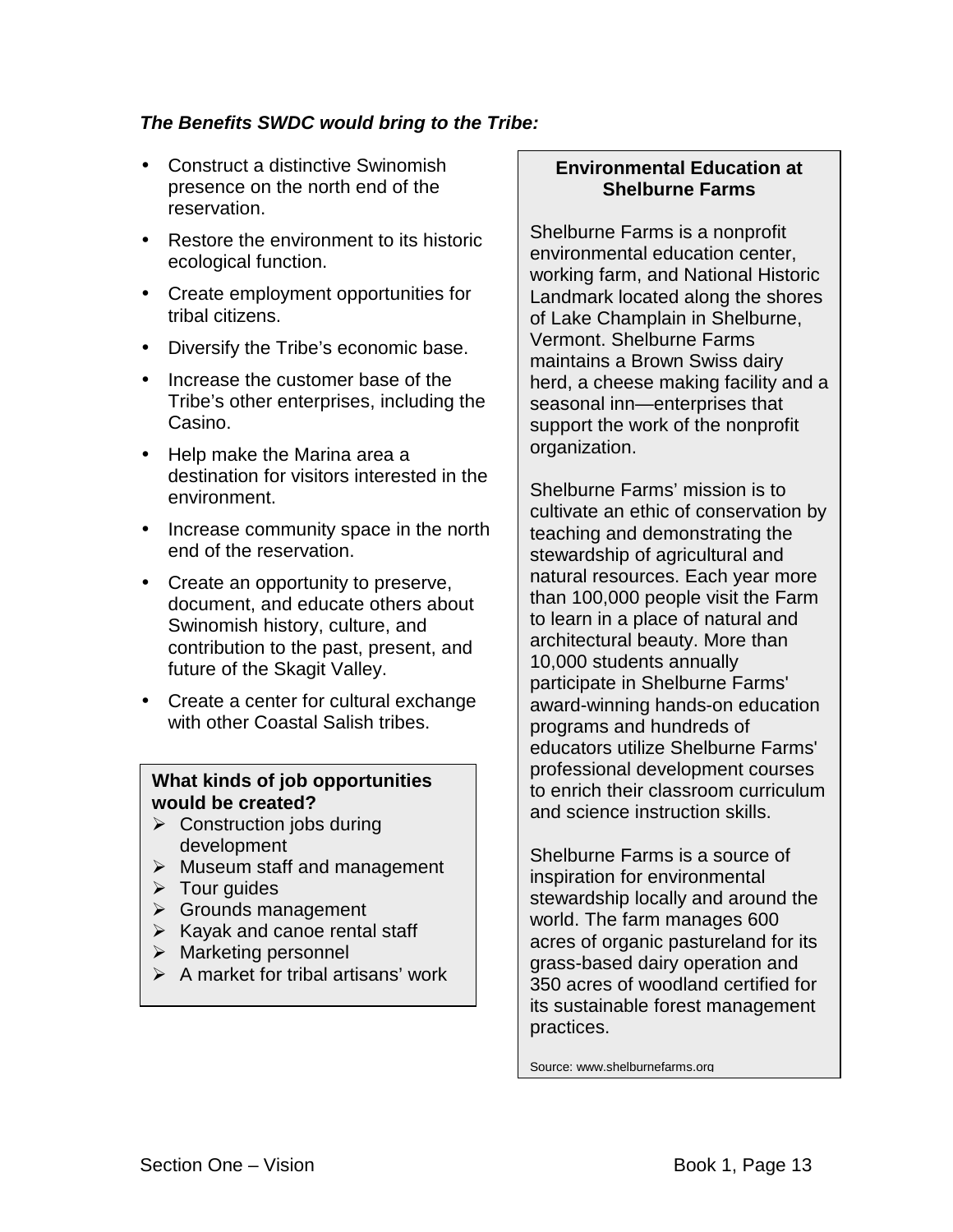# *What kinds of challenges could the Tribe expect to face with SWDC?*

#### **Challenges** Solutions

Attracting a customer base to the **Center** 

- Become involved in eco-tourism networks
- Work with other tribal enterprises on joint marketing/promotion plans
- Market to schools and summer camps along the I-5 corridor from Seattle to Vancouver, BC

Maintaining economic viability during the off-season, given that tourist traffic in the area scales back • significantly during the winter months

Producing a welcoming environment for tribal citizens in the north end of the reservation

- Market to bird-watching organizations for the bald eagles' wintering season
- Develop separate structures, so that portions of the Center can be closed during the off-season to minimize operating costs
- If appropriate, include a smokehouse in the facilities that would demonstrate the traditional winter activities of the **Tribe**
- Include community space in the Center's facilities – i.e. the theatre could also be used for youth performances.
- Take a cultural stand on preservation by restoring fishery habitats and augmenting planned wetlands restoration with more acreage.

# *The Poeh Cultural Center and the Pojoaque Pueblo Construction Services Corp: A unique blend of economic development and cultural preservation*

- In order to sustain a steady funding stream for their cultural center and museum, the Pojoaque Pueblo started a for-profit construction company, with a chartered purpose to garner revenue and allocate 35% of net profits to cultural activities, including the Center. Not only does the Company provide funding for the Cultural Center—currently \$85,000/year—but they have also contributed over \$300,000 in construction services.
- The new museum has a projected annual audience of 45,000, all of whom will become exposed to the Pueblo culture and history. It has also become the repository for repatriated sacred objects for the eight northern Pueblos.
- The construction company has been successful in its own right, completing 26 projects, with \$3.3M more planned (as of January 2001). They employ one tribal citizen full-time, along with a base crew of 13, which increases up to 63 (mostly tribal) during projects. In addition, they have taught 24 residents how to build their own adobe homes and have been granted funds to take on seven apprentices.

Source: Honoring Nations 2000: Tribal Governance Success Stories.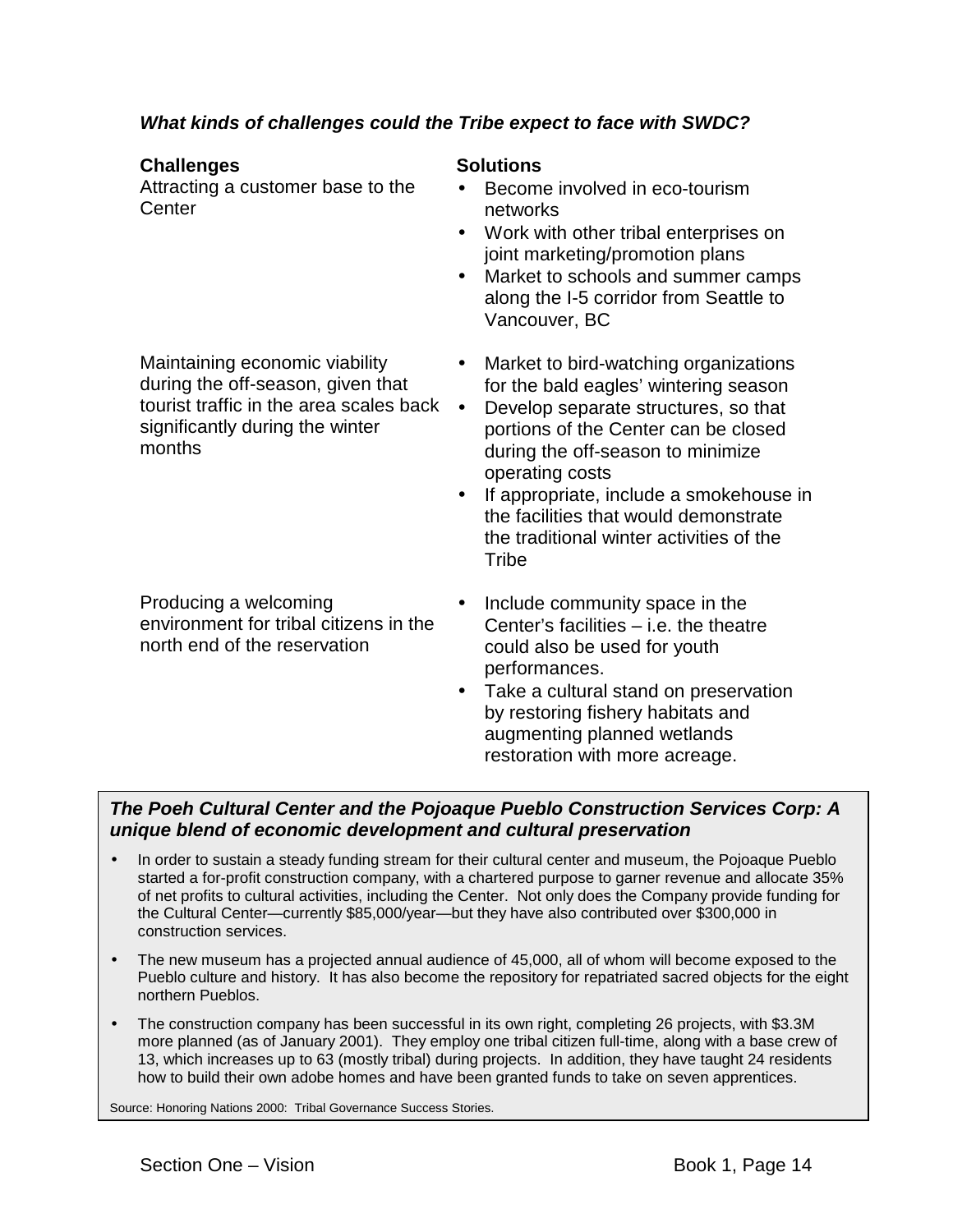# **PATH 2: DOWNTOWN SWINOMISH**

The Uplands parcel could be transformed into a new downtown center for the reservation. Once the planned Highway 20 interchange is built, the Uplands will be easily accessible from this major thoroughfare. The development would also benefit from the regional tourist activity around the San Juan Islands and Olympic Mountains. A new commercial village, with a bed and breakfast inn as its centerpiece, has the potential to increase the customer base of the Casino as well as

- **► Economic Leakage** occurs when money that comes into an economic system leaves it before circulating there to create new wealth.
- ! **Multiplier effects** are achieved when money circulates locally.
- ! **Low economic leakage and high multiplier effects are vital to the economic prosperity of communities.**
- $\triangleright$  Many tribal citizens expressed concern that there was no outlet to spend money earned within the Swinomish economy, indicating that the Tribe achieves no **multiplier effects** and experiences high **economic leakage**.

compliment the needs of the Marina clientele. By including both tourist-focused businesses such as restaurants and art galleries, as well as fulfilling some of tribal citizens' unmet retail demands, such as hardware and groceries, the Uplands has the potential to become a "must-see" stop off for area tourists and a vital resource in preventing economic leakage from the reservation.

 While the Tribe might look to an outside hotel manager for the early years of operation, many tribal citizens expressed a belief that the hospitality industry is one that suits the Swinomish culture well. The Tribe should ensure that any contract for outside management includes a clause to turn the management and

operations over to the Tribe once the appropriate inhouse expertise has been developed.

The typical Inn guest (compared to hotel) has:  $\triangleright$  More education  $\triangleright$  More annual income

 $\triangleright$  Is younger

Source: Shortt, C. Vincent, "How to Open and Successfully Operate a Country Inn."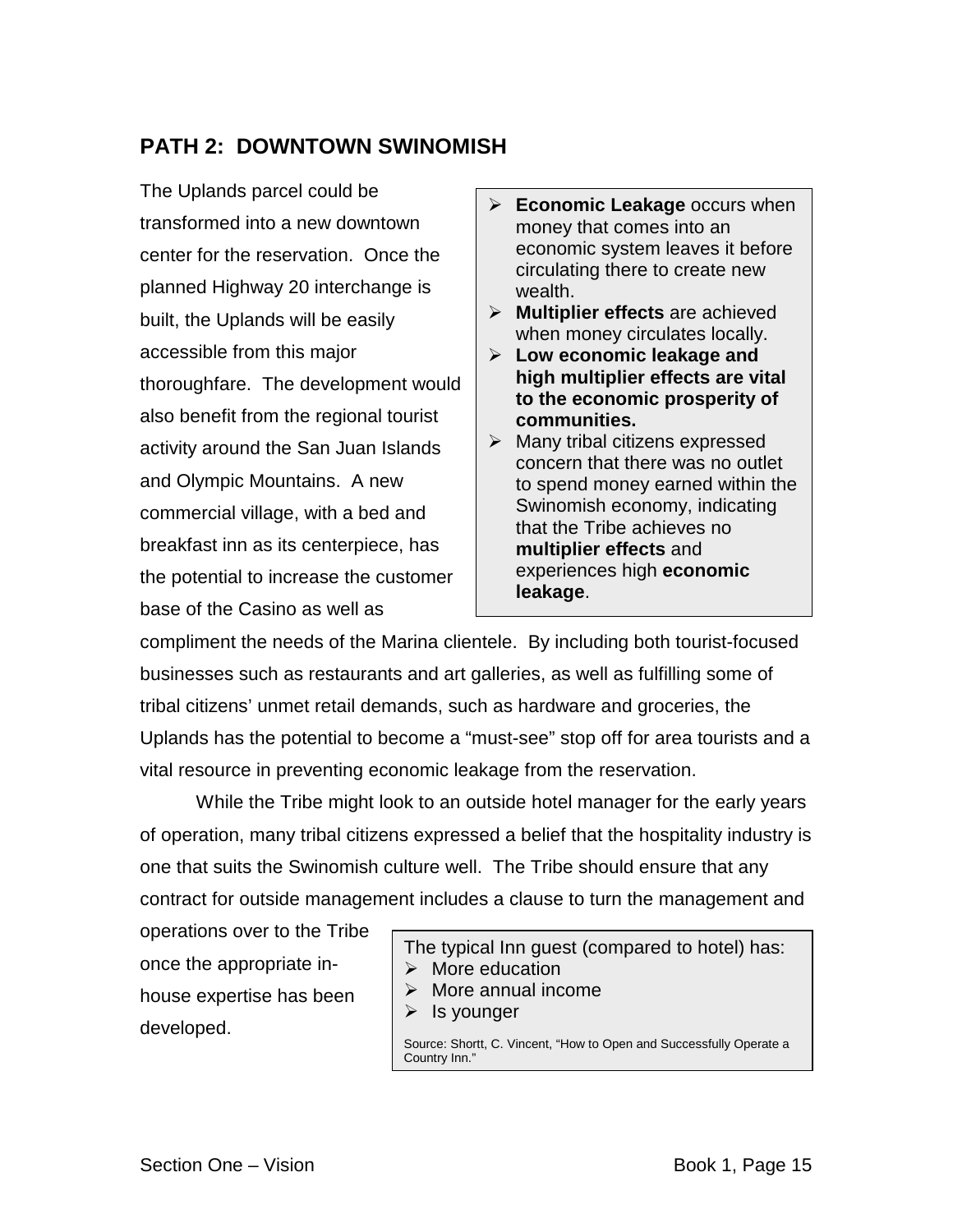## **What kinds of establishments would there be in Downtown Swinomish?**

- $\triangleright$  **The Swinomish Inn** a "boutique" bed and breakfast inn that can be marketed not only to Marina clientele, but also for weddings, family reunions, and retreats.
- ! **Restaurants** a high-end seafood restaurant, a deli or pizzeria, and an espresso stand.
- $\triangleright$  **Internet café** to satisfy the communications needs of the Marina customers, as well as serving as a resource for the Tribe's computer training needs.
- ! **Grocery and drugstore** to serve the needs of the Marina customers, as well as those of the Tribe.
- $\triangleright$  **A fresh fish market** to create an additional outlet for tribal fishermen's catch.
- **EXA** Hardware specializing in fishing and boating supplies.
- ! **Antique and Art galleries** potentially an outlet for tribal artisans' work.
- ! **Flower shop** specializing in local tulips, daffodils, and other area flowers.
- ! **Small playground/park** and **day-care facility**.
- ! **Ticket counter** and **tourist information** for local events and attractions.



A view from the one of the restaurants might look like this.

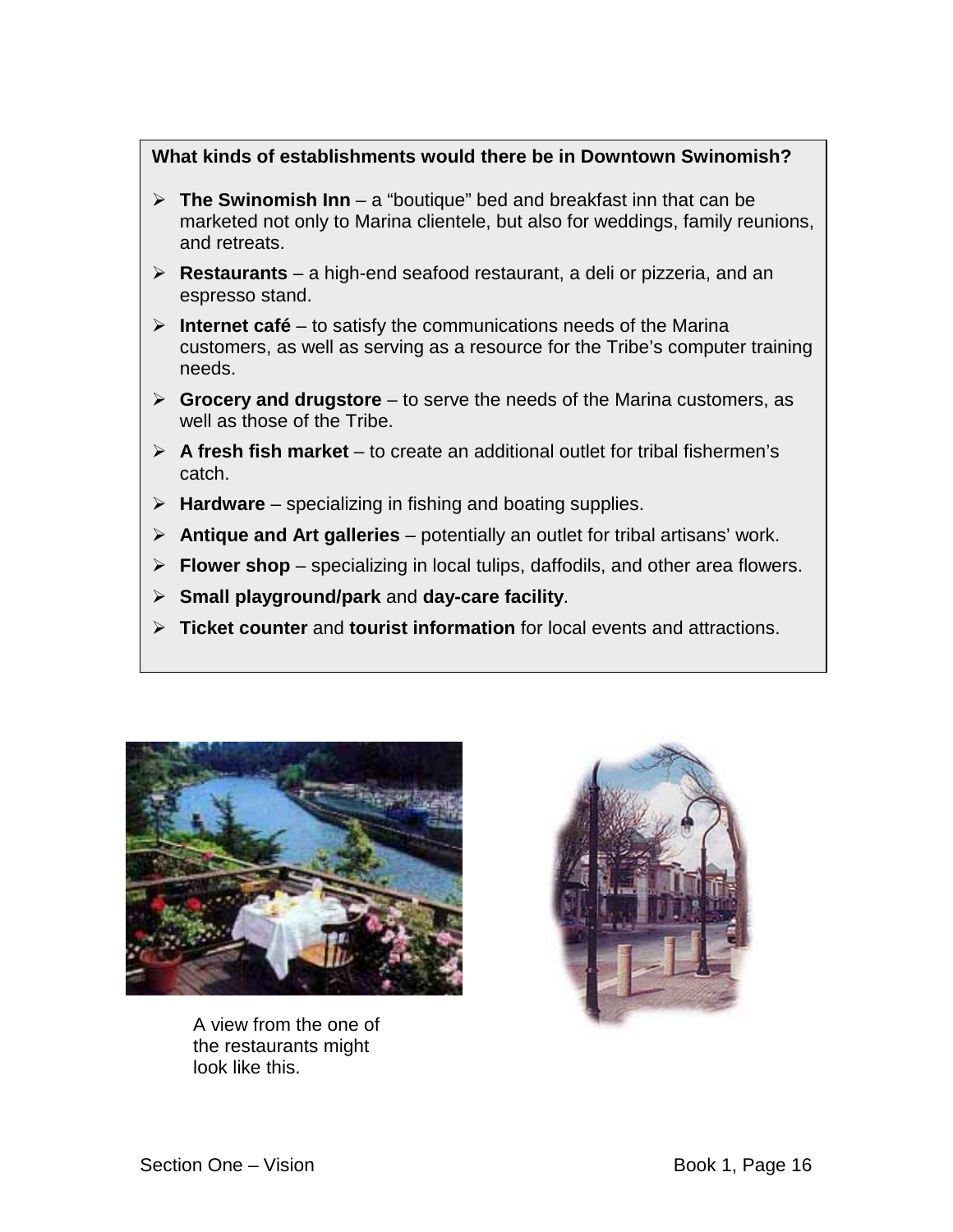# *The Benefits Downtown Swinomish would bring to the Tribe:*

- Decrease economic leakage from the reservation economy by fulfilling some of the retail needs of the tribal community on site.
- Draw tourists into the Tribe's other ventures – particularly the Casino.
- Fulfill the retail needs of the Marina clientele.
- Create job opportunities for tribal citizens on the reservation.
- Diversify the community's economic base.
- Increase the Tribe's impact on the regional economy.
- Engage more tribal citizens in the north end of the reservation.

## **What kinds of job opportunities would be created?**

- $\triangleright$  Construction jobs during development
- $\triangleright$  Small business ownership and employment
- $\triangleright$  Retail staff and management
- $\triangleright$  Police and fire services
- $\triangleright$  Hospitality staff and management
- $\triangleright$  Marketing personnel
- $\triangleright$  A market for tribal artisan's work

#### **Davenport, California "Oasis on the Beautiful California Coast"**

Davenport is a small coastal town located between San Francisco and Monterey, California on Route 1, *the* scenic coastal route through California. Davenport offers an ideal stop-off for the thousands of travelers who drive this route each day. Local businesses in Davenport include:

- $\triangleright$  The Davenport Bed and Breakfast Inn
- $\triangleright$  The Davenport Cash Store & Gallery
- $\triangleright$  Whale City Bakery, Bar and Grill
- $\triangleright$  A country store
- $\triangleright$  A watercolor gallery and art glass studio

Davenport's location between two major metropolitan areas, accessibility from a popular tourist roadway and proximity to natural scenic resources offer a close match to the market the Swinomish might expect to develop for a downtown area in the Uplands.

Source: Site visit and www.davenportinn.com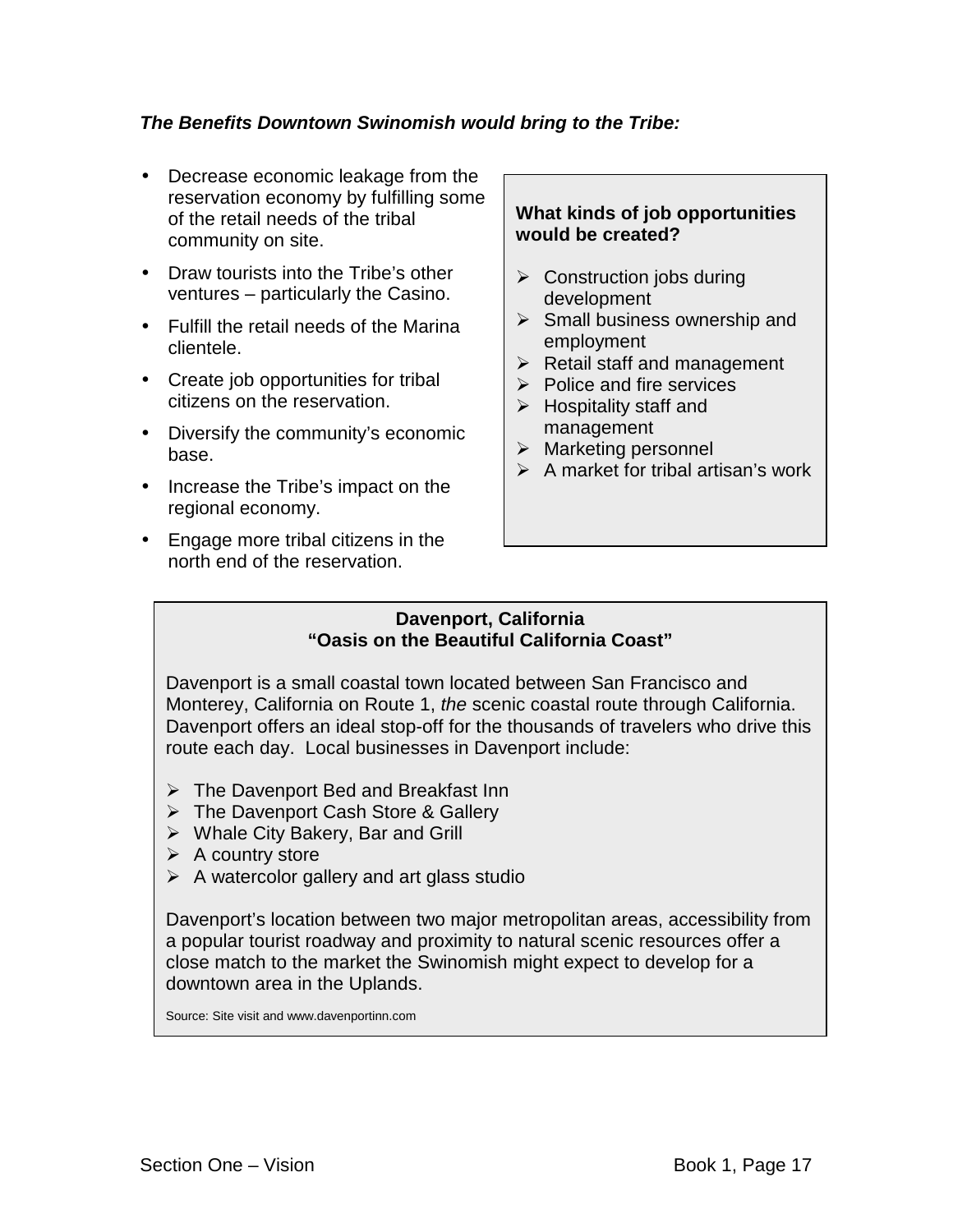# *What kind of challenges could the Tribe expect to face with this Downtown?*

#### **Challenges** Solutions

Attracting outside capital while maintaining Swinomish control

Attracting a customer base to the downtown area

Maintaining economic viability during the off-season given that tourist traffic in the area scales back significantly during the winter months

Balancing a tribal presence in the north end with a significant influx of tourists onto the reservation

- Establish partnership with a developer familiar with touristdestination facilities
- Include plans for management training in contracts
- Include buy-out option for the Tribe to gain full control once the operation is stable and the partner has garnered adequate return
- Build an attractive and visible presence from Route 20
- Work with other tribal enterprises on joint marketing/promotion plans
- Market the Inn for weddings, reunions and retreats
- Partner with local Chambers of Commerce for joint marketing
- Market to birdwatching organizations for the bald eagles' wintering season
- Scale back operations during winter months



- Establish businesses that serve the needs of tribal citizens
- Offer discounts to tribal citizens
- Use new facilities for community activities as well – for example, computer training at the internet café in off-hours, craft workshops in the gallery, internships for high school students at the local businesses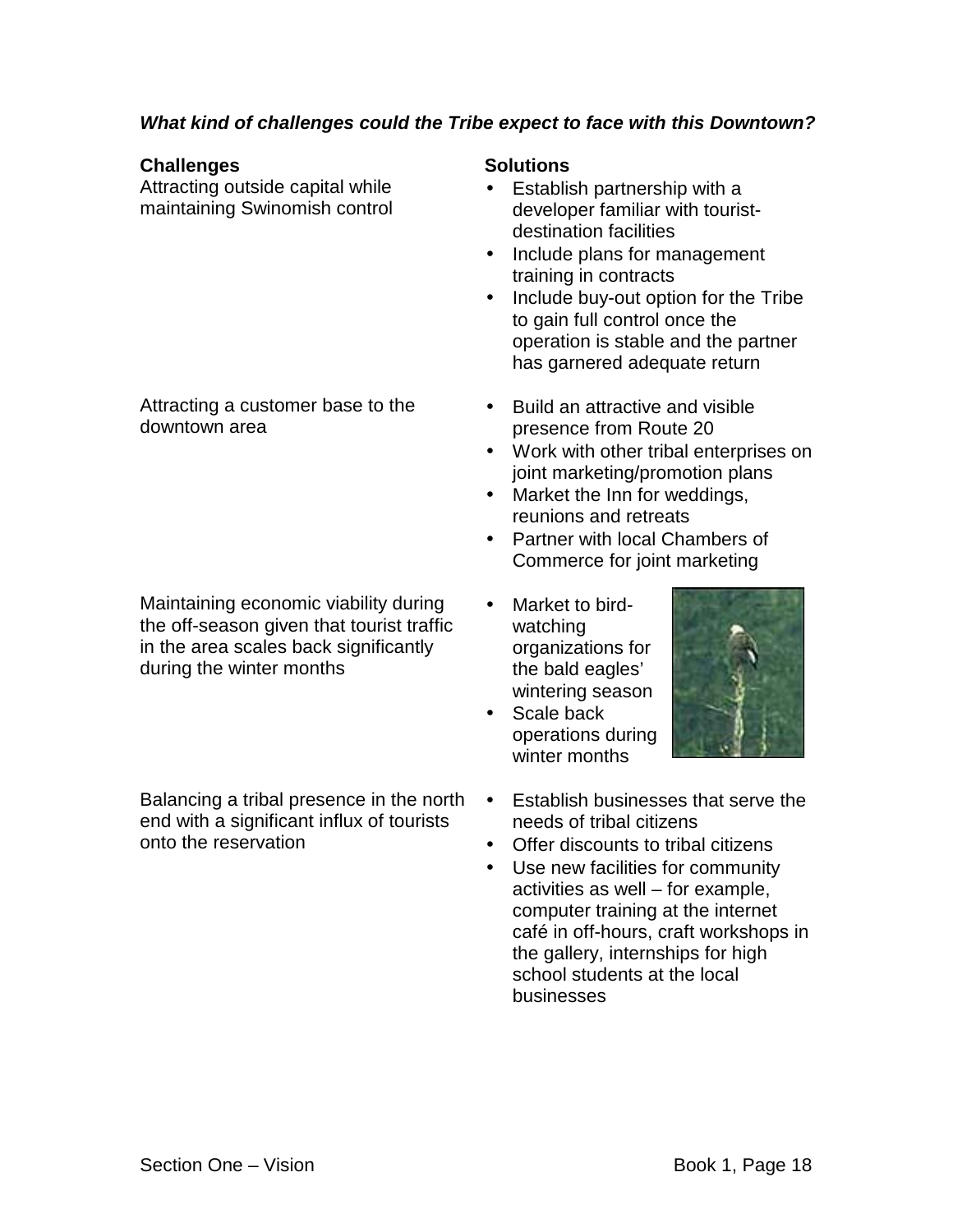# **PATH 3: SWINOMISH CHANNELSIDE VILLAGE**

From a market standpoint the Uplands are a highly desirable location for permanent and seasonal residential development. The construction of the Swinomish Marina will create new waterfront property in what is already a scenic area of densely wooded hillsides to the west and views of the Olympic Mountains to the east, making the Uplands a desirable location not only for boat owners who wish to be near the Marina but also to non-boaters seeking accommodations in a beautiful natural setting. The Tribe's development managers have expressed a belief that a combination of luxury residential development and associated retail services would not only be economically viable but would also significantly assist the Marina. Although the authors of this report have not conducted a professional independent study of the market for housing around the new Marina, available information suggests that a program mixing residential and commercial uses is likely to approach the "highest and best" economic use of the Uplands (see box).

# **The Merits of Thinking about Economic "Highest and Best Use"**

"Highest and Best Use" is a real estate industry term for the use of a piece of land that is:

- $\triangleright$  Legally permissible
- $\triangleright$  Supported by the market
- $\triangleright$  Physically possible
- $\triangleright$  Financially feasible
- $\triangleright$  Produces the highest value for the land

Communities confronting important decisions about how to use land often identify the highest and best economic use of their land not because they intend to develop their land in the manner that will maximize its economic return, but simply to determine its maximum potential return as a means of providing context for other projects. In the case of the Swinomish, due to the resources already used to purchase the Knudsen Farm, no project—not even foregoing development—can be seen as free. Ultimately, the Swinomish will want to determine what "highest and best use" means for their community.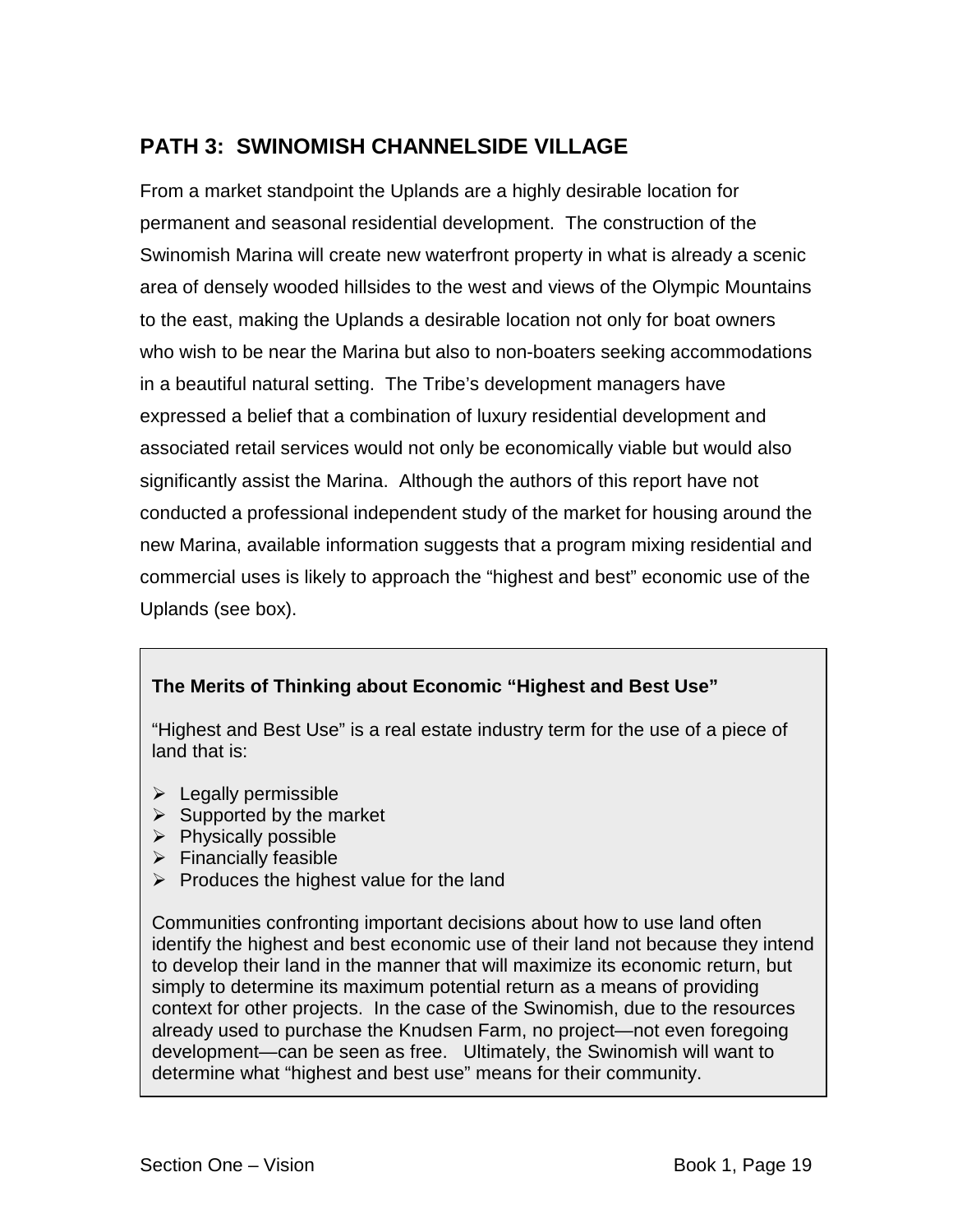Some tribal citizens have expressed concern over bringing a significant influx of non-tribal residents to the north end of the reservation. The broad concern is that the Swinomish will lose jurisdiction over this important part of the reservation, and that the new residents, as has occurred with residents of Shelter Bay, will neither understand nor acknowledge that they are living on Swinomish land to the detriment of the Tribe's community and culture. It is clear, however, that tribes can successfully integrate a large number of non-members onto their reservation while maintaining control. The Cochiti Pueblo have "put together one of the most efficient development corporations around and built an economy based largely on recreational and retirement services."<sup>3</sup> Even with this large influx of tourists and non-member residents, the Cochiti's indigenous culture "remains elaborate, powerful, and vibrantly alive" (see box).

# **Welcoming Neighbors in Cochiti, New Mexico**

The town of Cochiti was created in the 1960's by the Hunt Brothers on land leased from the Cochiti. When the lessees went bankrupt in the 1980's, the Cochiti took back the lease and decided to run this retirement community themselves. Significant details about Cochiti include:

- $\triangleright$  The town has a population of approximately 600 non-Cochiti.
- $\triangleright$  Through the Cochiti Community Development Corp, the Tribe provides public services and infrastructure to the town.
- $\triangleright$  Tribally-owned enterprises also provide swim and tennis facilities, a golf course, and marina services on Cochiti Lake.

It is interesting to note that the Cochiti used to rely significantly on agriculture for employment. However, the Army Corps of Engineer project that created Cochiti Lake destroyed the agricultural land on the reservation. Employment is now concentrated in managerial and professional jobs, sales and administration, services and construction – and unemployment is only 4% (in 1990).

The Cochiti can be described as "free-traders," that is, very comfortable trading with outsiders. This is essential given that the Cochiti's comparative economic advantages lay in tourism and recreation. The Swinomish share these comparative advantages, thus, it is important in assessing the development possibilities for the Uplands that the Tribe consider their desire to actively engage non-members in the reservation economy.

Source: Cornell & Kalt, *Successful Economic Development and Heterogeneity of Governmental Form on American Indian Reservations*.

 $\overline{a}$ 3 Cornell, Stephen, Nation Building and the Treaty Process, *British Columbia Treaty Commission Forum. 3/1/2001.*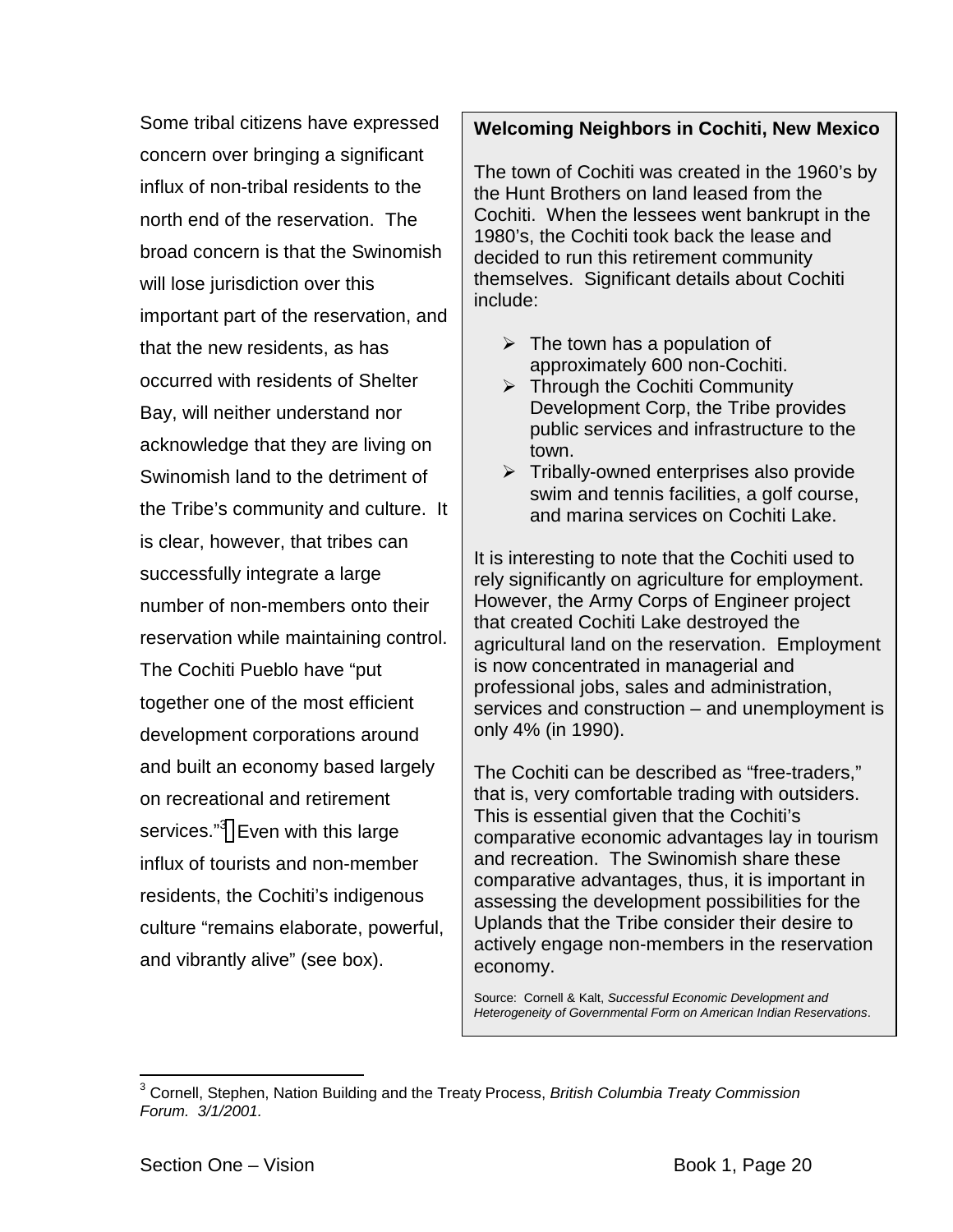# **What would the Swinomish Channelside Village Development Include?**

*Housing Development: Commercial Businesses:* 

- $\triangleright$  Condominium or other high-end residential around Marina basins
- $\triangleright$  Seasonal housing (i.e. time shares, seasonal, monthly, and weekly vacation rental)
- $\triangleright$  Parking for residents and visitors

- $\triangleright$  Medium-sized grocery & drug store
- $\blacktriangleright$  Laundromat
- $\triangleright$  Restaurant
- $\triangleright$  Health club
- $\triangleright$  Business complex (i.e. fax, internet)



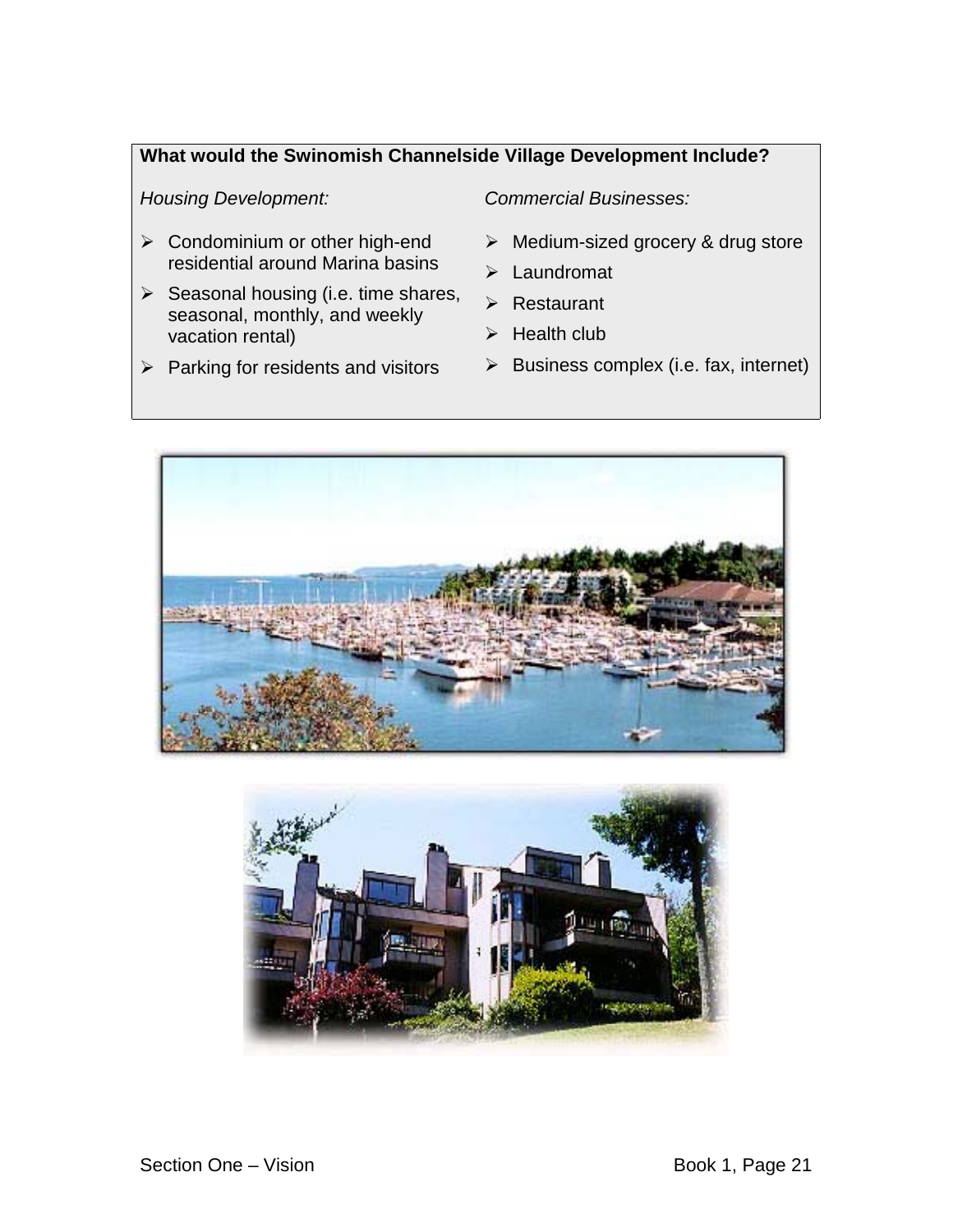# *The Benefits Swinomish Channelside Village would bring to the Tribe:*

- Generate a high economic return for the Tribe's general revenue fund.
- Allow the Tribe to use the new revenues to undertake new programs and provide new services (see box).
- Maximize the potential economic value of the Uplands.
- Enhance the Tribe's reputation as an important economic force in the region.
- Attract income from outside of Swinomish and retain it within the reservation.
- Provide synergies with the Marina and Casino.
- Establish a precedent that the Tribe can manage a development of this scope on its own terms.

### **What kinds of job opportunities would be created?**

- $\triangleright$  Construction jobs during development
- $\triangleright$  Increased police, fire, and safety positions
- $\triangleright$  Property management staff
- $\triangleright$  Grounds management
- $\triangleright$  Retail staff and management
- Become a positive counterfactual to the Shelter Bay experience

## **Potential Uses of the Economic Return from the Channelside Village**

The most important benefit of the residential development would be the other projects it would allow the Tribe to undertake. With revenues from the Swinomish Channelside Village the Tribe could:

- $\triangleright$  Build a tribal cultural or community center in the southern portion of the reservation
- $\triangleright$  Create a job and computer training center for tribal citizens
- $\triangleright$  Create a small business development center for businesses owned and operated by tribal entrepreneurs
- $\triangleright$  Fund scholarships to encourage high school graduation and send tribal youth to college and business school
- $\triangleright$  Institute youth programs such as a cultural summer camp
- $\triangleright$  Provide elder services such as weekly senior luncheons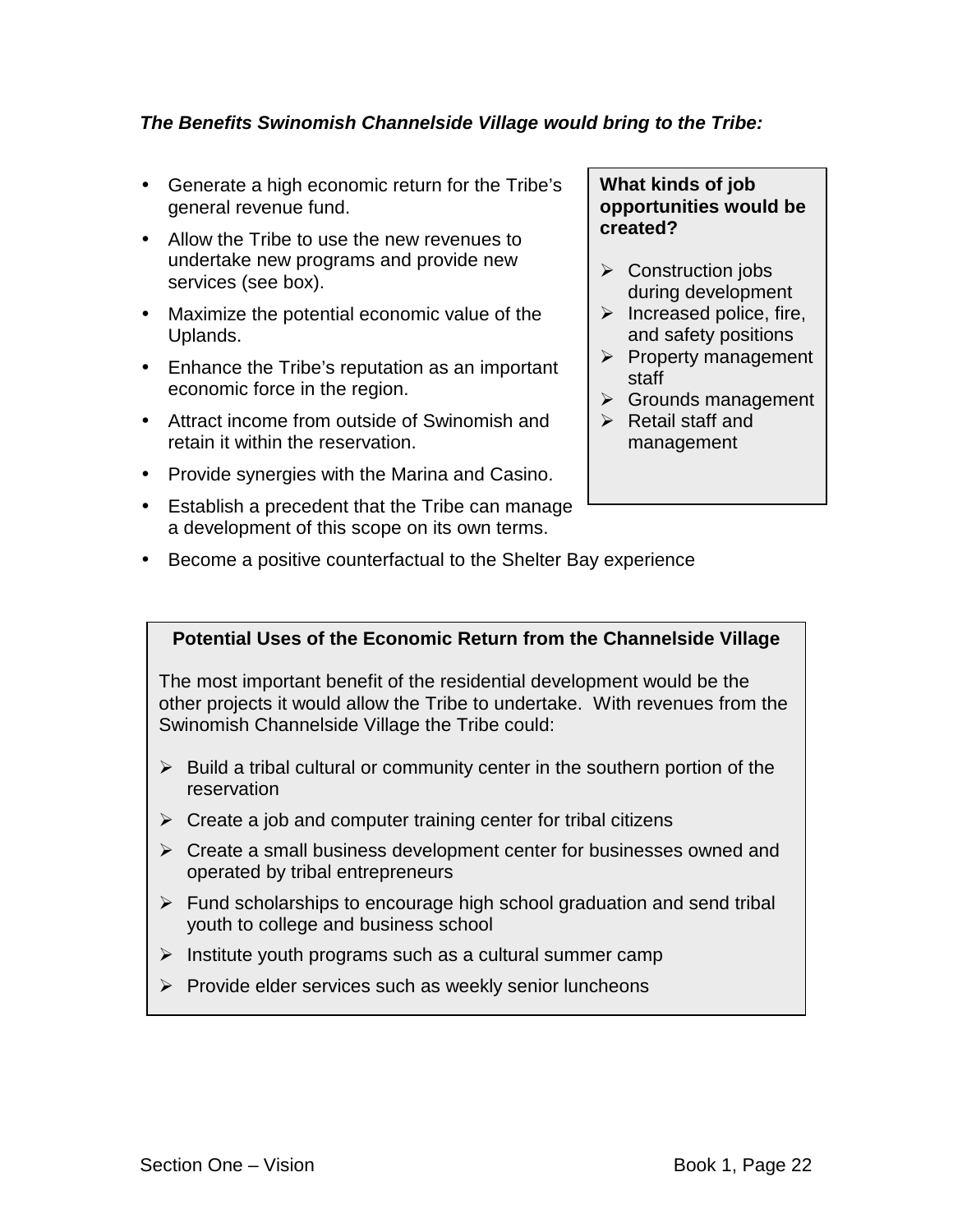# *What kind of challenges could the Tribe expect to face with this Village?*

## **Challenges** Solutions

Swinomish tribal citizens may not feel welcome in the north end of the reservation

The idea of residential development • may generate resistance among the community

The Swinomish could lose actual and/or perceived jurisdictional control of the Uplands

- Construct a space specifically for the community's use, such as a cultural center or performance space
- Create a retail hub to attract tribal citizens and establish that the space is not an exclusive community
- Inform the community about:
	- o The high monetary return this type of development can generate
	- o Specific projects that development revenues will make possible
	- o Safeguards implemented to make this development different from Shelter Bay
- Charter a Swinomish port authority or other agency with administrative responsibility and a permanent presence in the area (See Book 3)
- Exercise jurisdictional control by giving Swinomish police, utility authority and housing authority powers in this parcel
- Include housing for some tribal citizens in the plan
- Offer only seasonal housing to nonmembers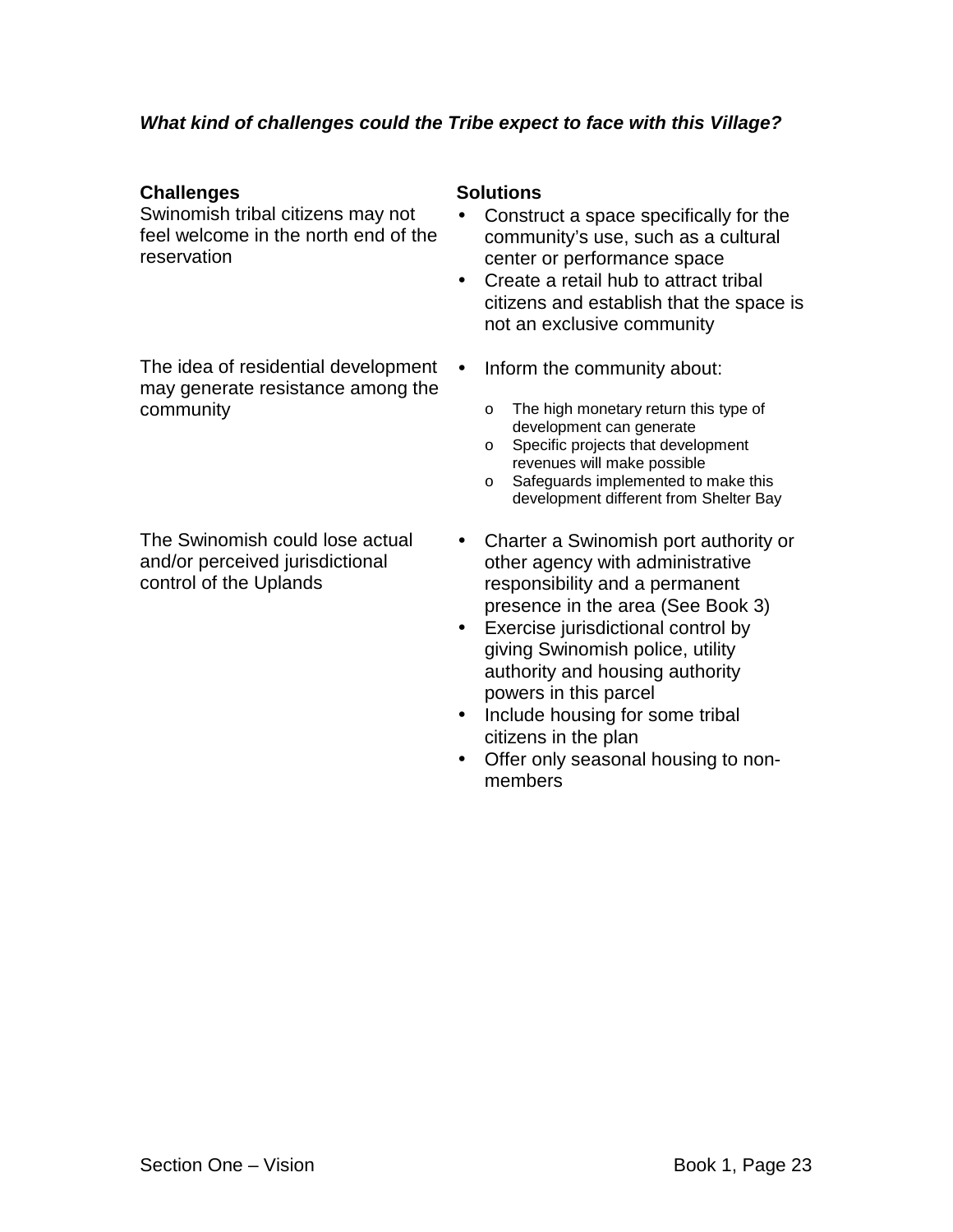# From Vision to Decision:

# Development of the Uplands at Swinomish



# BOOK TWO

Prepared for:

The Swinomish Development Authority

April 2, 2002

By

Andrew Lauland Kathleen McGilvray

Kennedy School of Government

PAE Faculty Advisor: Joseph P. Kalt PAC Seminar Leader: William C. Apgar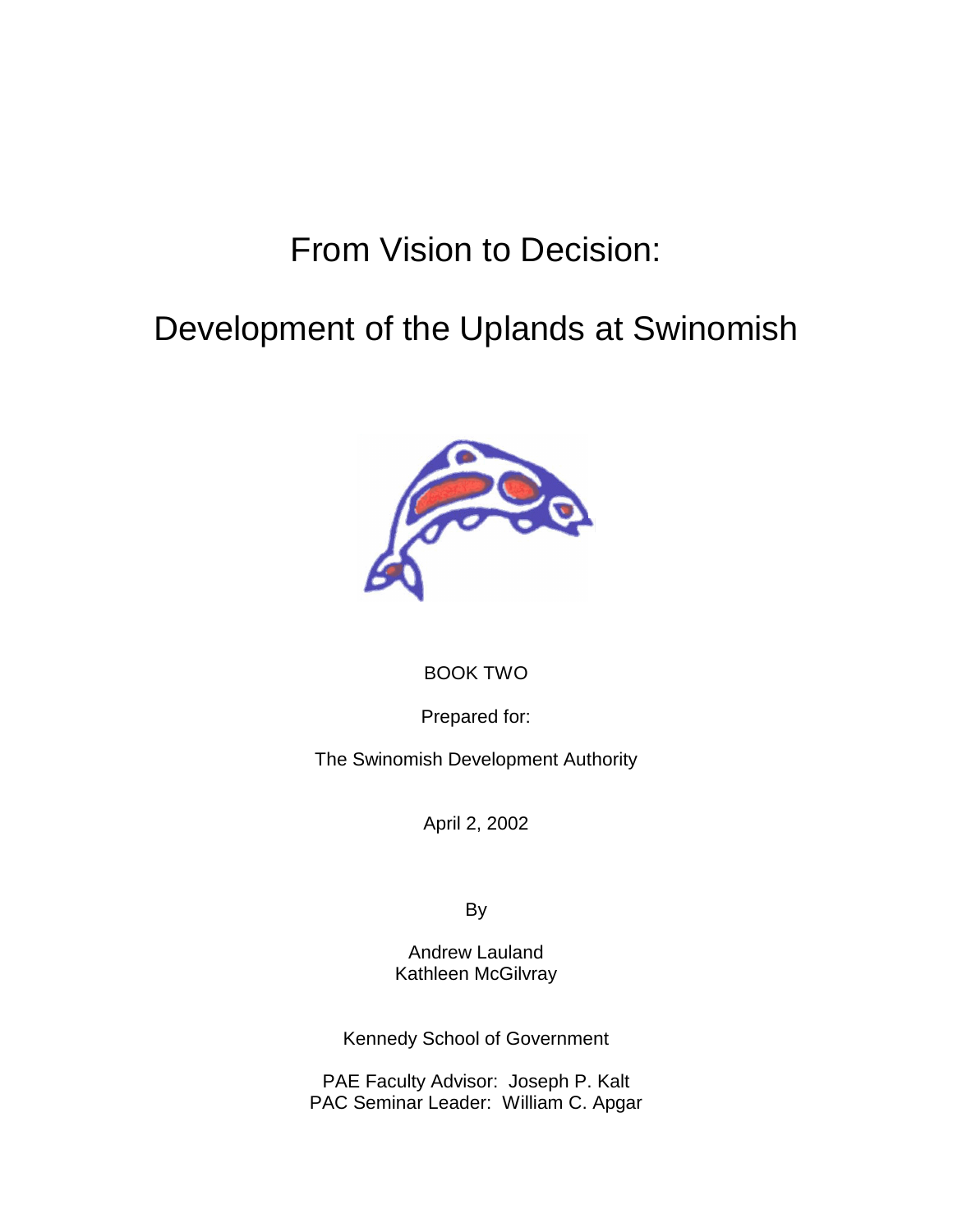# From Vision to Decision:

# Development of the Uplands at Swinomish

BOOK TWO

April 2, 2002

By

Andrew Lauland Kathleen McGilvray

Kennedy School of Government

PAE Faculty Advisor: Joseph P. Kalt PAC Seminar Leader: William C. Apgar



**The views expressed in this report are those of the author(s) and do not necessarily reflect those of past and present sponsors of the Harvard Project on American Indian Economic Development, the Malcolm Wiener Center for Social Policy, the John F. Kennedy School of Government, or Harvard University. Reports in this series are currently supported by the Christian A. Johnson Endeavor Foundation and the Ford Foundation. The Harvard Project is directed by Professor Stephen Cornell (Udall Center for Studies in Public Policy, University of Arizona), Professor Joseph P. Kalt (John F. Kennedy School of Government, Harvard University) and Dr. Manley Begay (Native Nations Institute, University of Arizona). For further information and reproduction permission, contact the Harvard Project on American Indian Economic Development at (617) 495-1480 and www.ksg.harvard.edu/hpaied.**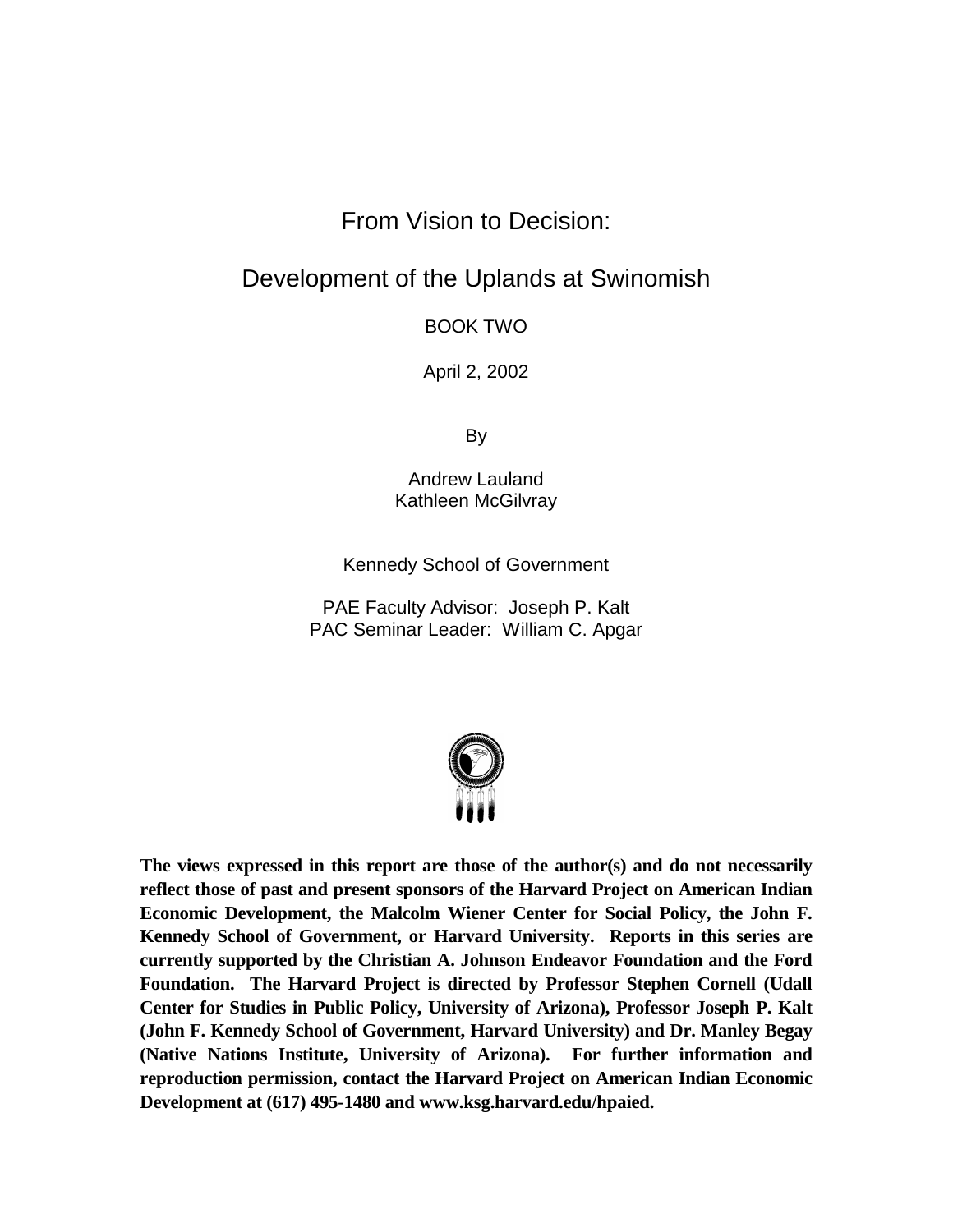

# **SECTION TWO: CHOOSING A PATH**

There is pressure, both internally and externally, for the Swinomish to make a decision regarding development of the Uplands. Ultimately, the Tribe may choose to follow one of the development paths explored in Section One, or one of many other possibilities for the Uplands. The Tribe may even choose not to develop the Uplands at all. It is extremely important, however, to distinguish between making an active decision as a Tribe on the future of the Uplands – even if that decision is not to develop – and simply delaying decision on what the Tribe clearly considers an important matter. Given the potential importance of this parcel to the economic development goals of the Tribe, it is critical that the Tribe begin to explore the various paths this development could take. Exploring this parcel's potential by no means commits the Tribe to a particular course of action, but it is the first step to reaching an ultimate decision. It is clearly up to the leaders in the Swinomish Community to determine the process and timeframe the Tribe should adopt in considering development of the Uplands. This section of the report lays out some important general guidelines about decision-making based on a nation-building model of economic development, which might be helpful in finding a path.

#### **Development Planning and Process**  $\triangleright$  Put the Tribe in the decisionmaking role  $\triangleright$  Build tribal capacities for effective decision-making  $\triangleright$  Think strategically  $\triangleright$  Act strategically and effectively **Results of Development**  $\triangleright$  More effective access to and use of resources  $\triangleright$  Increased chances of sustained and self-determined economic development Planning with the Nation-Building Model

- $\triangleright$  A more effective defense of sovereignty
- $\triangleright$  Societies that work

Source: Cornell & Kalt, One Works, the Other Doesn't: Two Approaches to Economic Development on American Indian Reservations.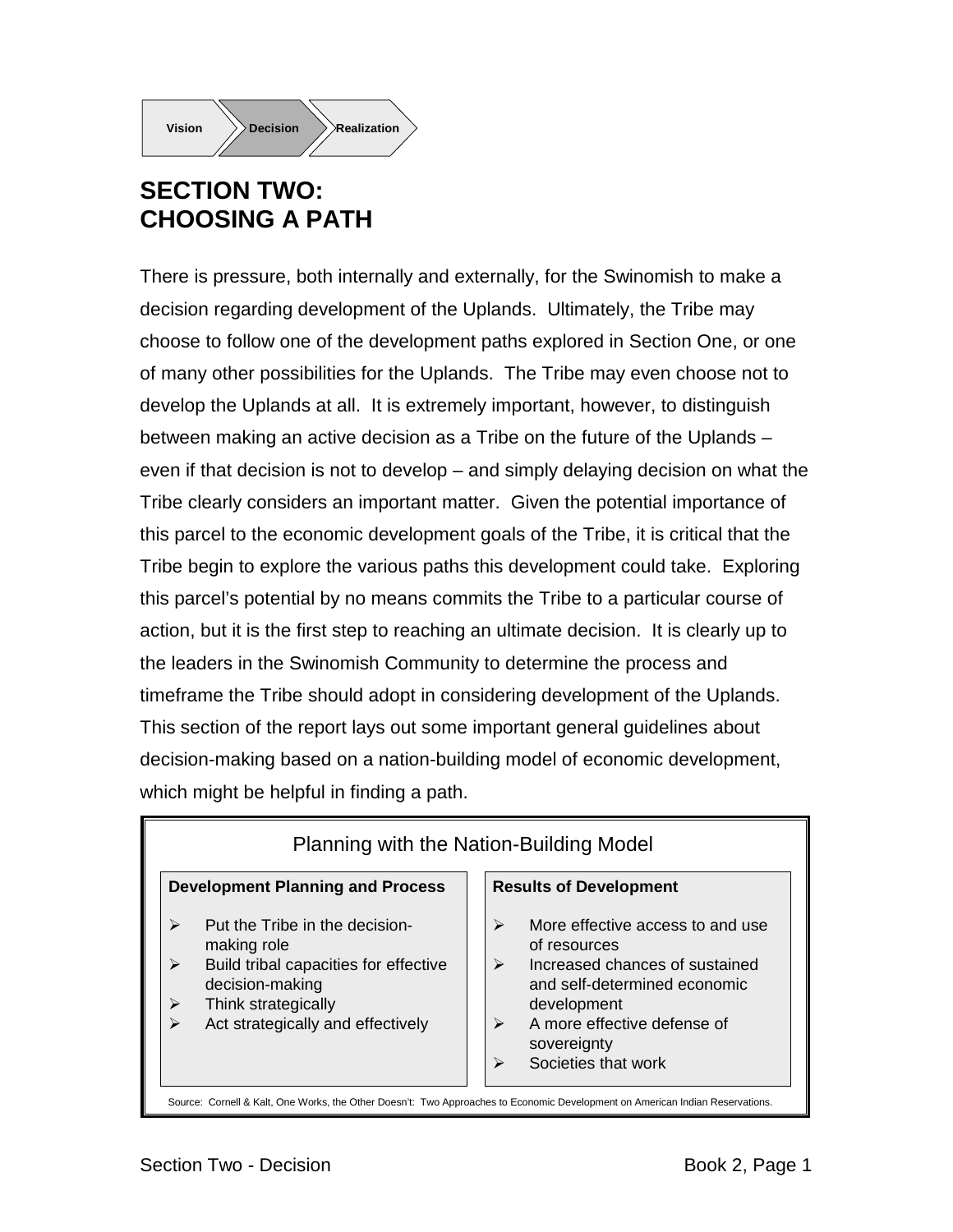# **Key Steps in Choosing a Development Path**

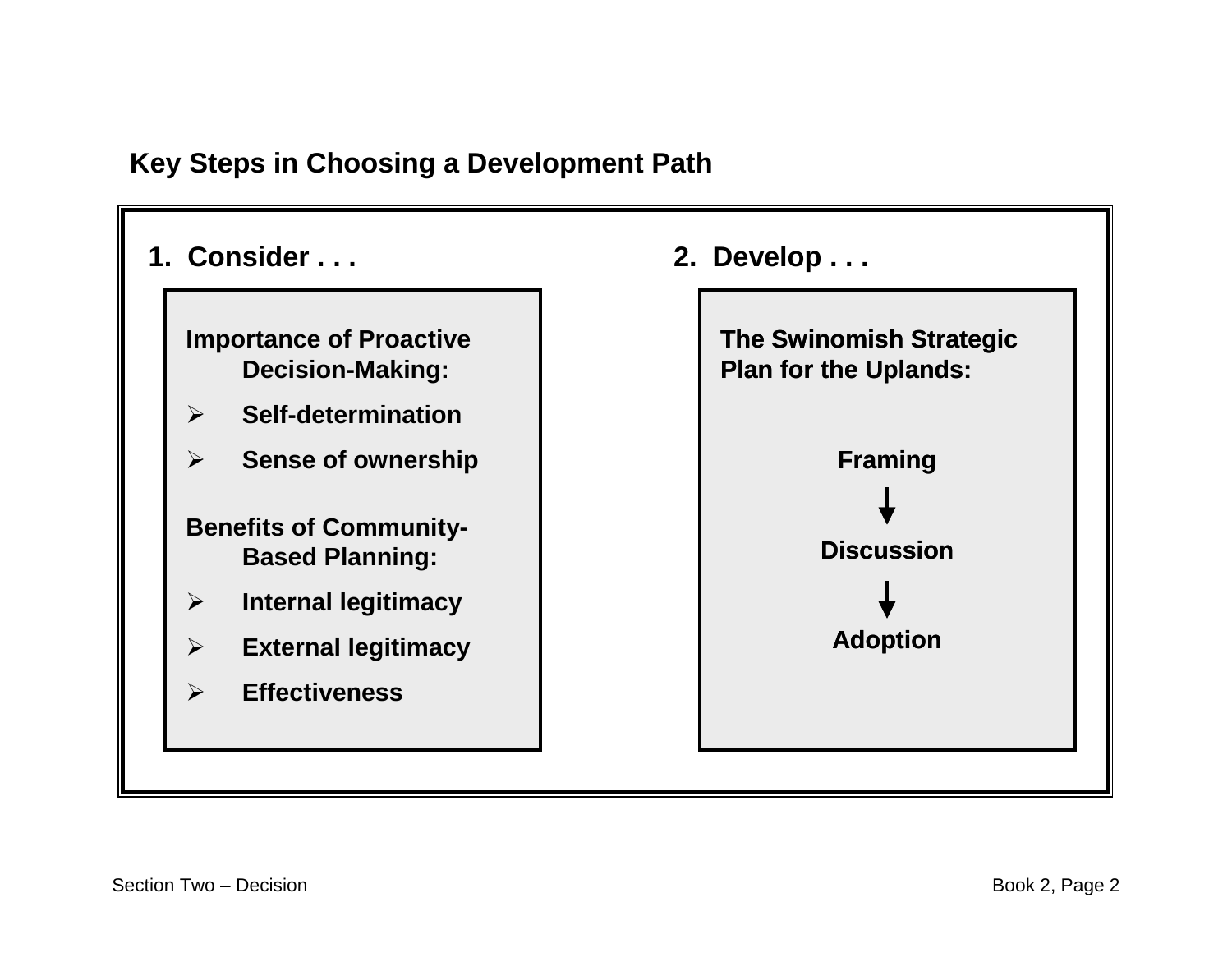# **THE IMPORTANCE OF PROACTIVE DECISION-MAKING**

It is clearly preferable for any community to come to a proactive decision to pursue a particular development path rather than to have the paths they can choose from dictated by outsiders. In fact, putting practical decision-making power in the hands of the community is the heart of self-determination. In addition, the active involvement of the community can help to create a sense of ownership among tribal citizens that can help to keep the community involved throughout the project. The Swinomish have an incredibly valuable economic development resource in the Uplands parcel, therefore the Tribe should take an active role in determining the best use of the land, rather than waiting for outside developers to come to them.

Many of the tribal citizens interviewed by the authors made reference to the Swinomish tradition of arriving at major decisions by reaching a consensus in the Tribe. This drive for consensus could be an incredibly valuable tool in pursuing a community based process to explore the best use for this parcel. At the same time, however, many tribal citizens suggested that the current decision-making mechanisms have not necessarily involved or even informed the community, and that the timeframe in which decisions are made is not optimal. In addition, it seems that some of the Tribe's past development efforts have been reactions to outsider's interests, rather than realizations of internally developed goals. A few examples of these phenomena are:

• **Shelter Bay** was a development which accrued significant benefits to the outside developer, yet has not produced the economic return the Tribe hoped for, and has also created significant tension within the Reservation community;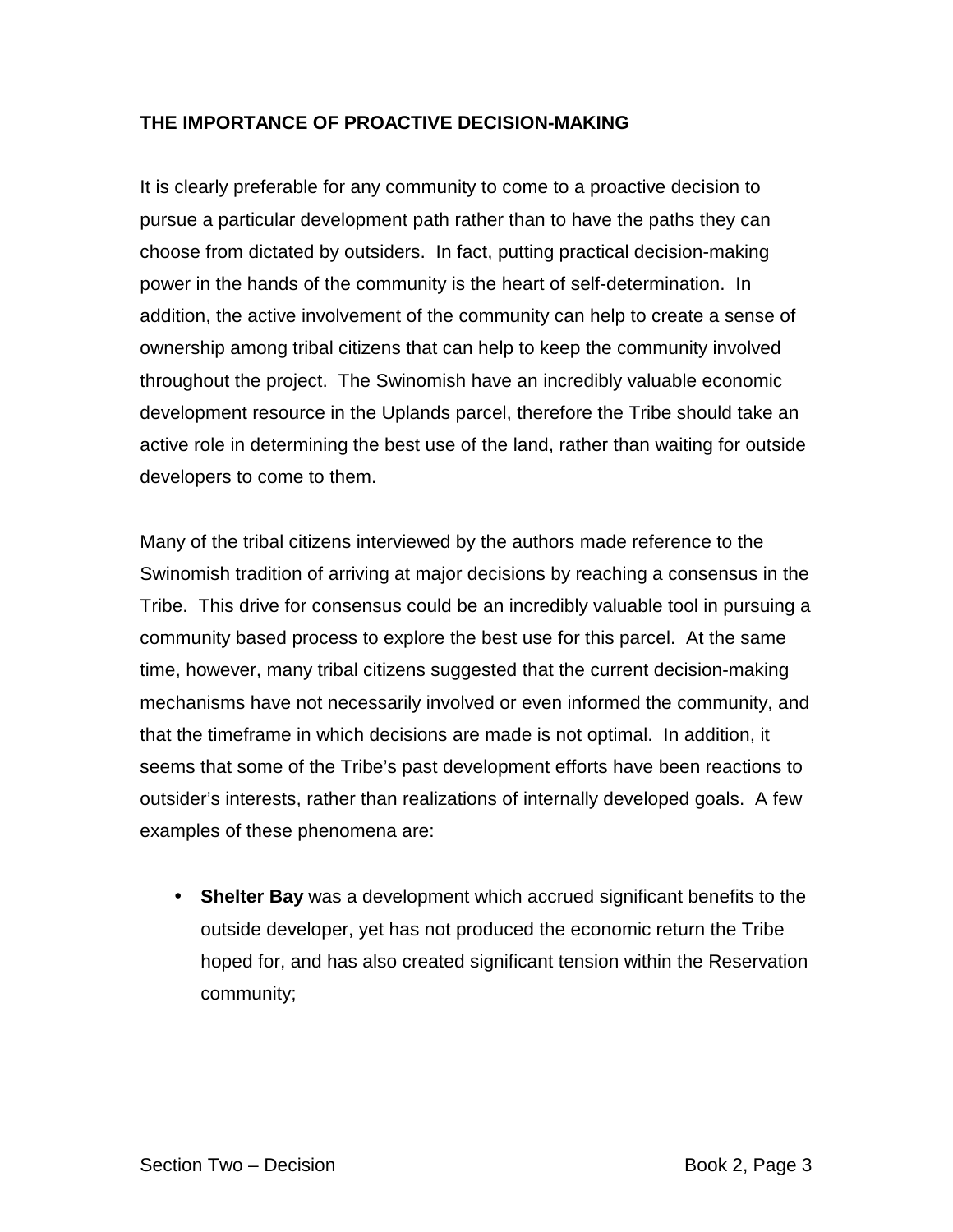- By some estimates the **Marina** has been deliberated for as many as **thirty years**, due at least in part to the difficulty the Tribe has had in making such an expansive development decision;
- **Significant differences in understanding** exist among tribal citizens regarding the structure and content of the upcoming Swinomish Marina, indicating a lack of community involvement in the process.

**Decision-Making and the Swinomish Marina** 

As noted above, the Swinomish Marina has been under consideration for decades. In recent years, the Marina has become a particularly strong opportunity, due to a number of factors:

- $\triangleright$  Purchase of the Knudsen property,
- $\triangleright$  Extremely favorable (low) interest rates, and
- $\triangleright$  A strong market for boat slips in the Puget Sound area.

While recent factors may make the Marina particularly appealing, it is hard to imagine that the Swinomish leaders who began exploring the idea three decades ago expected their children, and even grandchildren, to be making this decision. And still today a number of factors internal and external to the Tribe seem to be stalling a final decision, including:

- $\triangleright$  Conversion of the land from fee to trust,
- $\triangleright$  Difficulties with the County,
- $\triangleright$  Distrust of outside actors,
- $\triangleright$  Lack of consensus about the role of the Marina and Uplands development in the Swinomish community.

While each iteration of the Marina project has had Senate approval, something has always prevented actual development from commencing. It appears likely that part of the problem is lack of involvement from the greater community, as well as the sheer vastness of such a project. In addition, while the Tribe is generally comfortable partnering with outsiders, past experience has made them wary of ventures that rely too heavily on outsiders.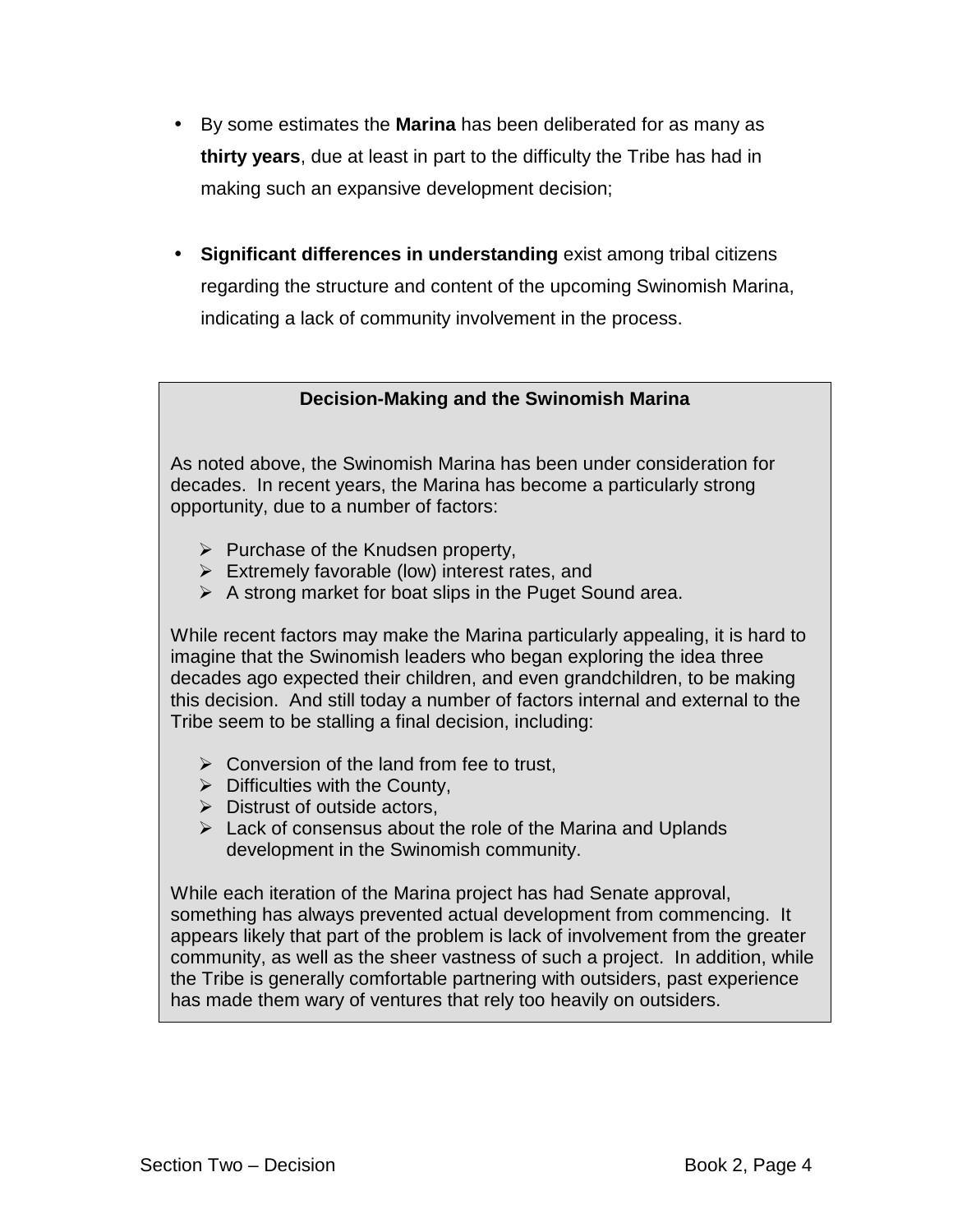The Tribe's experience with the Marina project points to some factors which will be crucial for a development of this scale, including the Uplands development, to move forward effectively:

- The Tribe should **approach economic development proactively** so that they are able to establish the "rules of the game" for development of their land. For example, the Tribe should recruit outside partners in a competitive bidding process, rather than waiting to be approached from the outside, as will inevitably happen with such a valuable parcel of land.
- Tribal leadership should **actively seek input** from a wide array of community members. A more complete discussion of community-based planning follows later in this Section.
- The Tribe should consider **breaking large development projects into phases** that are more manageable in the Tribe's decision-making structure.

By moving forward in the decision-making process, the Tribe is not permanently committing to the development option being considered. Every decision path chosen will have obvious stop-off points where major decisions need to be made, and each of these points allows time for the Tribe to assess the potential of the project to meet development goals and, if necessary, to modify or cancel the project. Actively exploring the potential development paths as a community will create a sense of ownership among tribal citizens. Once the decision-making process is in the open, the community will become much more aware and involved. This will not only draw tribal citizens' resources into the process, but could also help to avoid the "cultural casualties" that followed the Shelter Bay experience. Consensus-building does not automatically imply a decade long decision-making process, however. A wise decision may take time, but if the Tribe enters a path with their broad development goals in mind, there will be a framework in place around which tribal leaders can mobilize the community.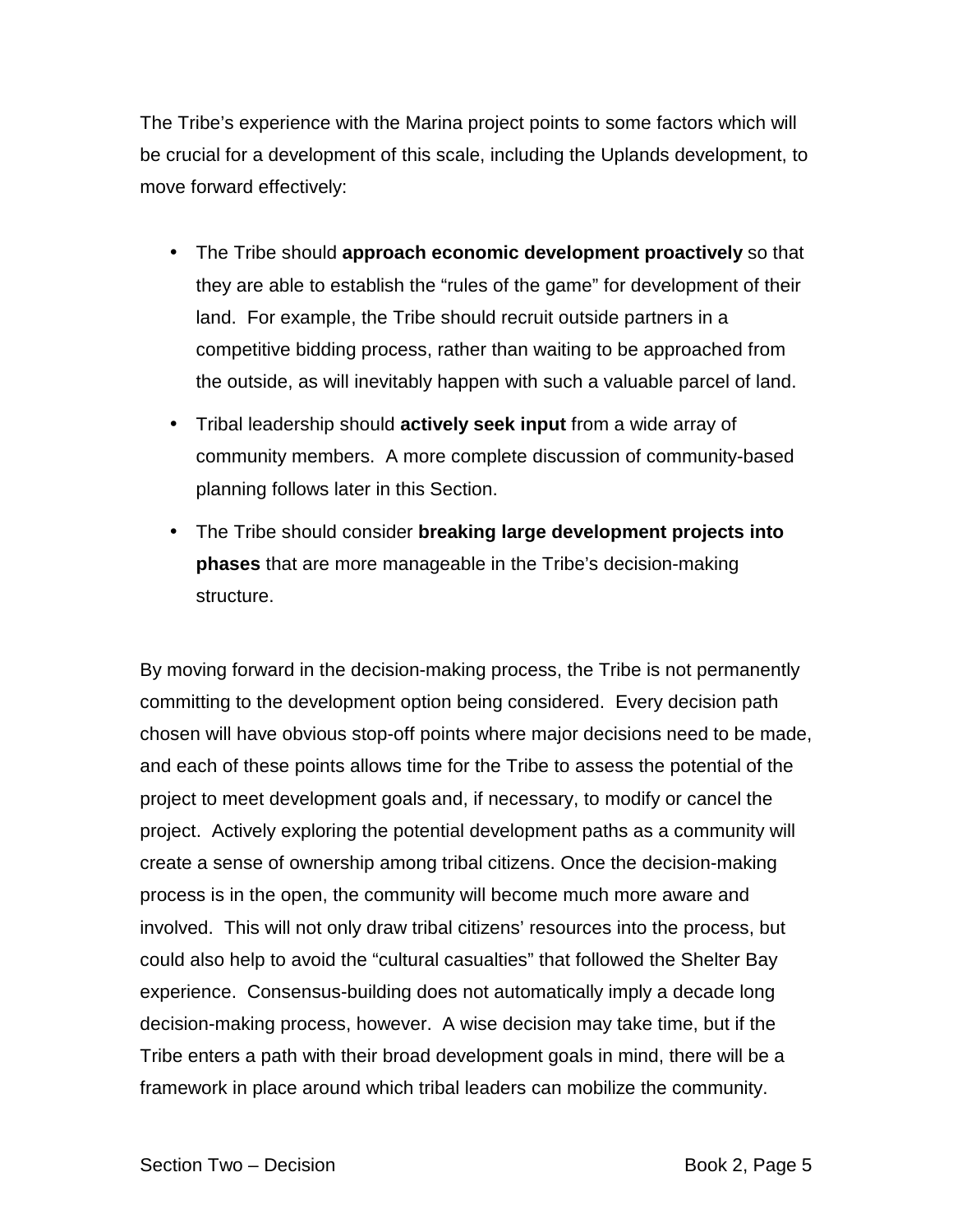# **THE BENEFITS OF COMMUNITY BASED PLANNING**

Involving the community in the development of a vision for the Uplands is essential to the success of the project, and therefore should be the first step in exploring the Tribe's development path. Research has shown that "both overall economic policies and the selection of development projects have to pay attention to the culturally derived norms and preferences of the community."<sup>4</sup> In addition, community-based planning can be quite effective in balancing the effectiveness and legitimacy of the planning process.

In a consensus-based decision-making community such as the Swinomish, the primary resource the Tribe has to determine the preferences of the community is the tribal citizens themselves. However, it was clear in the interviews conducted for this report that many tribal citizens feel that a significant communication gap exists between the community and the administrative and elected leadership of the Tribe when it comes to economic development planning. Further, when information gaps exist,

# **Key Elements in a Consensus-Building Process**

- $\triangleright$  A common and achievable public goal
- $\triangleright$  Agreement that an important or urgent situation exists
- $\triangleright$  Understanding that integrative bargaining is essential to building consensus
- $\triangleright$  Recognition that "people on the ground" have valuable information

Source: *Economics, Culture, Identity: The Case of the Aquinnah Cultural Center,* by Ronald T. Saavedra, April 1999.

tribal citizens are less invested in the development process, therefore, are more like to oppose projects that they are uninformed about. The Grand Traverse Band ("GTB") of Ottowa and Chippewa Indians were experiencing similar issues in the early 1990's, so in 1997 the Tribal Council authorized the creation of a Planning and Development Department. Following is a description of the participatory planning process used by the GTB, which contains lessons relevant to Swinomish planning.

1

<sup>4</sup> Cornell & Kalt, *Reloading the Dice*, p. 54.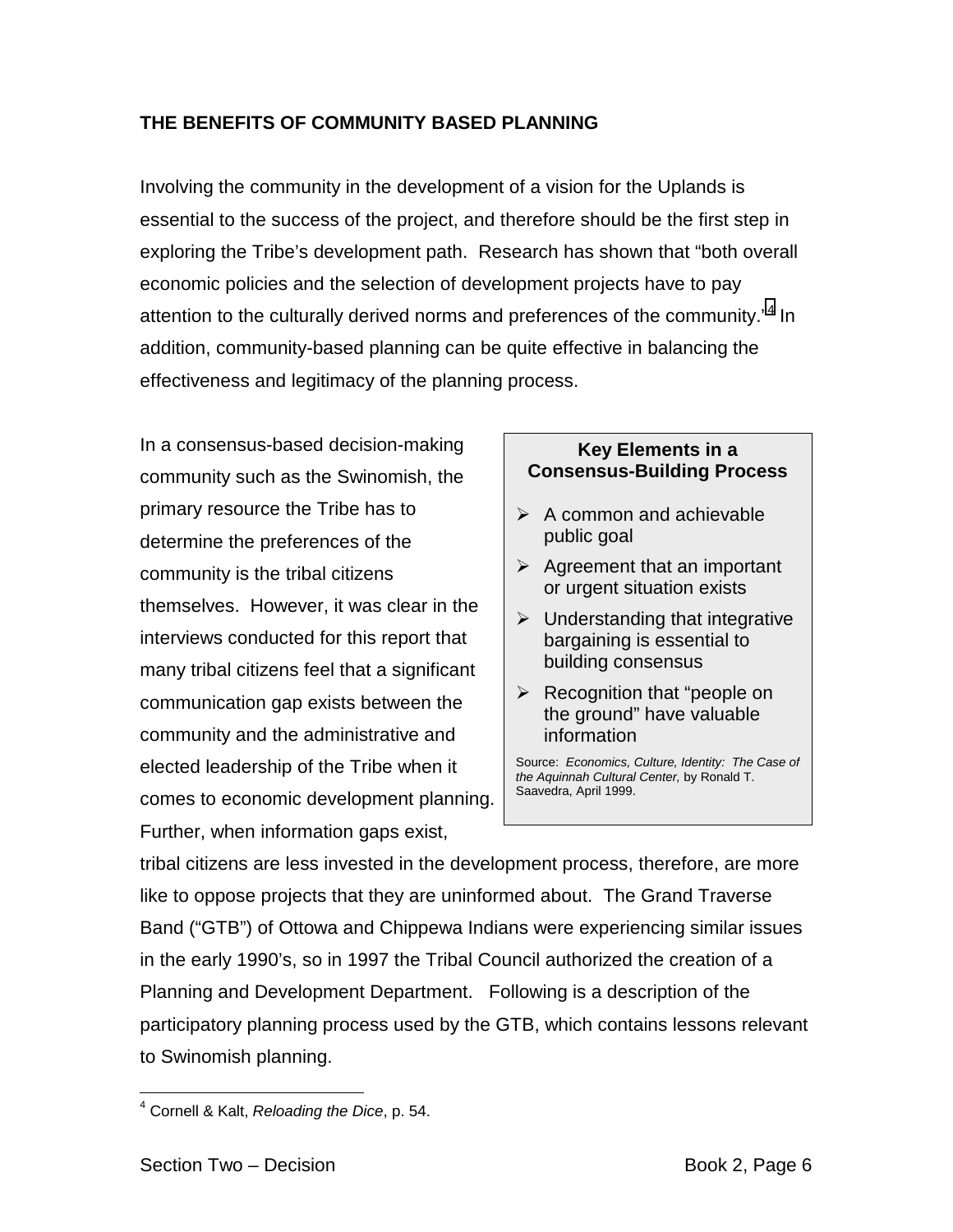# **Grand Traverse Band (GTB) Participatory Planning Process<sup>5</sup>**

- **The Problem:** Prior to the establishment of the GTB Planning and Development Department, planning was not only unorganized, but also somewhat arbitrary. Projects were developed without community participation and then passed off to the Band's communities, often in the face of major opposition.
- **The Solution:** The Planning and Development Department was created. Planning is now conducted with strong participation from the community.
- **Details:** The Department's Vision Quest program, launched in April 1997, was instrumental in garnering the community input necessary to set development priorities.

*Vision Quest:* 

- Was a bottoms up planning process involving 15-35 members in monthly meetings;
- Garnered community–wide input through surveys, identifying key stakeholders to involve in the process, and targeting workshops to specific segments of the population;
- Culminated in a daylong planning event involving 200 tribal citizens during which development priorities were categorized and ranked.
- **Successes:** The Department has demonstrated that strategic planning, community participation and prudent development are important means of promoting *self-determination* and *self-governance*. There are two broad themes to the success of the Department's efforts:
	- **The community now embraces development projects**. However, the Department does not allow community involvement to stall planning. Instead, they are committed to turning talk into action to make sure the participatory planning process results in necessary and desired development.
	- **The Band's reputation with outsiders has been reshaped**. Through relationships with local Chambers of Commerce and town planning departments, the Department strives to minimize future conflicts over regional planning decisions.

 $\overline{a}$ 

<sup>5</sup> Source: Honoring Nations 2000, *Tribal Governance Success Stories*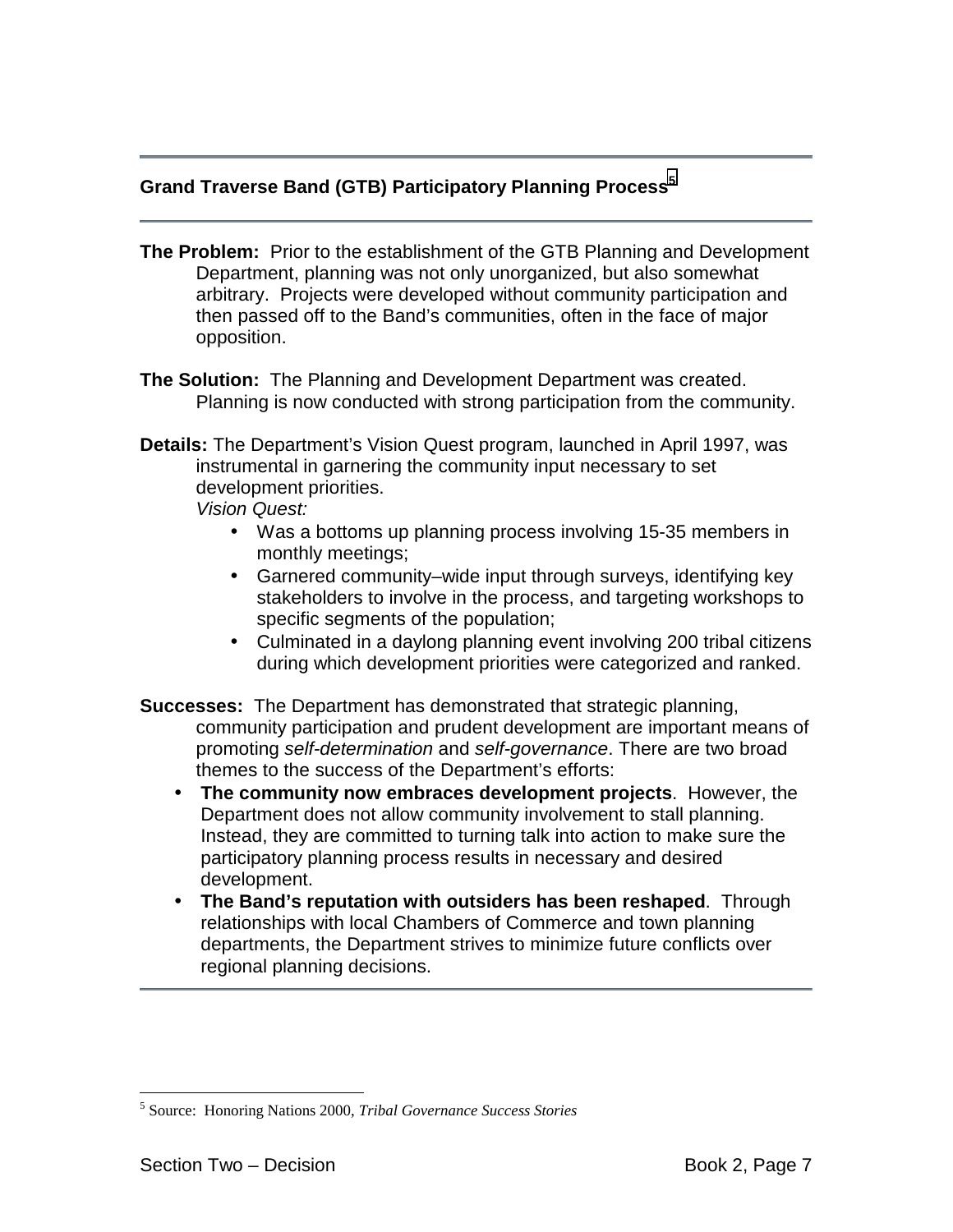# **Key Lessons from GTB Participatory Planning:**

- Community participation contributes to the **internal legitimacy** of development projects.
- Presenting a unified development strategy can improve a tribe's reputation, or **legitimacy, with the external community**.
- A key feature in **effective** community-based planning is to have mechanisms in place to keep appropriate momentum behind the decisionmaking process.

# **Internal Legitimacy -** *Community Participation*

Legitimacy within the Swinomish community is essential for any development project to contribute effectively to the Tribe's goal of selfdetermination. It is clear that for many tribal citizens the most important contributor to the legitimacy of a project is the process through which the decision is made. By using a community-based strategic planning process, tribal leadership will significantly enhance the legitimacy of whatever development path is ultimately chosen.

# **External Legitimacy -** *Unified Vision*

One of the Tribe's broad development goals is to enhance their reputation as a force in the Skagit Valley regional economy. With the Marina and Uplands development, however, they are faced with an uncooperative, even antagonistic, Skagit County government. In order to effectively exercise and enhance their sovereignty, the Tribe must be successful in their development efforts on this parcel. One of the keys to the success of this development project will be for the Tribe to present a unified vision for the development, which has the support of the vast majority of tribal citizens. If the County senses rifts in the resolve of the Tribe, they could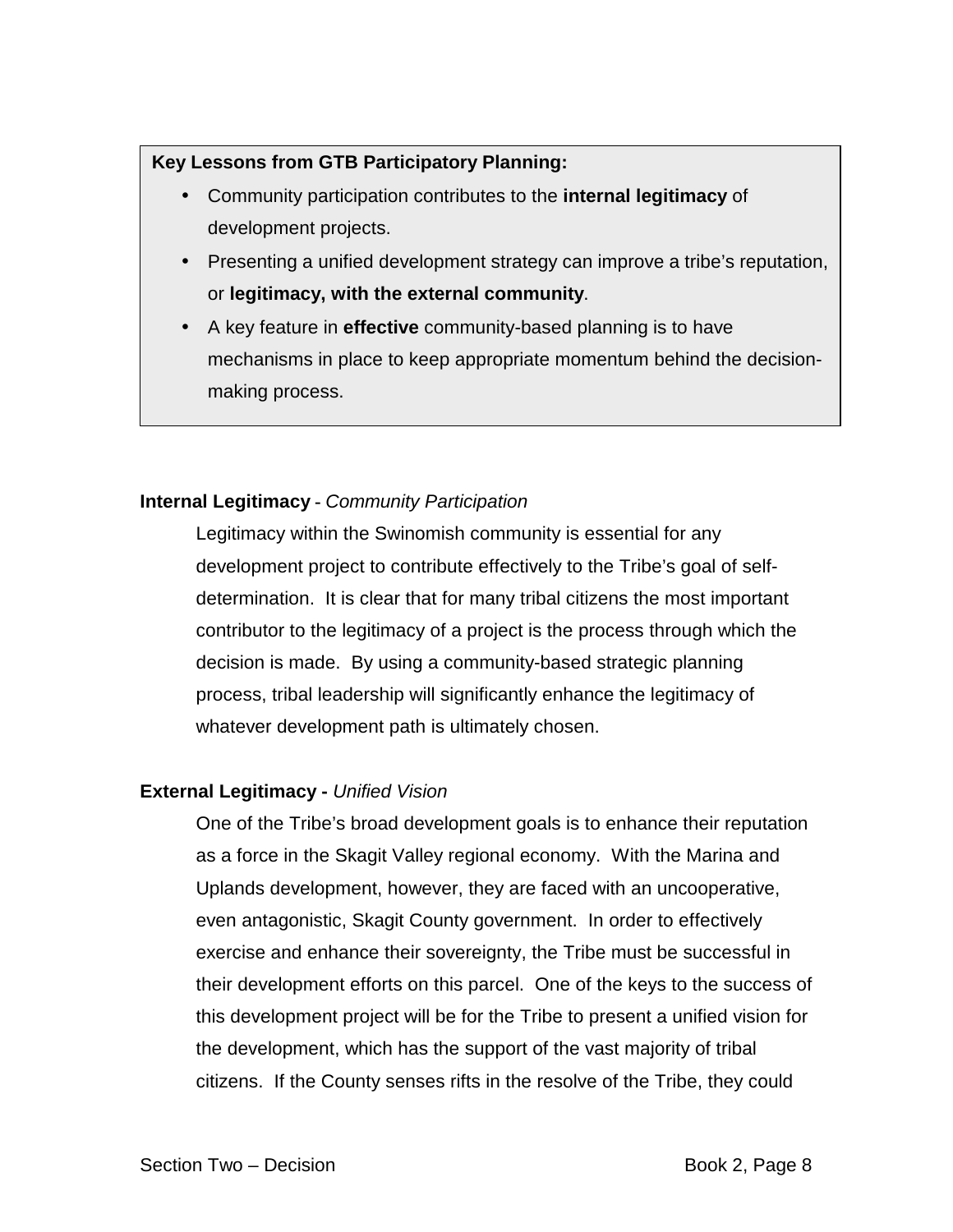capitalize on these divisions in order to prevent the development from moving forward. Community based planning has the potential to move the Tribe toward this unified vision.

## **Effectiveness -** *Mechanisms to Maintain Momentum*

One of the major challenges identified by tribal citizens in the development decision-making process was that decisions can get bogged down or fall off of the agenda if appropriate momentum is not maintained. This problem can make it difficult for the Tribe to engage partners in the development process that it may want for capital, management or workforce training needs. This issue can be minimized through community based planning. Since much of the delay identified by the Tribe was due to members' exclusion from the planning process, community involvement should help to mitigate the problem. However, specific mechanisms to maintain the momentum should also be considered.

# **Mechanisms to Maintain Development Momentum**

- **Separating tasks from decisions** Decisions are critical points along the development path that require firm commitment from the Tribe. Tasks, on the other hand, are concrete steps that need to be taken, but which do not commit the Tribe to a particular course of action, and therefore, can be delegated to lower levels of decision-making authority.
- **Establishing levels of decision-making power** It would be helpful to establish levels of decision-making authority, so that the Senate or Swinomish Development Authority do not get bogged down making insignificant decisions and can, instead, concentrate on strategic planning.
- **Setting decision-making points and decision windows** In order to more effectively control the decision-making timeframe, it would be helpful to proactively identify decision-making points along the development path and assign timeframes for particular decisions to be made.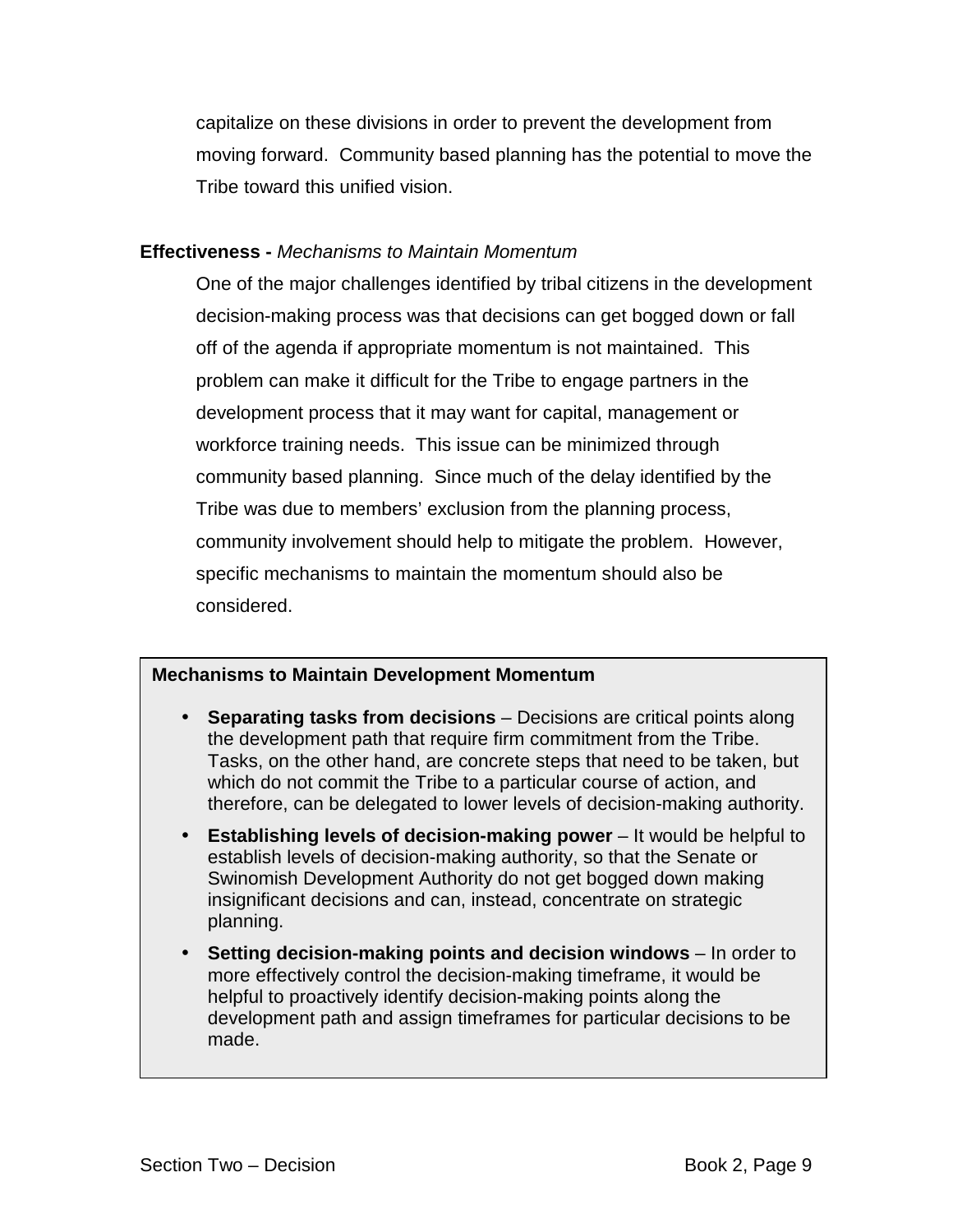# **DEVELOPING A SWINOMISH STRATEGIC PLAN FOR THE UPLANDS**

The Swinomish may find it useful to adopt a strategic planning process for embarking on the decision path that will lead them to the future of the Uplands. Strategic in this case means that planning should match "development activities and projects to the governance capabilities, asset endowments and cultural attributes of the tribe."<sup>6</sup> The nation-building model of economic development involves an orientation to strategic thinking that can be summarized as moving:

- From reactive to proactive thinking,
- From short-term to long-term thinking,
- From opportunistic to systemic thinking, and
- From a narrow problem focus to a broader societal focus.<sup>7</sup>

# Traditional Framework for Strategic Planning

# Framing the Opportunity:

- ! Broad development goals
- $\triangleright$  Range of visions given specific constraints

Discussion:

- Community input
- Consensus-building

# Adoption:

- Process for adoption
- $\triangleright$  Marking the decision

e<br>
<sup>6</sup> Cornell & Kalt, *Reloading the Dice*, p. 44.<br>
<sup>7</sup> Cernell & Kelt, One Werke, the Other Dec

Cornell & Kalt, *One Works, the Other Doesn't*, p. 17.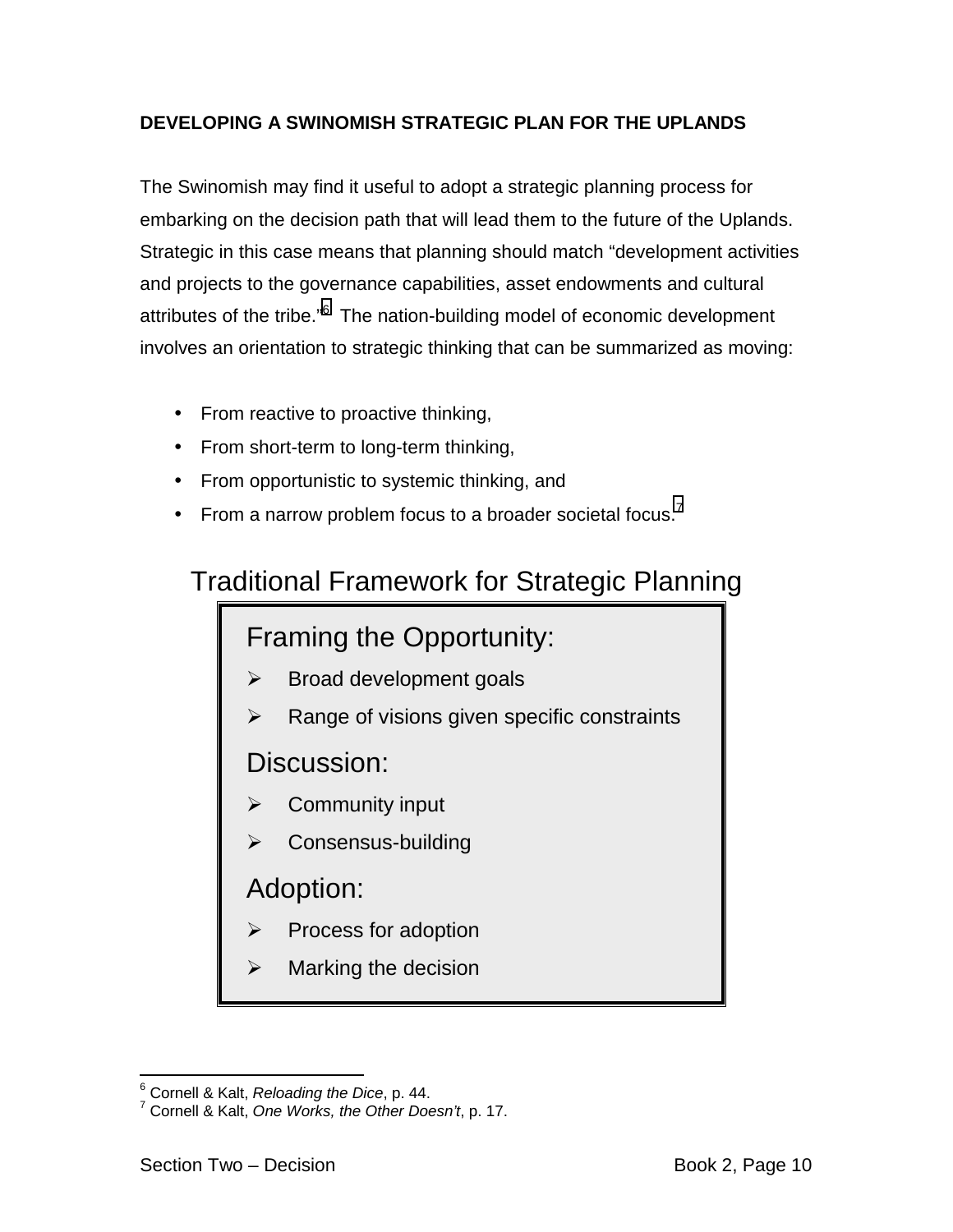# **Framing the Opportunity for Uplands Development**

Framing is necessary to give the tribal community a context for the decision it hopes to make. Framing the planning process for the Uplands development consists of two layers.

- The broad economic development goals of the Tribe,
- The range of feasible possibilities for the Uplands.

# *Broad Economic Development Goals*

As noted in the Introduction to this report, through interviews with tribal citizens the following economic development goals emerged which can act as the starting point for framing the SSP for the Uplands:

- Exercise strong self-determination
- Provide for economic and social needs of the community
- Sustain and enhance community pride and identity
- Become a respected economic actor in the region

These goals, as well as additional goals that emerge throughout the planning process, form the basis for evaluating potential development paths the Tribe might take.

# *Feasible Possibilities for the Uplands*

An important step in framing the strategic planning process is for the Tribe to think broadly about what options are reasonable given the economic, physical, and financial constraints of the Uplands. Section One of this report attempted to begin this process by describing some feasible options for development. While the visions for development presented in Section One are in no way exhaustive, the Tribe can use them as a starting point from which to create a communitygenerated vision for the Uplands.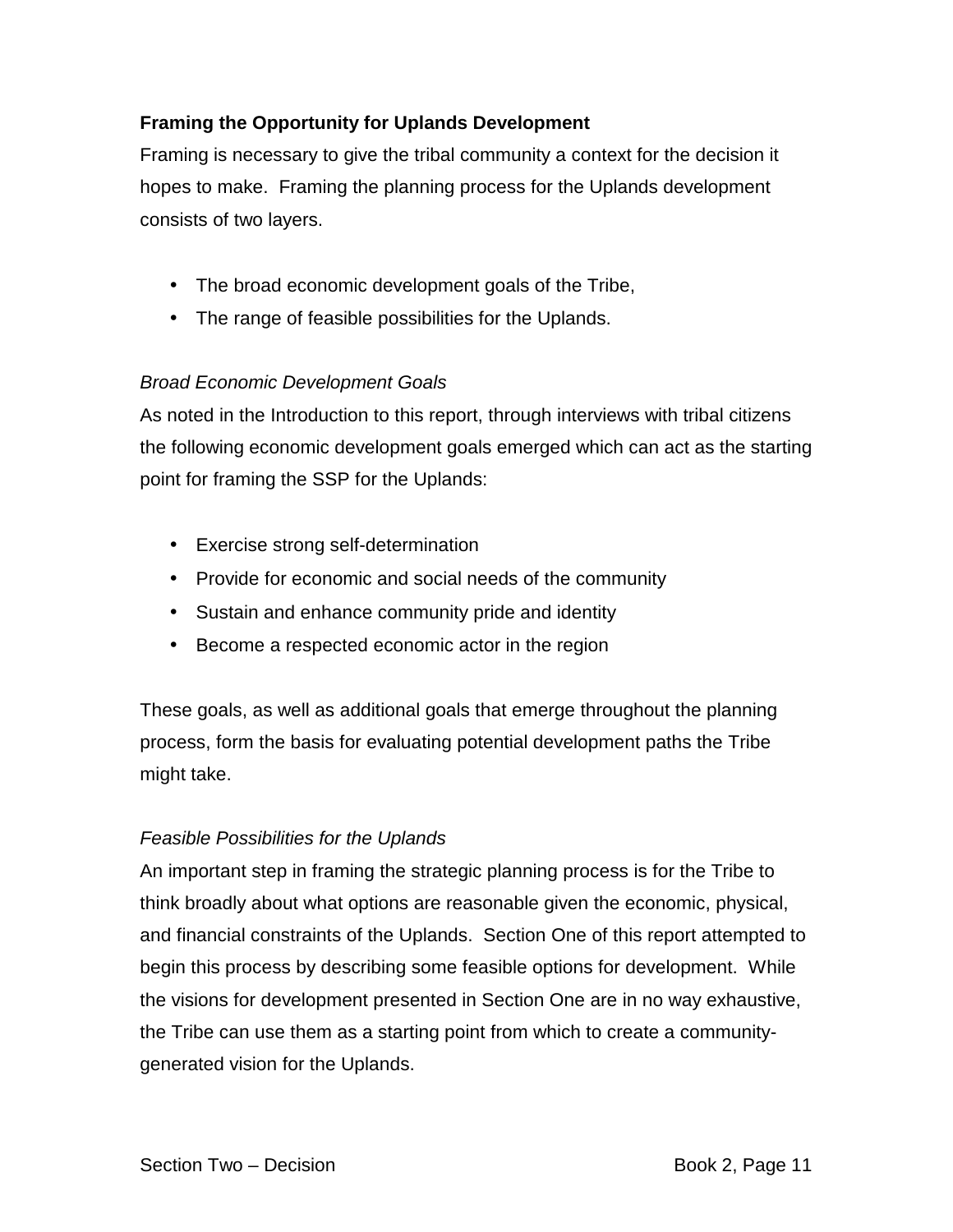One starting point for the framing process might be for the Senate and other community leaders to have a day-long retreat to try to create the framework for the strategic plan before presenting it to the larger community. The strategic planning process should be fluid, however, and when additional goals and visions are revealed during the later phases, they can and should be incorporated in the plan.

# **Discussion of the Swinomish Strategic Plan**

This is the phase of planning most reliant on community involvement. Many of the tribal citizens interviewed had specific suggestions regarding how community input should be solicited, including the following:

- A series of community dinners in which the Planning Department staff shared visions for the Uplands with the community,
- A planning process kick-off at a General Counsel meeting,
- Outreach by the SCEPA committee, especially to youth and elders,
- One-on-one outreach by senators to their constituencies.

The mechanisms used by the Grand Traverse Band in their participatory planning process, mentioned briefly above, deserve a closer look here.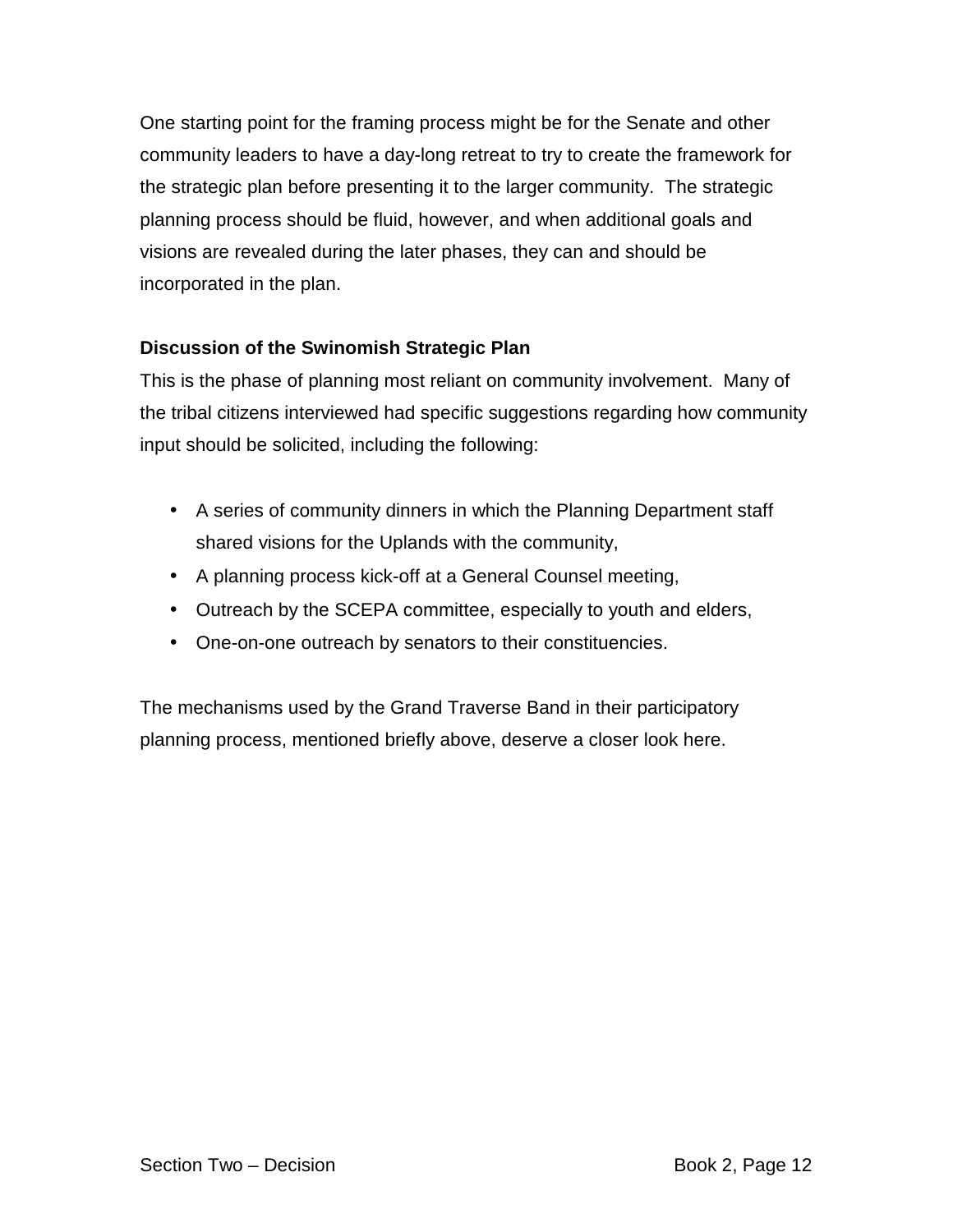# *Grand Traverse Band Mechanisms to Gather Community Input*

- $\triangleright$  The Planning Department created a community member group to help design the planning process. This group (ranging from 15-35 people per meeting) met 12 times. The following ideas emerged from these meetings:
	- o A day-long vision planning event for the whole community,
	- o A needs prioritization survey,
	- o A youth and elders workshop.
- $\geq$  200 community members participated in the day-long planning event where they shared frustrations about current issues as well as visions for their "dream community." This meeting generated a list of development needs, including preliminary prioritization of projects.
- $\triangleright$  A series of youth-elder workshops were held. This helped to create a dialogue between experienced leaders and future leaders of the Band.
- $\triangleright$  A community survey was mailed which included the needs identified at the daylong planning event. The purpose of this survey was to prioritize the needs identified, as well as to garner additional input.
- $\triangleright$  In order to maintain community input throughout the process, the Department continues to seek input and inform the community during project implementation by posting project concepts in public buildings for a 30-day comment period. In addition, the project concept is circulated among government workers for the same period.

The Swinomish should consider whether similar mechanisms would be helpful in involving the community in their strategic planning process for the Uplands.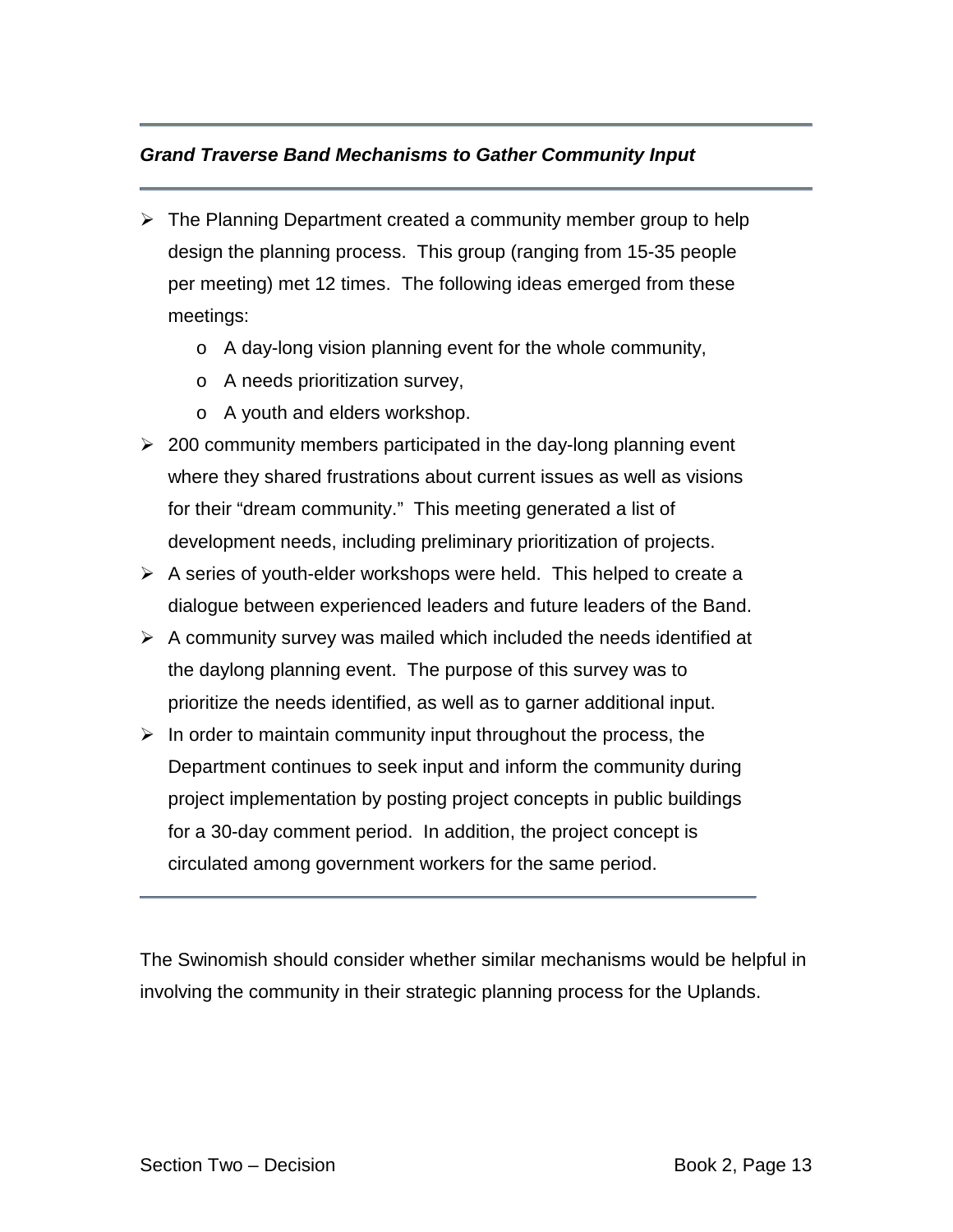# **A Sample Framework for Community Participation and Consensus-Building for the Swinomish Strategic Plan for the Uplands**

- 1. **Hold a series of visioning workshops**. These meetings would commence with a representative from the Senate or the Planning Department framing the opportunity for Uplands development and presenting a few visions for the development to get the discussion flowing.
- 2. **Community organizing to reach out to non-participants**. Especially if turn-out is low at the visioning workshop, the Senate, perhaps through SCEPA, can reach out to the community in small groups. It would be particularly important to involve elders and youth in the process.
- 3. **Circulate a survey based on findings from the workshops.** This survey could be conducted through the mail, or in person, whichever is likely to garner the greatest participation. The survey could help to prioritize the development goals identified during earlier stages.
- 4. **Draw up draft planning documents and seek continuing input as plans progress.** Getting ideas onto paper can help the visions seem more "real" to community members, and can begin creating a sense of anticipation and ownership among the community.

# **Adoption of the Swinomish Strategic Plan**

Once the framing is complete and the discussions have generated substantial community input, it is time to make a decision. It is important to recall that to decide to pursue a particular development path does not mean there is no turning back. Rather, it allows the Community to be in control its own destiny and to pursue development proactively, rather than reactively. If at any stage in the process it becomes clear that a particular option no longer meets the Tribe's goals, there is every opportunity to revisit the decision. However, by framing the decision early on in the context of the Tribe's development goals and actively involving the community in the planning process, the risk of running into this problem late in the process is minimized.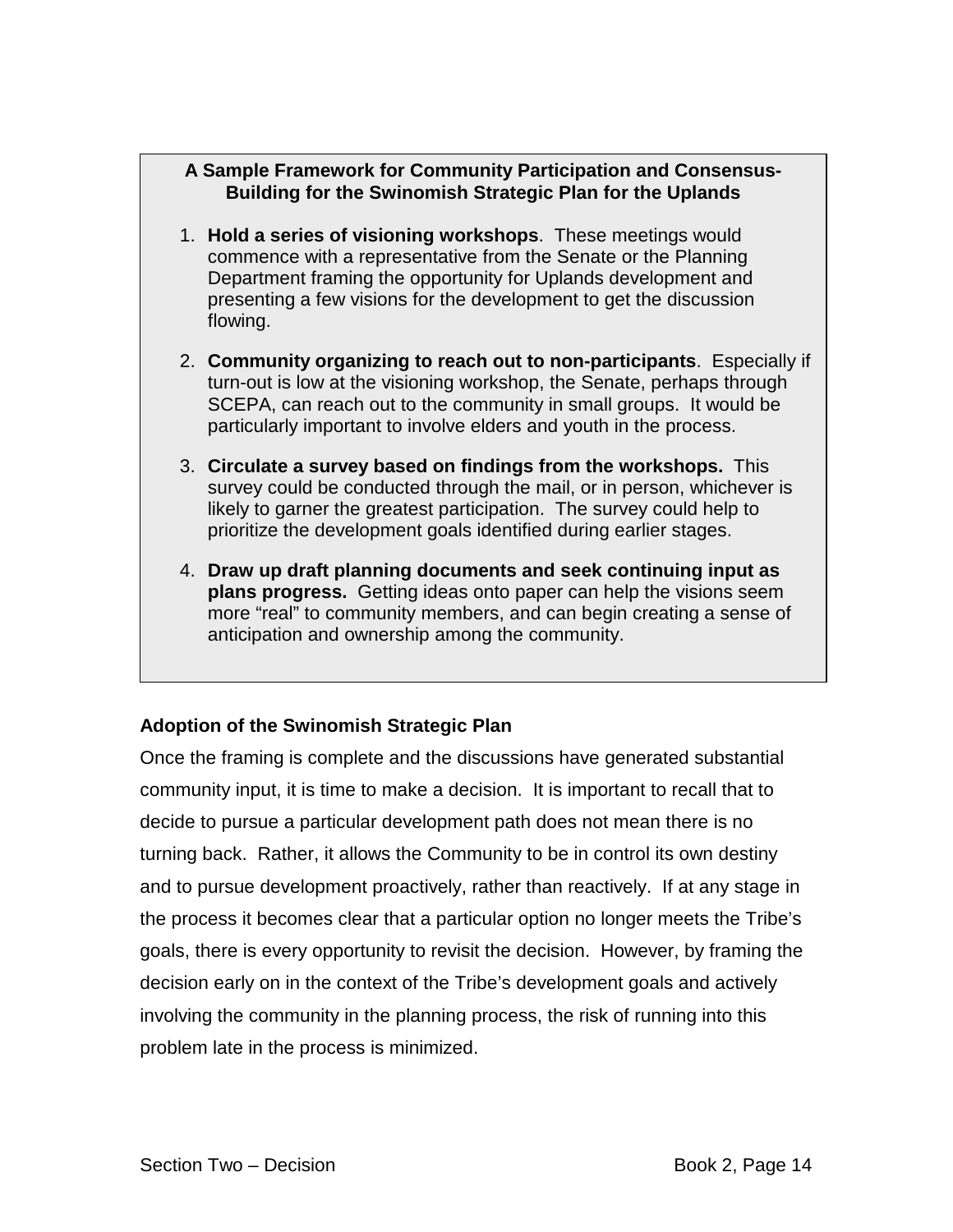During the adoption stage it is important to mark the decision reached through the community planning process. Marking the decision entails an action that formally or informally commits the Tribe to start down a development path. By marking the decision, through a Senate vote, a referendum, or even a community meeting kicking off the development process, momentum will be injected into the project. This will

# **Adoption: Some ideas for "marking" the decision**

Internally:

- $\triangleright$  Senate vote
- ▶ General Council Referendum
- > Community "kick-off" dinner

Externally:

- $\triangleright$  Press release
- $\triangleright$  "Open House" involving other regional players (i.e. Chambers of Commerce, mayors) to present plans.

allow the whole community to comfortably move forward with the decision. The Tribe may also wish to mark the decision for external actors, through a press release or similar mechanism. This will help to demonstrate that this is a community-supported decision with strong momentum behind it.

Once tribal leadership, with input from the community, has decided on a development path, there are many critical tasks to perform and decisions to make in moving toward the realization of the Tribe's vision. The next section will explore how such a process might work for the three visions outlined in Section One.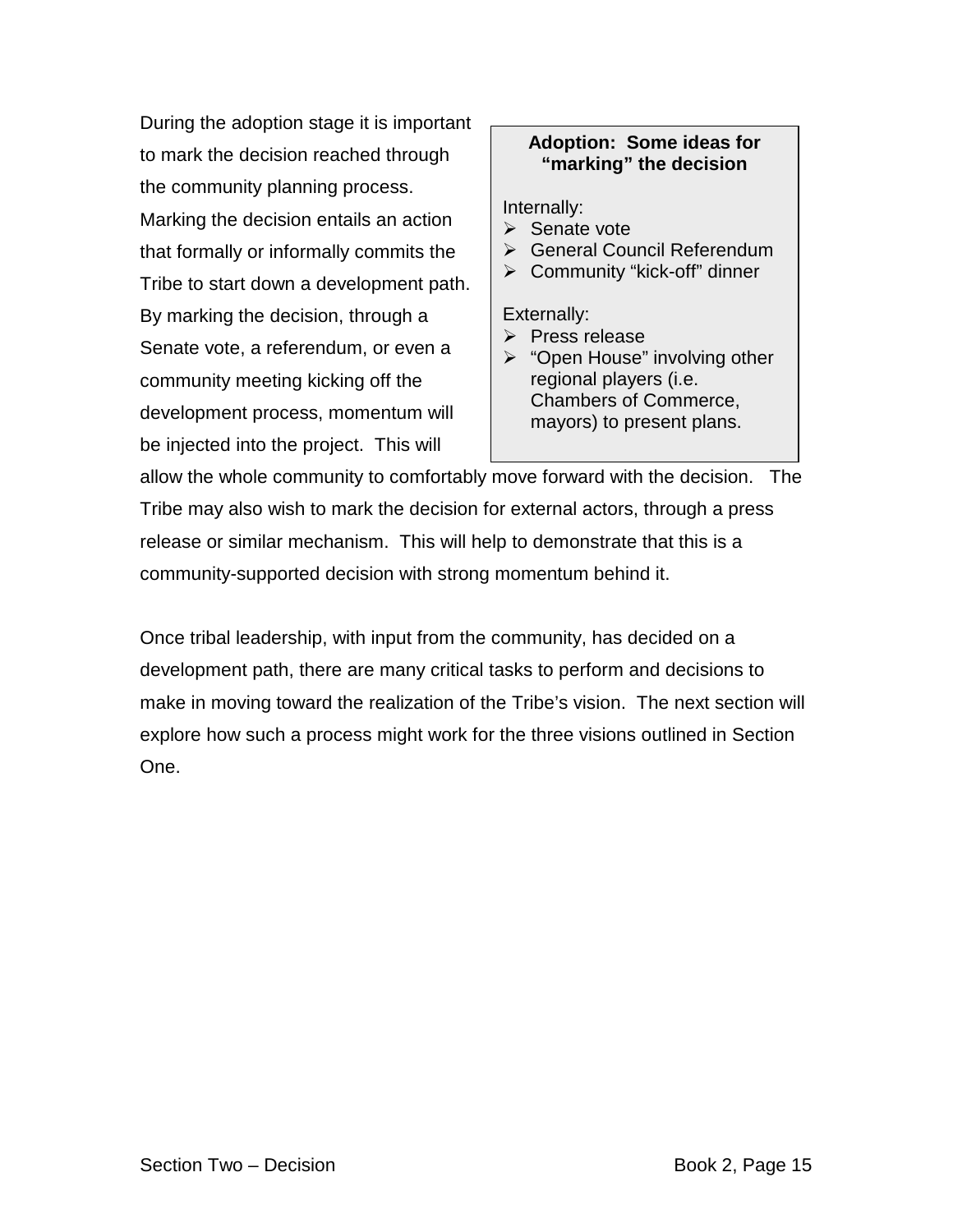

# **SECTION THREE: CRITICAL PATHS FOR REALIZING DEVELOPMENT VISIONS**

Once the Tribe has reached a preliminary decision on the desired use of the Uplands they will then need a plan to realize that vision. This section attempts to lay out the most critical decisions and tasks implied by the three development options outlined in Section One of this report and to indicate the points along each development pathway which are most critical to the development's success. As previously noted, however, the options in Section One are by no means exhaustive of the possibilities for the Uplands. The critical paths in this Section, therefore, are simply meant to be illustrative of the types of tasks and decisions the Tribe will need to think about once they have chosen their own path for development.

As noted in Section Two, deciding to pursue a particular path does not imply that the Tribe will be unable to alter its decision in the future should it so choose. The farther the Tribe moves down a particular path, however, the more likely it will become that altering their decision will involve some cost since the planning and development process will utilize tribal time and resources.

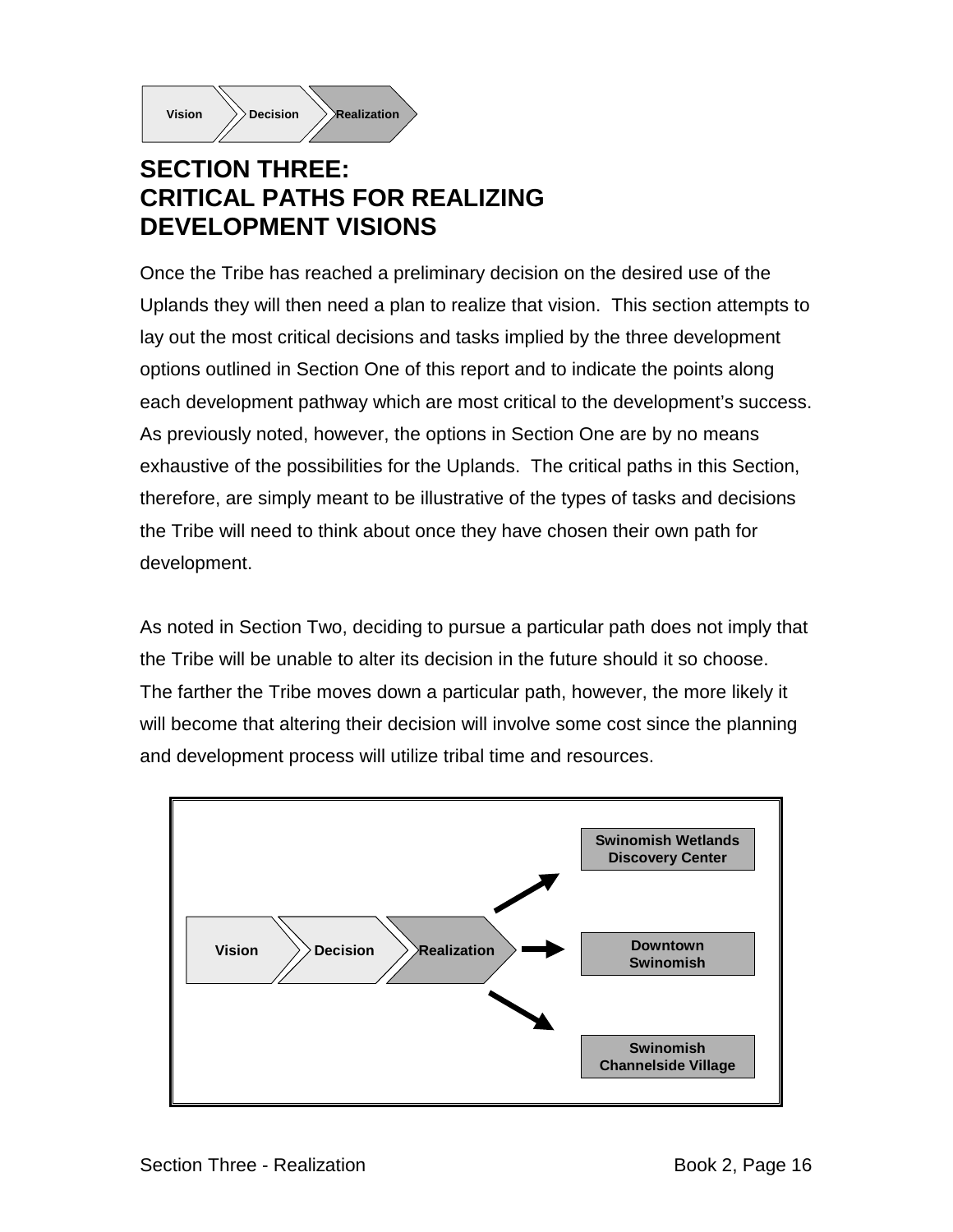# **UNDERSTANDING CRITICAL PATHS**

"Critical Path Analysis" is a tool used for complex projects that involve a large number of smaller tasks, some of which must be completed before it is possible to move on to others, and ultimately, successful completion of the project. $8\,$  A formal critical path analysis would identify the time needed to complete each task, the responsible parties, and specific tasks which need to be completed in order to begin other parts of the project. For the purposes of this report, the critical paths for each of the visions identified in Section One are simply broken down into general phases, each of which would need to be completed before moving to the next phase:

- **Phase 1**  the **assessment** phase. During this phase, the development team will assess the market for the goods and/or services provided in the development, the Tribe's ability to develop and manage the project independently, the appropriate scope and phasing of the project, and the types of financing which might be available.
- **Phase 2**  the **development** phase. During this phase the Tribe will issue RFP's for outside developers, implement an economic development oversight structure, conduct a job fair for tribal citizens, and begin securing financing for the project.
- **Phase 3**  the **construction and early operation** phase. During this phase actual construction will begin, a final financing package will be secured, marketing will be in full swing, and tribal citizens will be actively involved in job training.

Because the visions for the Uplands presented here are of significantly different scale, the same phase will take different amounts of time for each project. During the planning process the Tribe will want to consider specifying a timeframe for completion of each phase.

 $\overline{a}$ 

<sup>&</sup>lt;sup>8</sup> Source: www.mindtools.com/critpath.html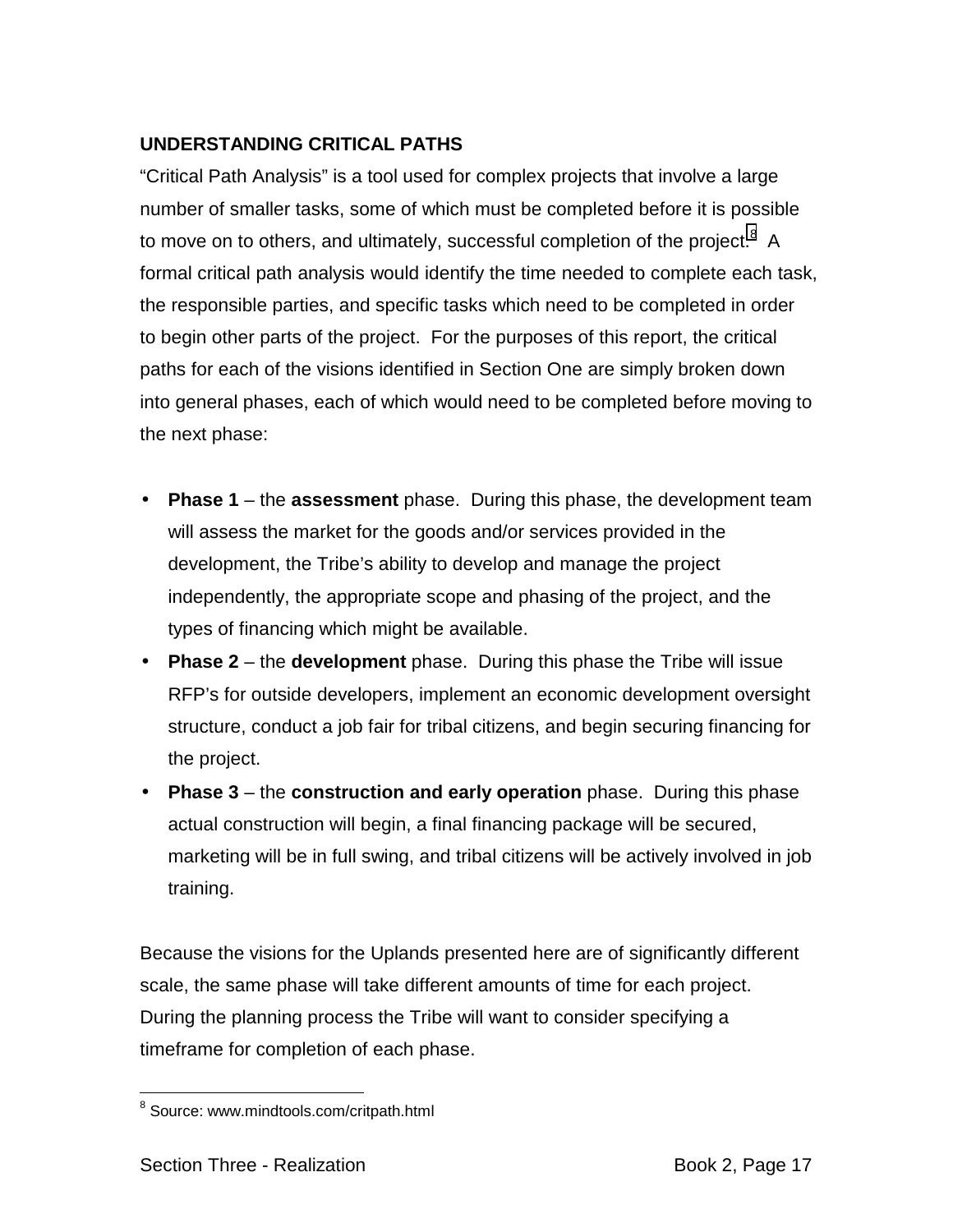# **IDENTIFYING TASKS AND DECISIONS**

The critical paths that follow distinguish between significant decisions, which must be given full consideration by the Tribe, and tasks which should simply be delegated to relevant tribal agencies for completion. Failure to properly distinguish between decisions and tasks can be a cause of tension, frustration, misemployed resources, and unnecessary repetition of work. Accordingly, the Tribe will wish to differentiate clearly between decisions, which may require input from the whole community, and tasks, which can simply be performed by the agents of the Tribe. For the purposes of this report, decisions and tasks are defined as follows:

- **Decisions** indicate critical points in the development process that require a firm decision by the Tribe in order to proceed. In addition, the future development path depends upon these decisions; therefore, it is essential to secure commitment from all relevant parties before moving forward.
- **Tasks** indicate concrete steps that need to be taken on the development path, which should be delegated to the most appropriate committee, agency or partner in the development process. During the strategic planning phase, the Tribe should determine which entity can most successfully deal with the particular tasks. While these tasks are essential to moving forward on a particular development path, they are not an irreversible commitment to a particular path.

Tasks are further broken down into four categories:

- ! **Development Planning and Construction**  these are tasks related to the physical design of the project, demand analysis, marketing plans, and other preparatory activities and planning needed to ensure the project's long-term viability.
- ! **Community Involvement**  these tasks are designed to ensure that the community is involved in project planning and decision-making and that the project will be responsive to community preferences and needs.
- ! **Institution Building/Governmental Action**  these tasks relate to actions that must be taken by tribal government bodies, including the creation of new institutions to manage, regulate, or oversee development projects.
- ! **Financing**  these are the steps which need to be taken to secure project funding at levels that are appropriate to the project and acceptable to the Tribe.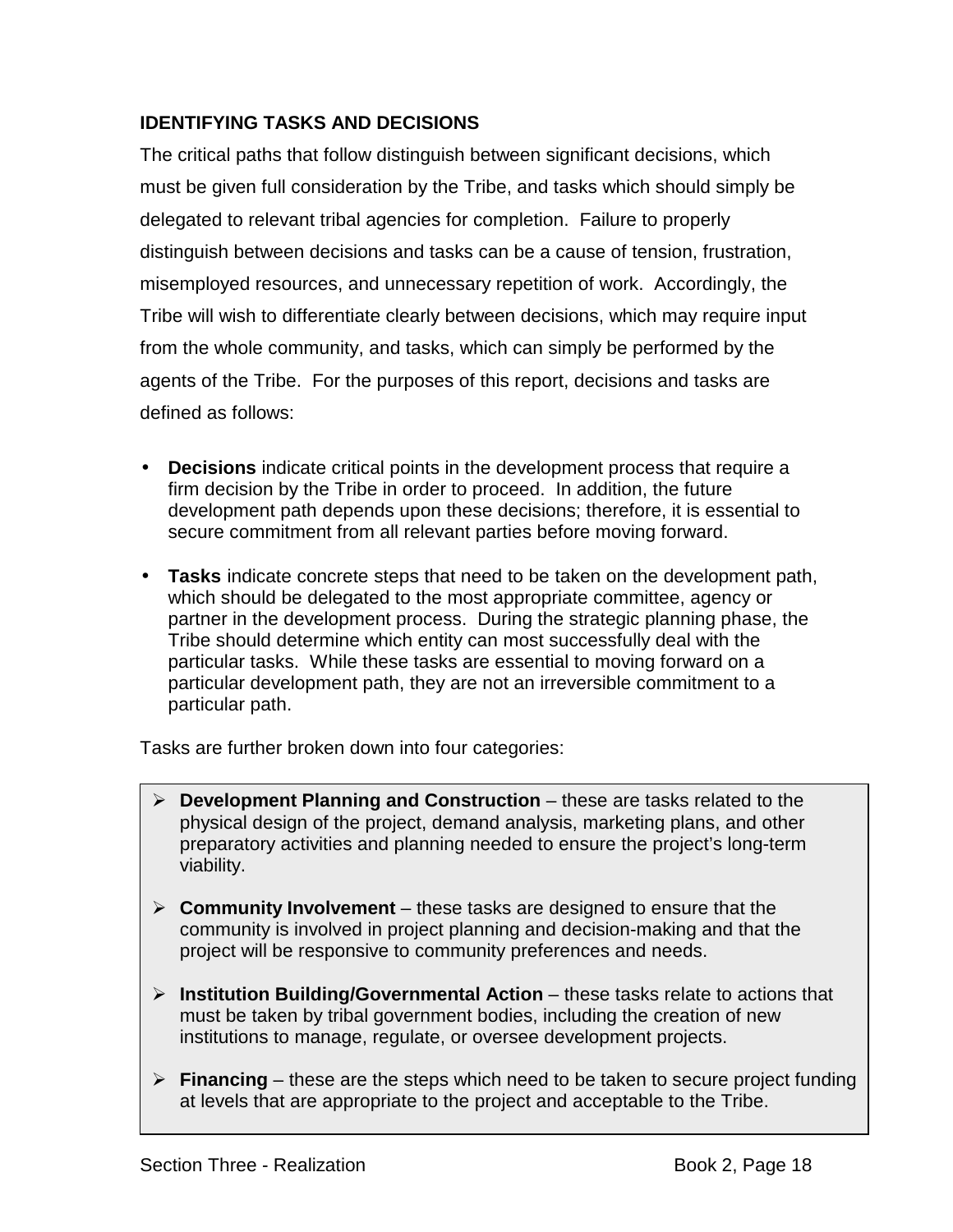# **Common Tasks Across Projects**

Any development project will involve a number of decisions and tasks that are unique to that particular project. However, there are also some common tasks that the Tribe should undertake regardless of the specific nature of the development path they choose, either because of the overall development goals that will underlie any project, or more generally to reflect sound development practice. For example, whether the Tribe chooses to pursue any of the three development paths described in this report, or another possibility for Uplands development, they should consider doing the following:

# **Common Tasks Across Development Projects**

- ! **Market Study to determine demand and feasibility**  while each of the projects described in Section One appear to be feasible, a professional market study should be conducted. Changing market conditions, such as interest rates, consumer demand, and competition, will have a significant impact on each project's feasibility and can change rapidly.
- ! **Job fair and training for tribal citizens**  any project is likely to create some new employment opportunities. A job fair for tribal citizens to assess career interests, skill levels, and training needs, and to publicize potential opportunities could be extremely useful. The Tribe may also wish to consider creating a more formal capacity for job training so that tribal citizens will be ready to take full advantage of new opportunities created by development.
- **EXECUTE:** Determine appropriate oversight structure The Tribe will need to develop an oversight structure appropriate to the new enterprises created in the Uplands in order to maintain regulatory control and garner the proper return from its investments. Book 3 provides a detailed description of the type of analysis needed to choose the most appropriate economic development structure.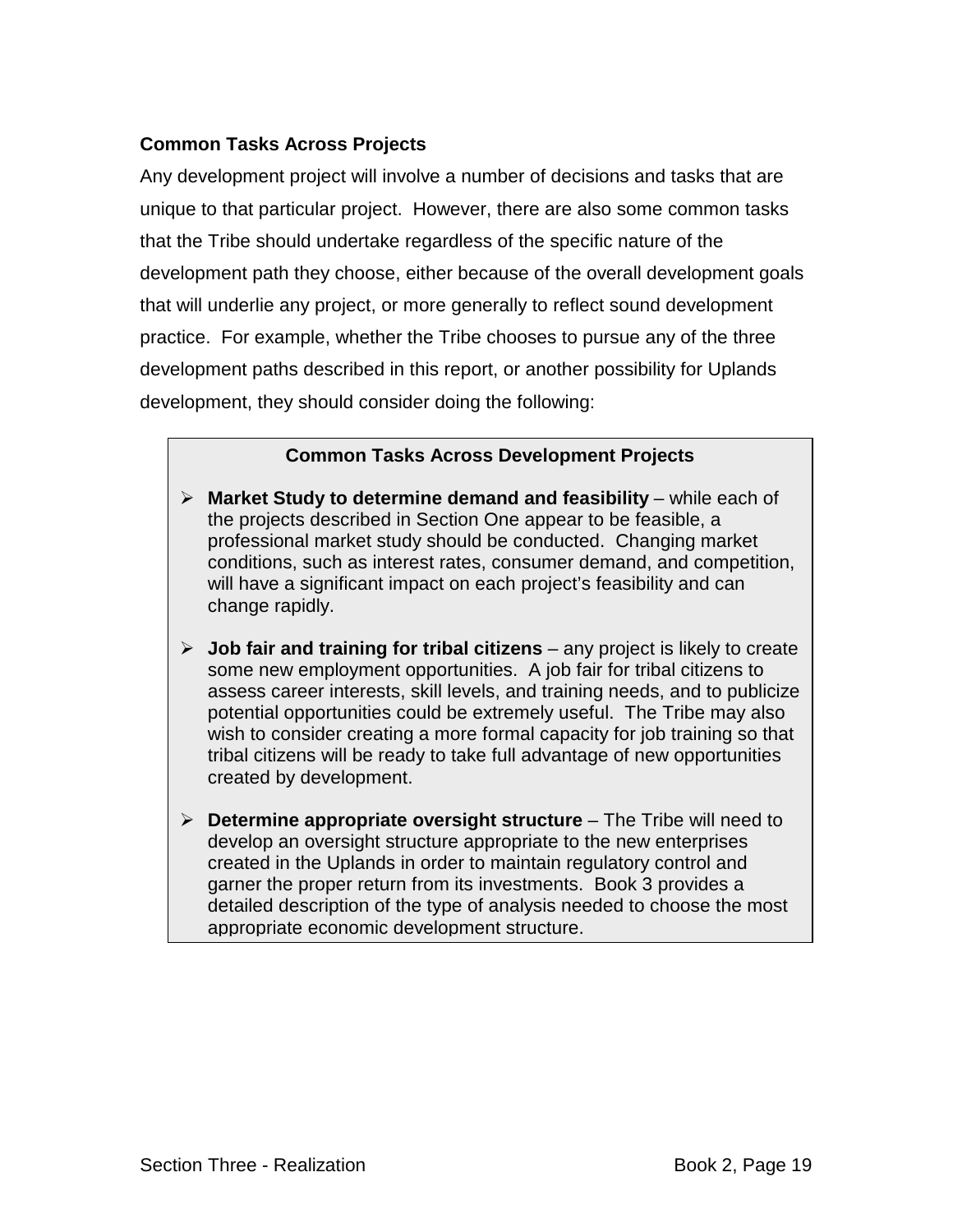# **Delegating Tasks to Tribal Agents**

In many cases a tribal agency may already exist which has the necessary expertise or has traditionally been responsible for carrying out tasks similar to the ones required by a new development project in the Uplands. (For example, designing Requests for Proposals, or RFPs.) In other cases, no single body may exist which is currently responsible for carrying out a particular type of work, or several different formal and informal bodies may share a similar capacity. (For example, soliciting community opinion.) This report will not attempt to suggest which actors should perform the tasks identified in each phase of the three development projects. However, the Tribe may wish to consider adopting a general guideline that that has proved helpful to other tribes—and appears to be functioning in the Tribe's own Casino—regarding the separation of day to day business decisions from the process of establishing overall economic goals.

# **Selecting Actors to Perform Economic Development Tasks**

Elected Leadership should:

- Establish a strategic vision
- Identify long-term goals
- Select appropriate means

Business and Program Managers should:

- Match decisions to strategy chosen by leadership
- Make decisions on day-to-day operations (hiring, payroll, internal policies, program design, etc.)
- Implement the vision

Source: *Making Economic Policy: Who Does What? Separating Politics from Business and Program Management.*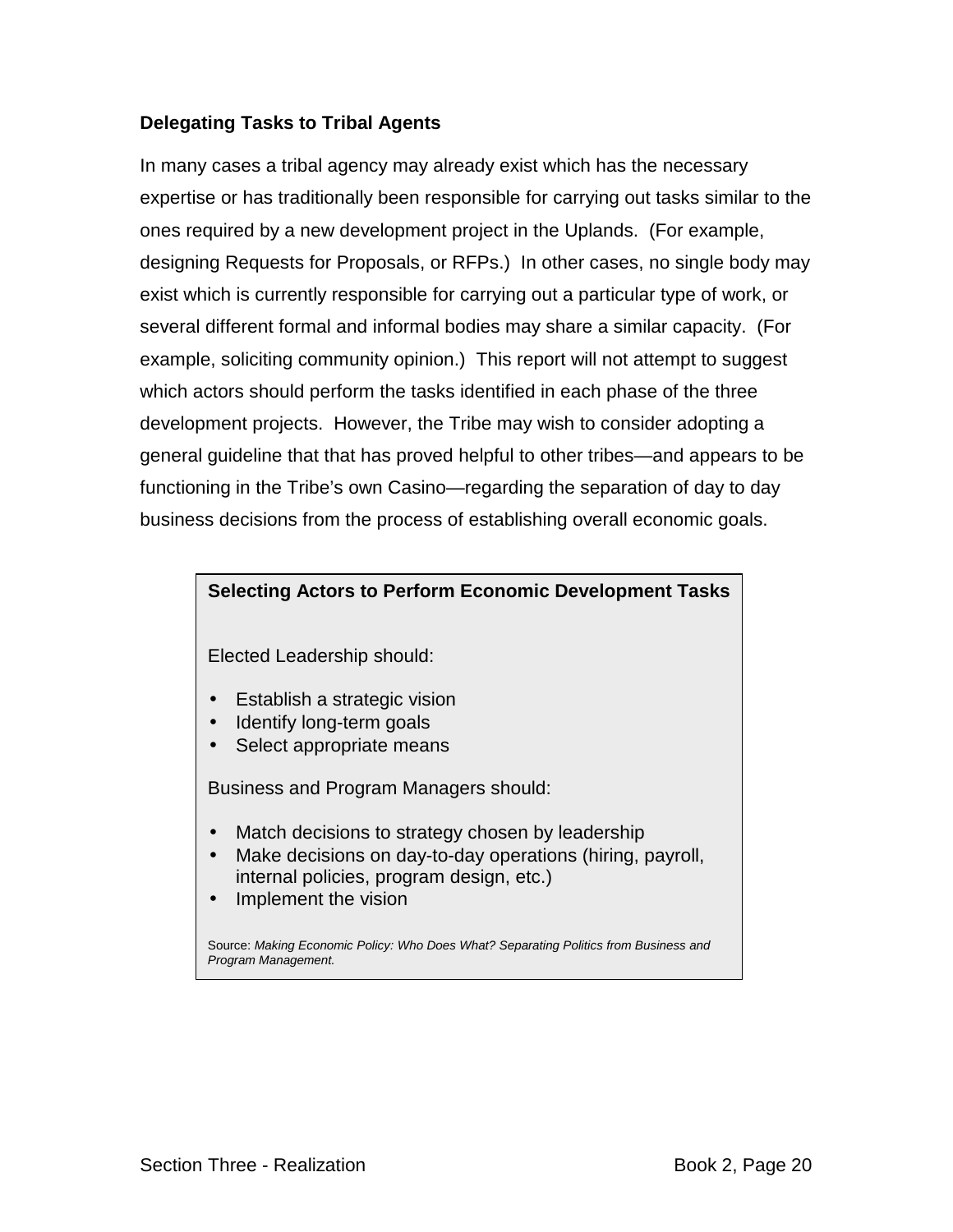### **Critical Path for Swinomish Wetlands Discovery Center**



Section Three - Realization **Book 2, Page 21**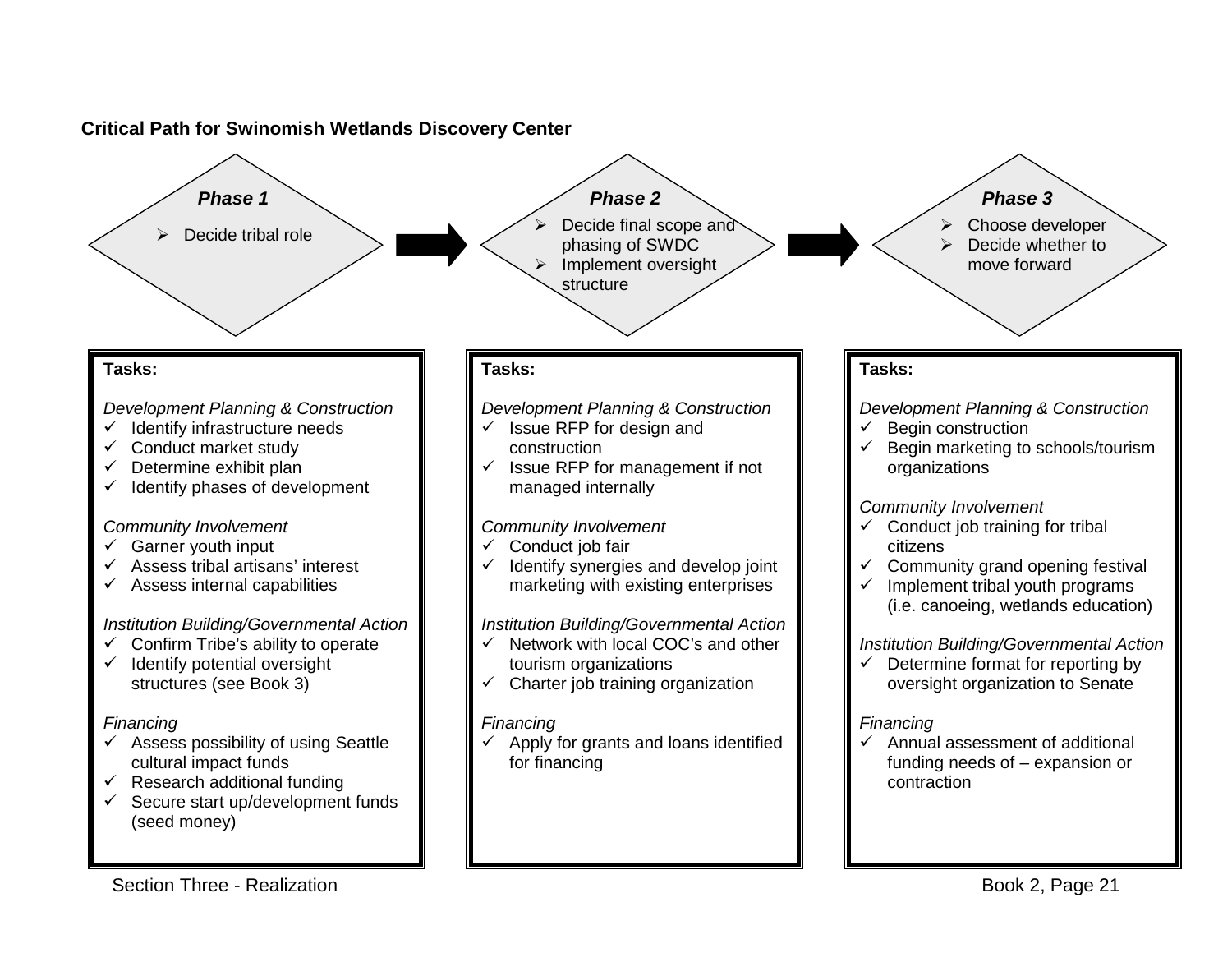#### **Critical Path for Downtown Swinomish**

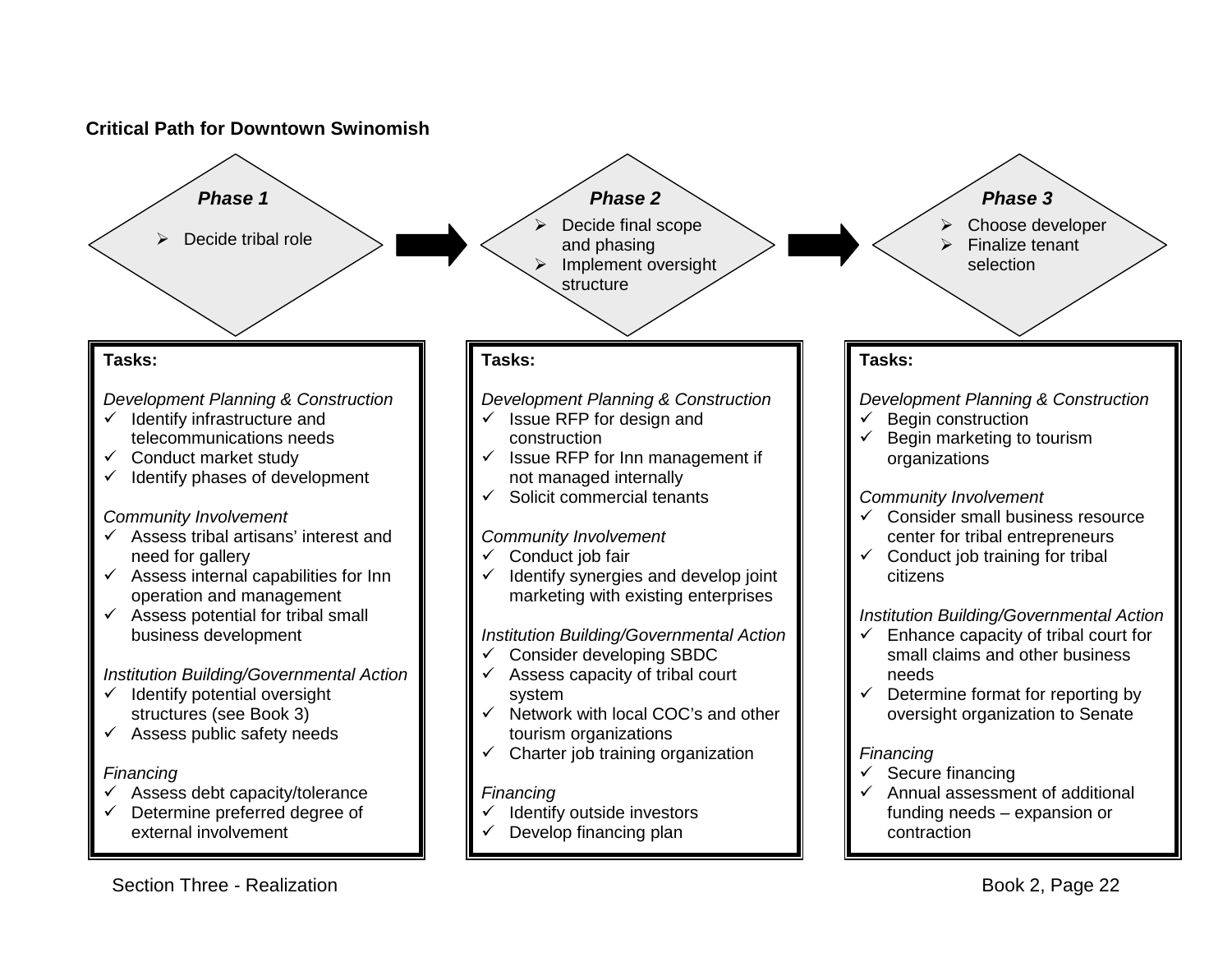# **Critical Path for Swinomish Channelside Village**

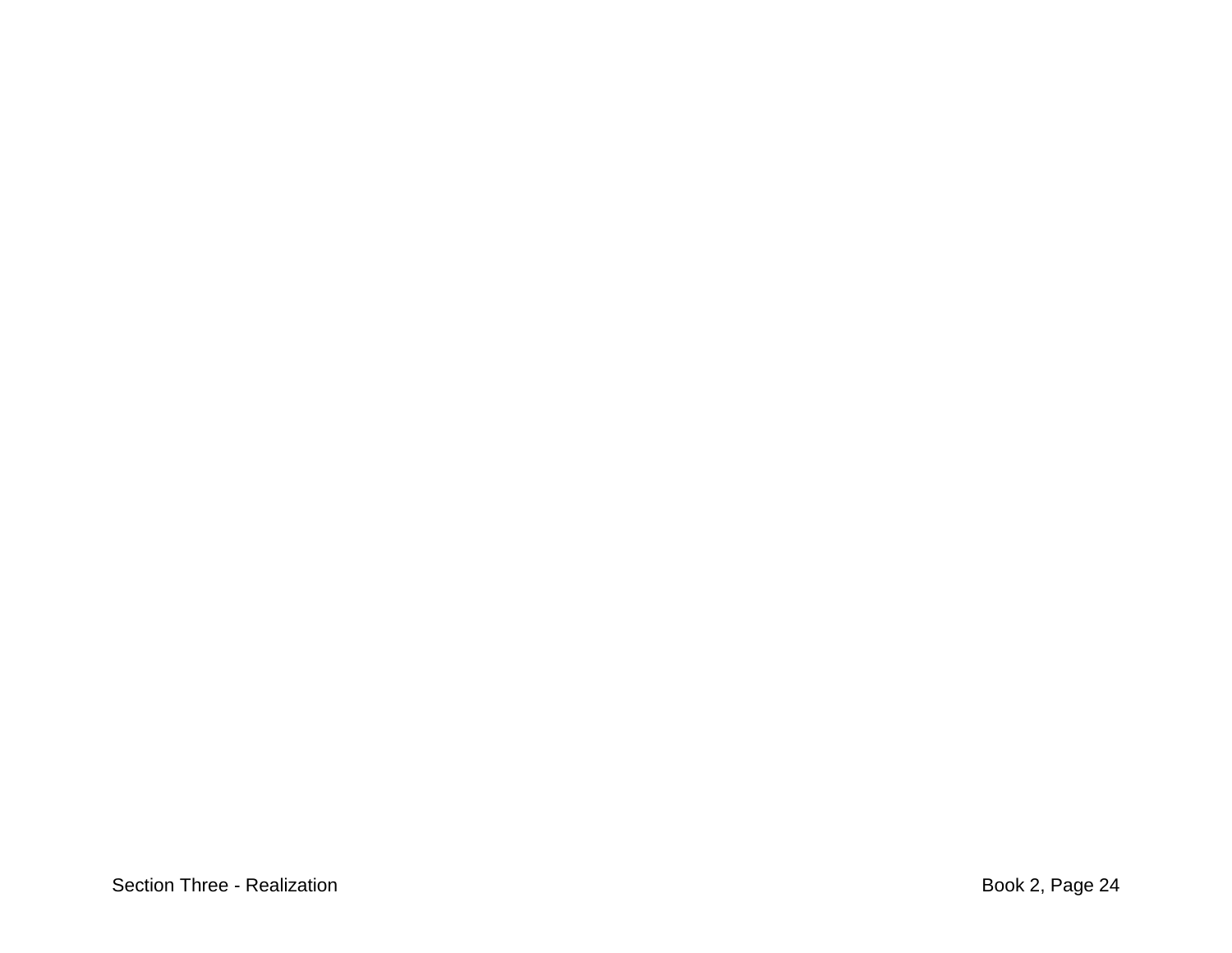### **Sources**

- *1998 Skagit County Employment Report by Detailed Geography,* BST Associates, March 24, 2000.
- *A Business Investment and Development Prospectus: the Channel Marina at Swinomish, Skagit County, Washington,* The Swinomish Development Authority, January 15, 1997.
- Cornell, Stephen, "Nation Building and the Treaty Process," British Columbia Treaty Commission Forum, March 1, 2001.
- Cornell, Stephen and Joseph P. Kalt, "*One Works, The Other Doesn't: Two Approaches to Economic Development on American Indian Reservations,"*  Harvard Project on American Indian Economic Development – working draft.
- Cornell, Stephen and Joseph P. Kalt, "*Reloading the Dice: Improving the Chances for Economic Development on American Indian Reservations,"*  What Can Tribes Do? Strategies and Institutions in American Indian Economic Development, Cornell and Kalt, Eds. American Indian Studies Center, UCLA: 1992.
- Cornell, Stephen E. and Joseph P. Kalt, "*Successful Economic Development and Heterogeneity of Form on American Indian Reservations,"* Getting Good Government: Capacity Building in the Public Sectors of Developing Countries. Harvard University Press, Cambridge.
- Cornell, Stephen, "Tourism and Economic Development: Considerations for Tribal Policy and Planning," Kennedy School of Government, October 1989.
- Cornell, Stephen and Joseph P. Kalt, "*Where's the glue? Institutional and cultural foundations of American Indian economic development,"* The Journal of Socio-Economics, Elsevier Science, Vol. 29, 2000.
- Davis, Michael L., "The Constraints to Tourism at the Navajo Nation," Kennedy School of Government, April 7, 1992.
- Dickinson, Marke and Bill Wiggins, "A Single Acre, A Sovereign Effort: A Model for Muckleshoot Land-Use and Economic Development," Kennedy School of Government, April 1995.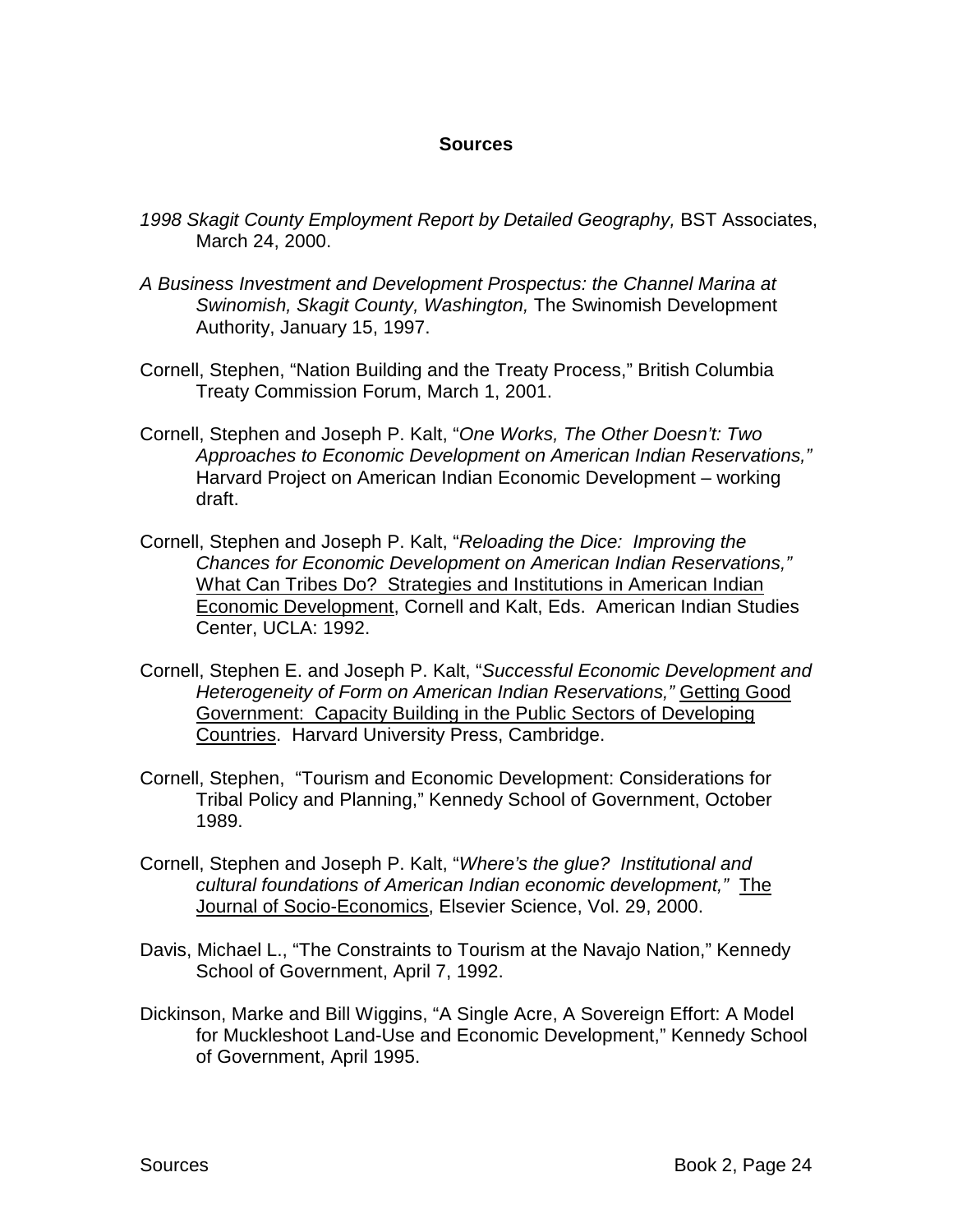- *Economic Development Objectives for the Marina Economic Development Project*, The Swinomish Indian Tribal Community, undated working paper.
- *Feasibility Analysis for Swinomish Channel Development Project,* CCA, Inc., January 29, 1997.
- *Honoring Nations 2000: Tribal Governance Success Stories,* Harvard Project on American Indian Economic Development, Kennedy School of Government, 2000.
- *LG Marina Associates Development Services Agreement,* LG Marina Associates, September 25, 2001.
- *Making Economic Policy: Who Does What? Separating Politics from Business and Program Management. Native Americans in the 21st Century*, Classroom presentation and notes by Joesph Kalt at the Kennedy School of Government, Fall 2001.
- Menashi, Dara Elizabeth, "Making Public/Private Collaboration Productive: Lessons for Creating Social Capital," PhD Thesis, Harvard University, Cambridge, MA, May 1997.
- *A Recreational Marina and Mixed-Use Land Development Opportunity,* The Swinomish Development Authority, March 1999.
- Reinecke, Rae Lynn, "Respecting Traditional Values Through Sound Natural Resources Management: Developing Decision Paths for a Livestock and Wildlife Management System for the Cochiti Pueblo," Kennedy School of Government, April 3, 2001.
- Saavedra, Ronald T., "Economics, Culture, Identity: The Case of the Aquinnah Cultural Center," Kennedy School of Government, April 1999.
- Sheldon, Cameron, "Building Entrepreneurship and Economic Development for the Bishop Indian Reservation: Growth Through Unity," Kennedy School of Government, May 1998.
- Shortt, C. Vincent, "How to Open and Successfully Operate a Country Inn." Berkshire House Books, June 1993.
- *Skagit County Overall Economic Development Plan,* E.D. Hovee and Company, February 2000.
- *Skagit County Profile,* Labor Market and Economic Analysis Branch, Washington State Employment Security Department, June 1997.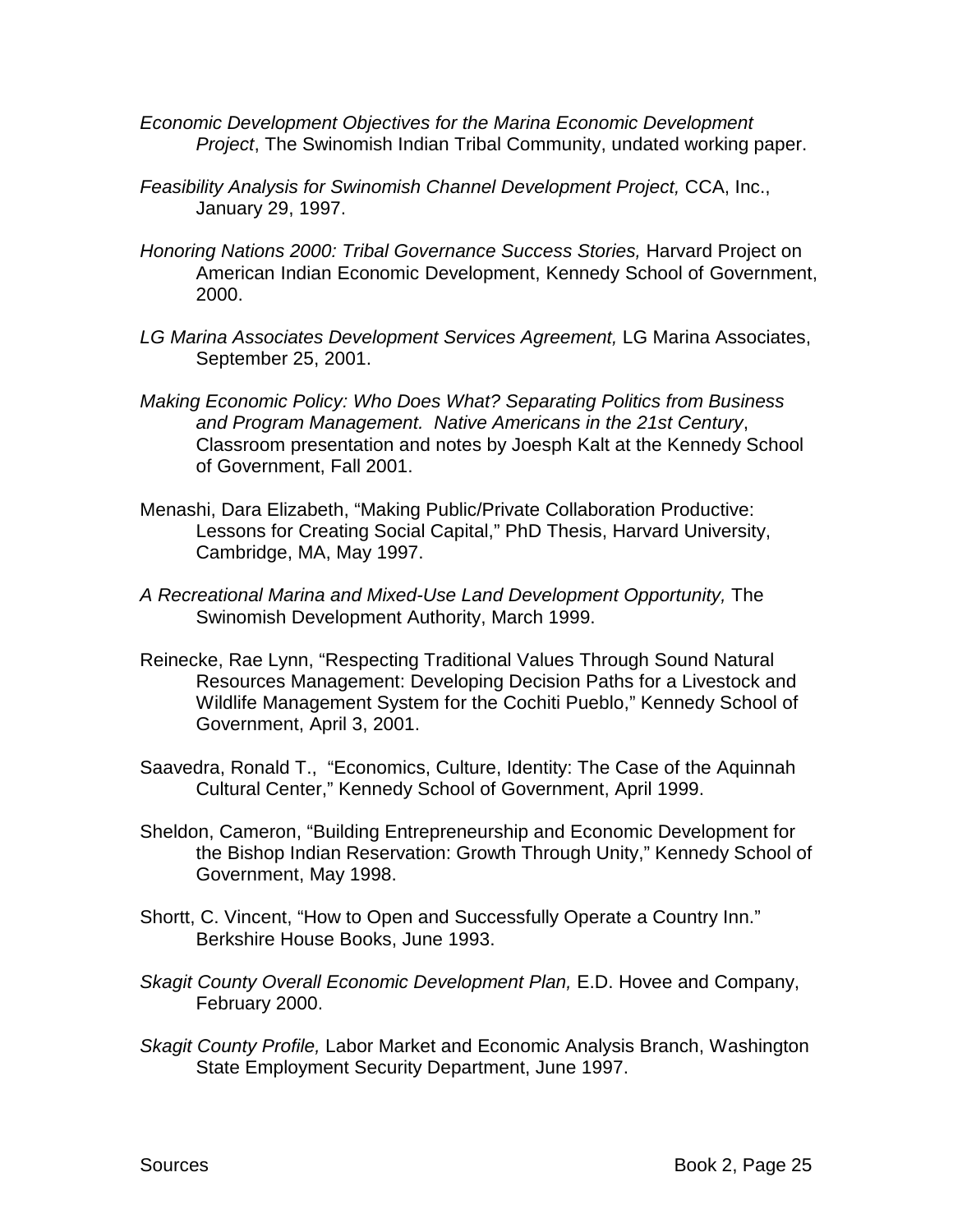- *The Swinomish Comprehensive Plan*, Swinomish Land Use Advisory Board, August 6, 1996.
- *Swinomish Harbor Marina Project: Financial Projections*, Swinomish Harbor Associates, LLC, December 1, 1999.
- *Swinomish Indian Tribal Community Annual Report 2000, The Swinomish Indian* Tribal Community, 2000.
- *The Swinomish Marina Project: Preliminary Development Strategy,* Marina Associates, LLC, August 28, 2001.
- Taylor, Jonathan B., "Negotiating a Vision: Principles of Comprehensive Resource Planning and a Planning Process for the White Mountain Apache Tribe," Kennedy School of Government, April 1992.
- *Wet Moorage Market Study Prepared for the Swinomish Tribal Community*, Herbert Research, Inc., November 1995.

*Internet Sources* 

[www.davenportinn.com](http://www.davenportinn.com/) www.ecotourism.org [www.marinas.com](http://www.marinas.com/) www.mindtools.com/critpath.html www.shelburnefarms.org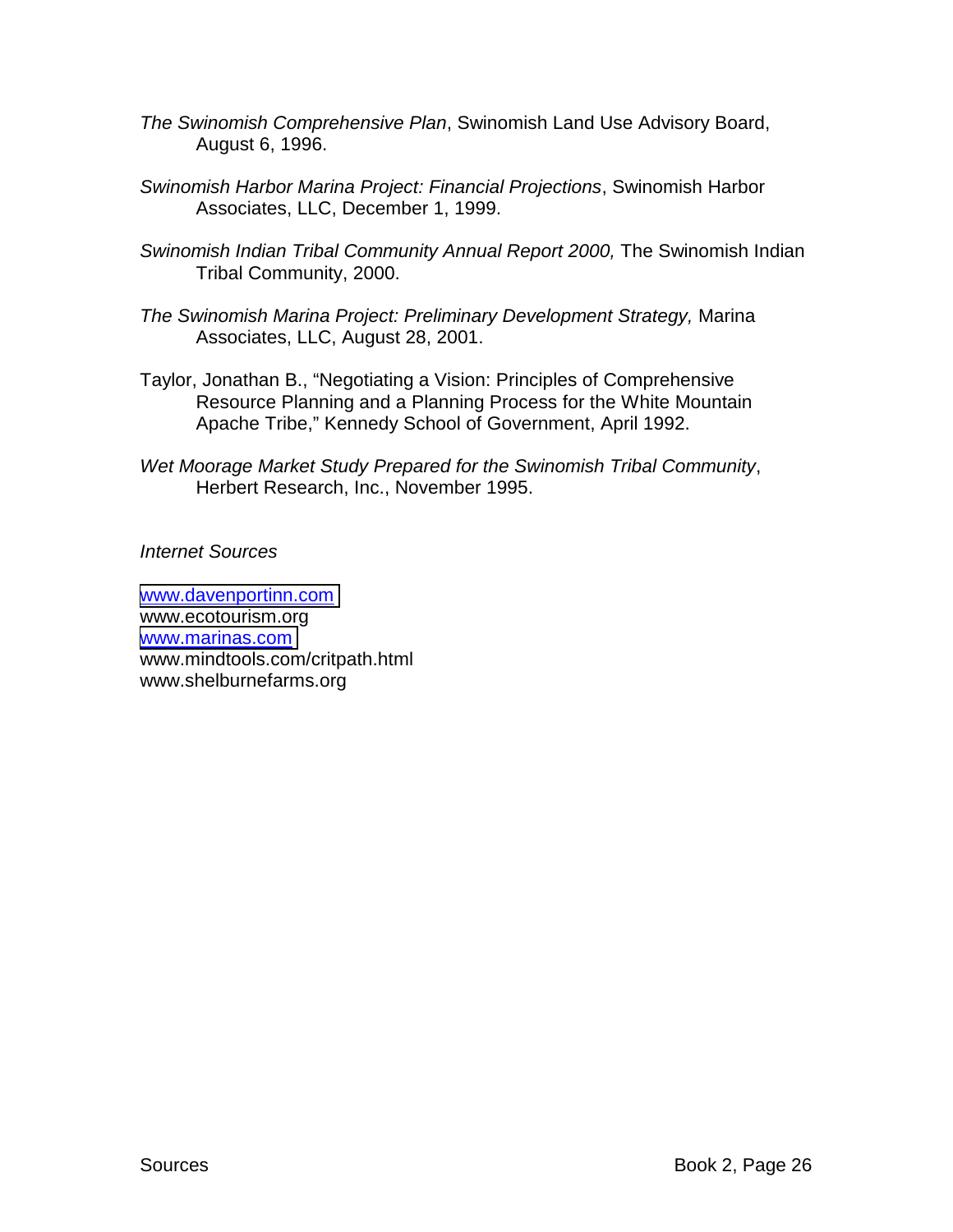### **Individuals Interviewed for this Report**

Janie Beasly, Office of Realty

Larry Campbell, Intergovernmental Relations & Cultural Resource Planner, Office of Planning and Community Development

Brian Cladoosby, Senate Chairman

Linda Day, Senator

Elissa Fjellman, GIS Analyst, Office of Planning and Community Development

Vern Guinn, LG Marina Associates

Barb James, Senator

Marty Loesch, Attorney for the Swinomish

Charlie O'Hara, Director, Office of Planning and Community Development

Allan Olson, General Manager

Charlie Paul, tribal elder, former Senator

John Petrich, General Manager, Housing, Utilities & Facilities

Allen Rozema, Building Official, Office of Planning and Community Development

Swinomish Cultural and Environmental Protection Agency

Brian Wilbur, General Manager, Casino

Tandy Wilbur, Senator

Ray Williams, Senator

Nick Zaferatos, Marina Project Manager and former General Manager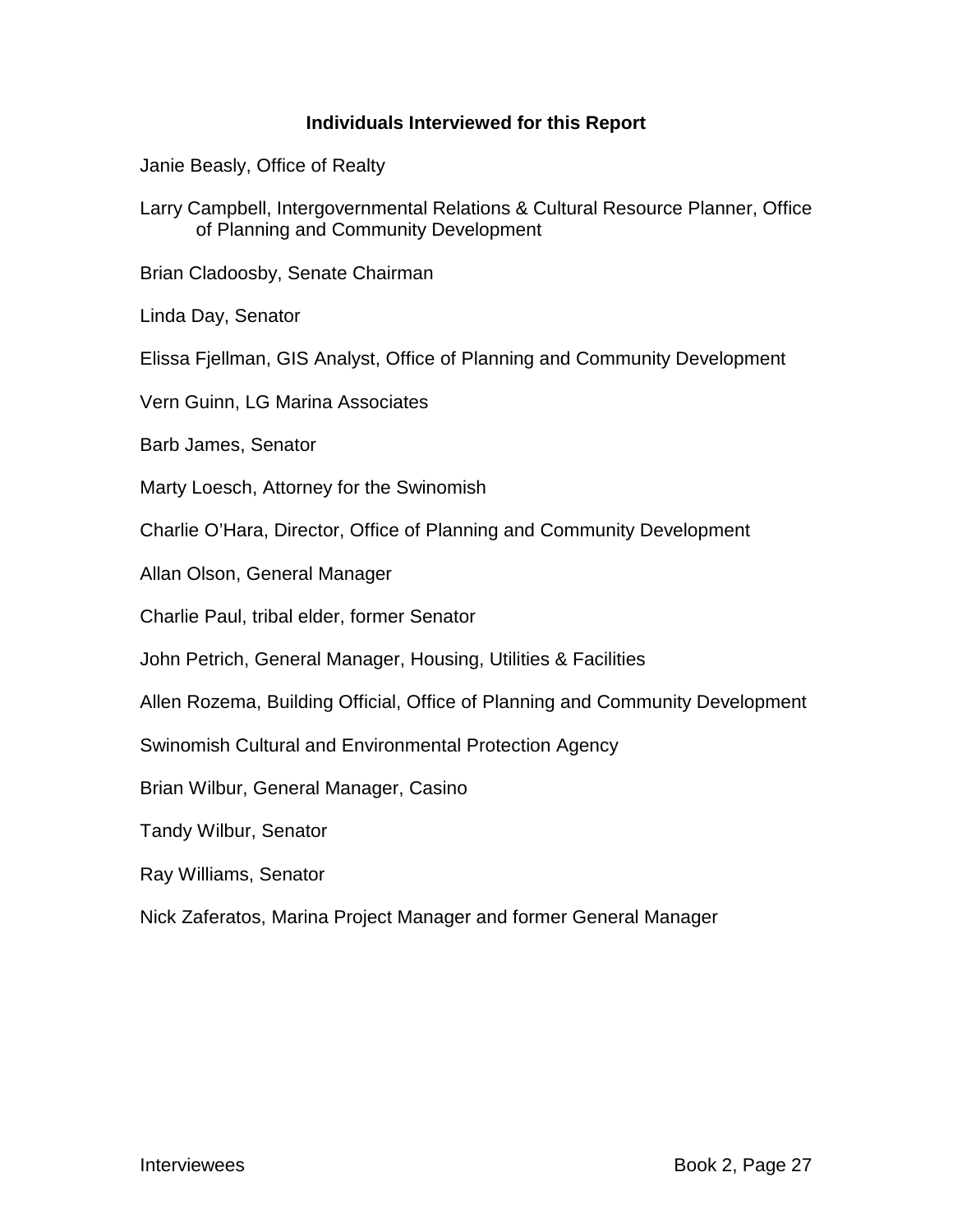## **Acknowledgements**

The authors wish to thank the members of the Swinomish Indian Tribal Community for graciously welcoming us into their community and providing us with the opportunity to work on this project.

In addition, the authors would like to acknowledge the valuable assistance received from the following individuals in the completion of this report: Charlie O'Hara, Larry Campbell, Elissa Fjellman, August Rozema and the staff of the Swinomish Office of Planning and Community Development; Senator Ray Williams; Joseph Kalt, Andrew Lee, Jonathan Taylor, Kate Spilde, and Beverly Rogers of the Harvard Project on American Indian Economic Development; and Jay Kommers, Trina Vithayathil, Farnaz Golshani and the participants in Professor Kalt's Seminar for American Indian PAEs.